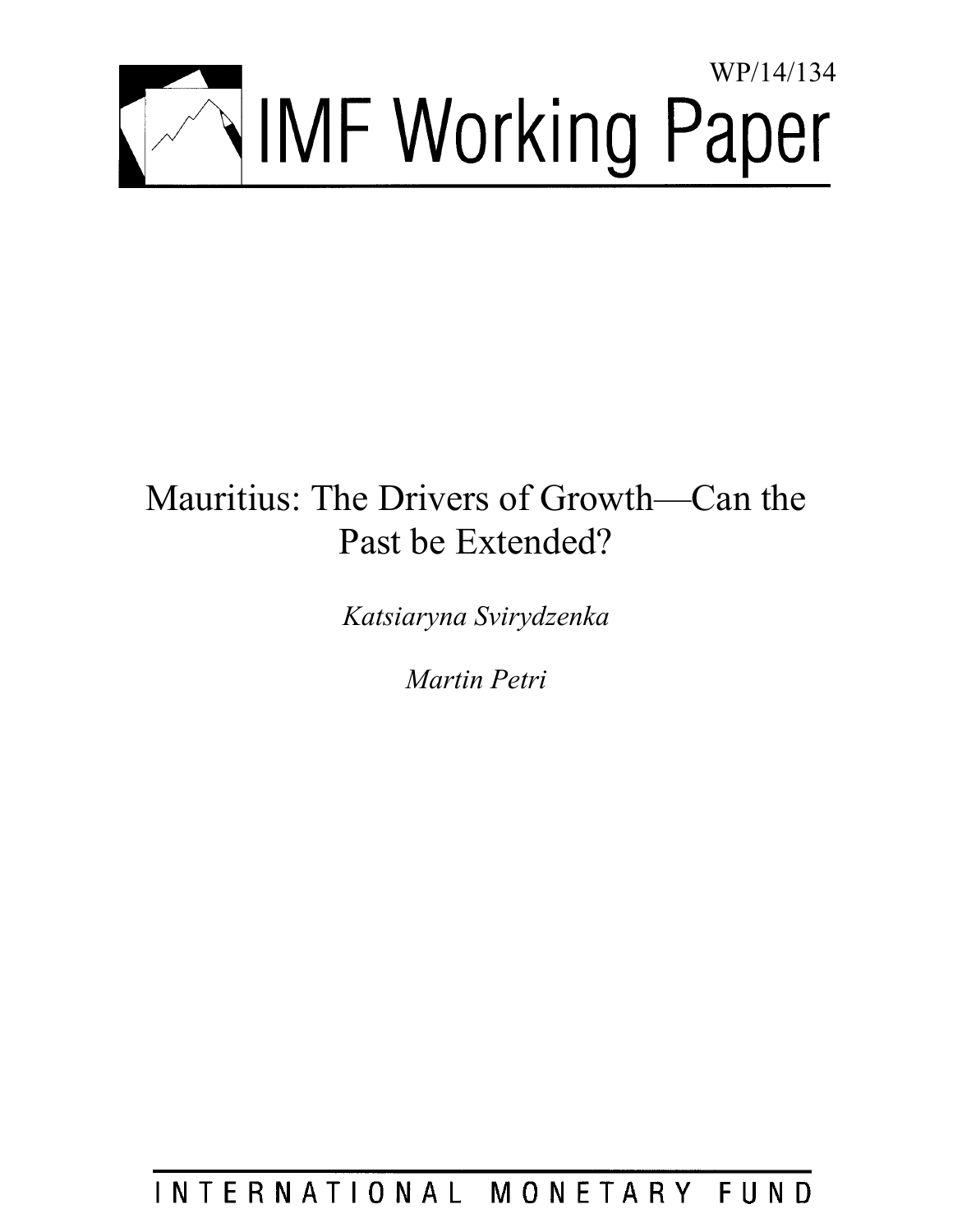# **IMF Working Paper**

# African Department

# **Mauritius: The Drivers of Growth—Can the Past be Extended?1**

# **Prepared by Katsiaryna Svirydzenka and Martin Petri**

Authorized for distribution by Doris C. Ross

July 2014

**This Working Paper should not be reported as representing the views of the IMF.**  The views expressed in this Working Paper are those of the author(s) and do not necessarily represent those of the IMF or IMF policy. Working Papers describe research in progress by the author(s) and are published to elicit comments and to further debate.

# **Abstract**

**Abstract:** Mauritius's economic performance has been called "the Mauritian miracle" and the "success of Africa" (Romer, 1992; Frankel, 2010; Stiglitz, 2011), despite difficult initial conditions that led a Nobel Prize Winner in economics to predict stagnation (Meade, 1961). We use growth accounting to analyze the sources of past growth and project potential ranges of growth through 2033. Growth averaged 4½ percent over the past 20 years. Our baseline suggests future growth rates around 3¼ percent, but growth could reach 4-5 percent with strong pro-active policies including (i) improving investment and savings rates; (ii) improving the efficiency of social spending and public enterprise reforms; (iii) investment in education and education reforms; (iv) labor market reforms; and (v) further measures to reduce bottlenecks and increase productivity. With policies capable of generating 5 percent growth, Mauritius could reach high-income status in 2021, 4 years earlier than under the baseline.

JEL Classification Numbers:F4; O1; O2; O4; O5

Keywords: Growth; Mauritius; growth accounting

Author's E-Mail Address: ksvirydzenka@imf.org ; mpetri@imf.org

<sup>&</sup>lt;sup>1</sup> We would like to thank the participants of a seminar organized by the AFR Growth Network, and one jointly organized by the Ministry of Finance and Economic Development and the Bank of Mauritius, Vimal Thakoor, and Ali Mansoor for useful comments and suggestions. Graham Campbell provided invaluable research support. Adja Thiam provided excellent editorial assistance.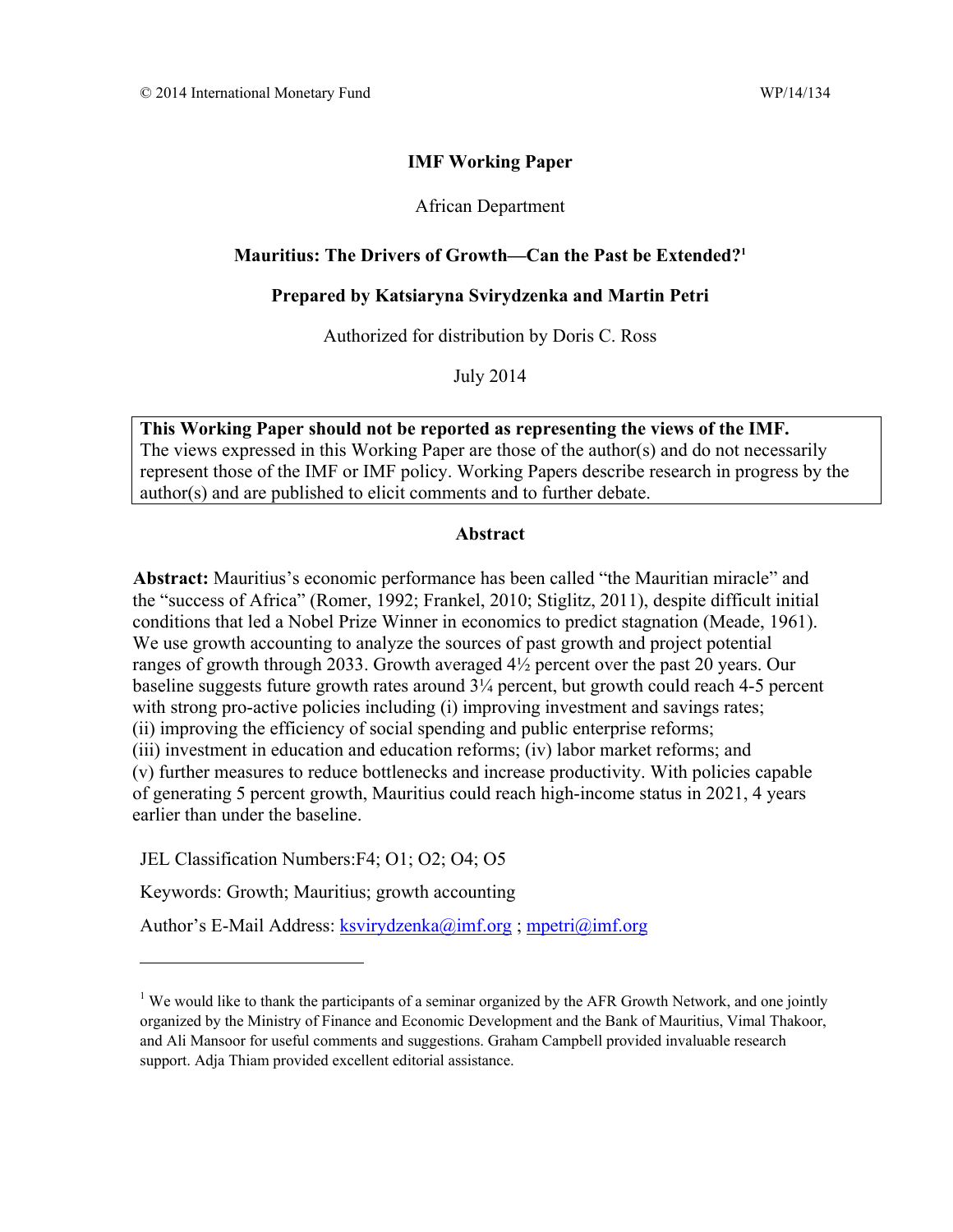# Contents

# **Tables**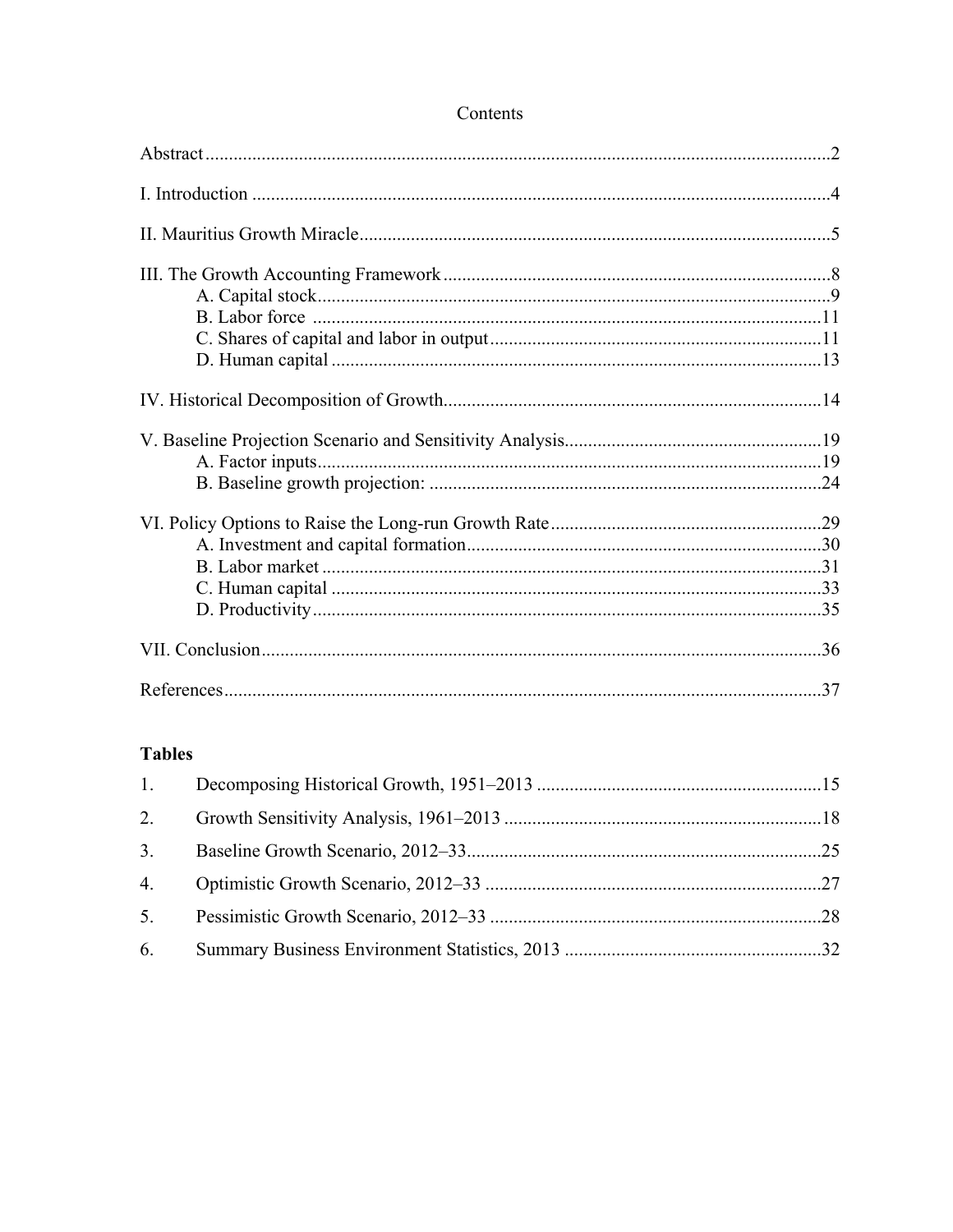# **Figures**

| 1.               |  |
|------------------|--|
| 2.               |  |
| 3.               |  |
| $\overline{4}$ . |  |
| 5.               |  |
| 6.               |  |
| 7.               |  |
| 8.               |  |
| 9.               |  |
| 10.              |  |
| 11.              |  |
| 12.              |  |
| 13.              |  |
| 14.              |  |
| 15.              |  |
| 16.              |  |
| 17.              |  |
| 18.              |  |
| 19.              |  |
| 20.              |  |
| 21.              |  |
| 22.              |  |
| 23.              |  |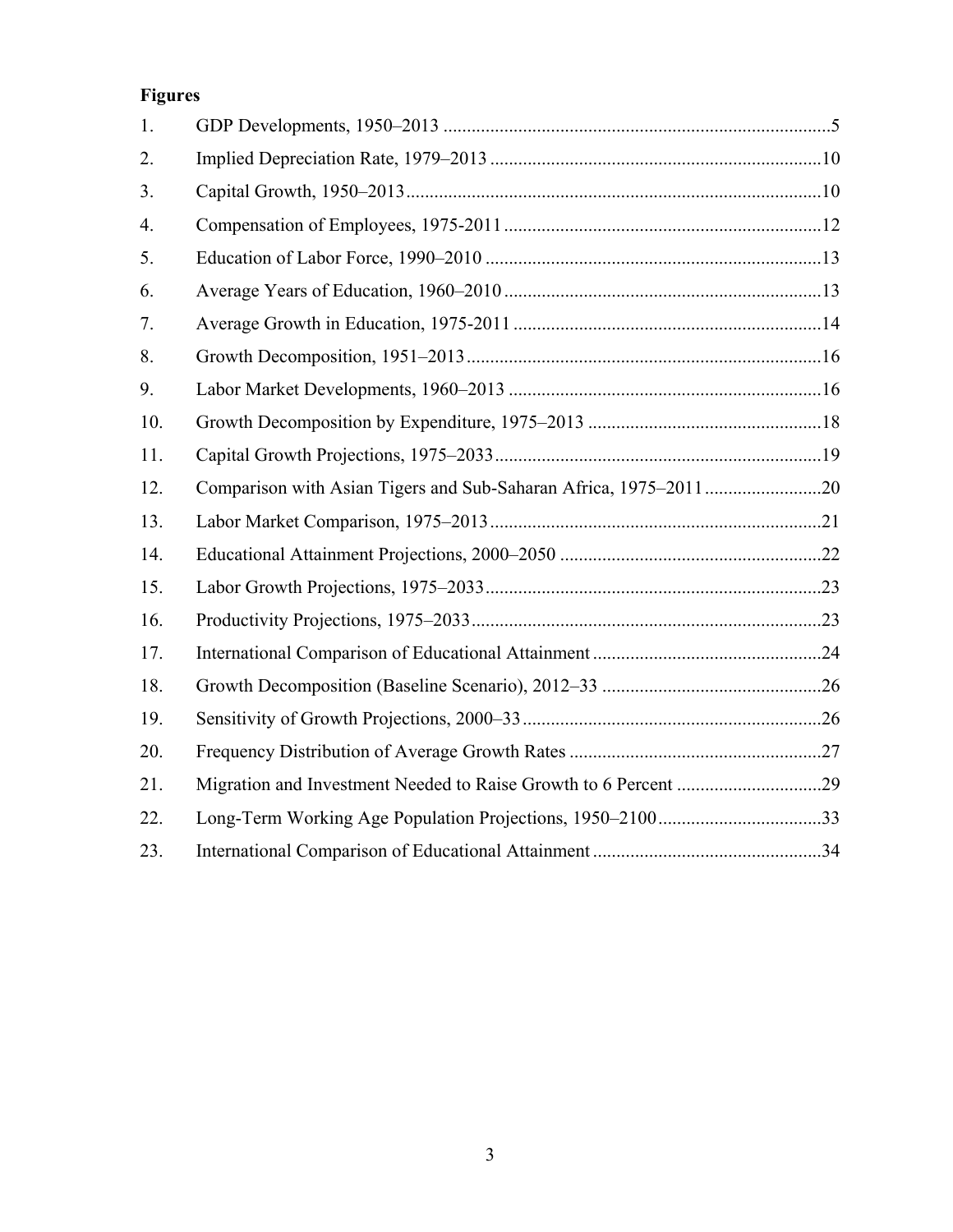# **I. INTRODUCTION**

Mauritius' economic performance since independence in 1968 has been invariably labeled "the Mauritian miracle" and the "success of Africa" (Romer, 1992; Frankel, 2010; Stiglitz, 2011). Indeed, the island started out with the disadvantages of a typical African economy: a low-income monocrop exporter with a fully tropical climate, subject to significant terms-oftrade and output shocks, high population growth, and ethnic tensions. Observing the country's adverse inheritance, James Mead, a Nobel Prize laureate in economics, who led the economic survey mission to Mauritius in 1960, famously predicted:

"In the author's opinion, Mauritius faces ultimate catastrophe" (Meade, 1961).

"Heavy population pressure must inevitably reduce real income per head below what it might otherwise be. That surely is bad enough in a community that is full of political conflict. But if in addition, in the absence of other remedies, it must lead either to unemployment (exacerbating the scramble for jobs between Indians and Creoles) or to even greater inequalities (stocking up still more the envy felt by Indian and Creole underdog for the Franco-Mauritian top dog), the outlook for peaceful development is poor" (Meade et al., 1961).

Despite these initial disadvantages, Mauritius managed to develop into an upper middleincome diversified economy, generating an average real GDP growth of 5.3 percent between 1969 and 2013 compared to 3.8 percent for Sub-Saharan Africa (Figure 1). This is even more impressive in per-capita terms with Mauritius growing at 4.4 percent versus only 1.3 percent for Sub-Saharan Africa. Per-capita income in 2013 was \$9,136 dollars at current exchange rates or \$16,082 at purchasing power parity, which is about 6 times larger than the average of Sub-Saharan Africa and at a comparable level with Mexico and Turkey.

However, the future growth potential is more uncertain. The long-term trend could be declining (Figure 1), partly as a result of zero population growth and the expiry of trade preferences.2 A general growth slowdown in Mauritius's main trading partners (United States and Europe) following the financial crisis may limit the potential pickup in growth from traditional sources, at least in the short run while Mauritius diversifies its export markets.

In 2012, the authorities announced an ambitious vision of GDP of one trillion rupees and an income per capita of US\$20,000 by the 2020s, which would require real growth of over 6 percent per year. We examine under which circumstances such growth could be achieved, and what policies might increase growth.

1

 $2$  The Multi-Fiber Agreement for textiles expired in 2004 and the EU Sugar Protocol ended in 2009. The price of sugar fell by 36 percent between 2006 and 2010.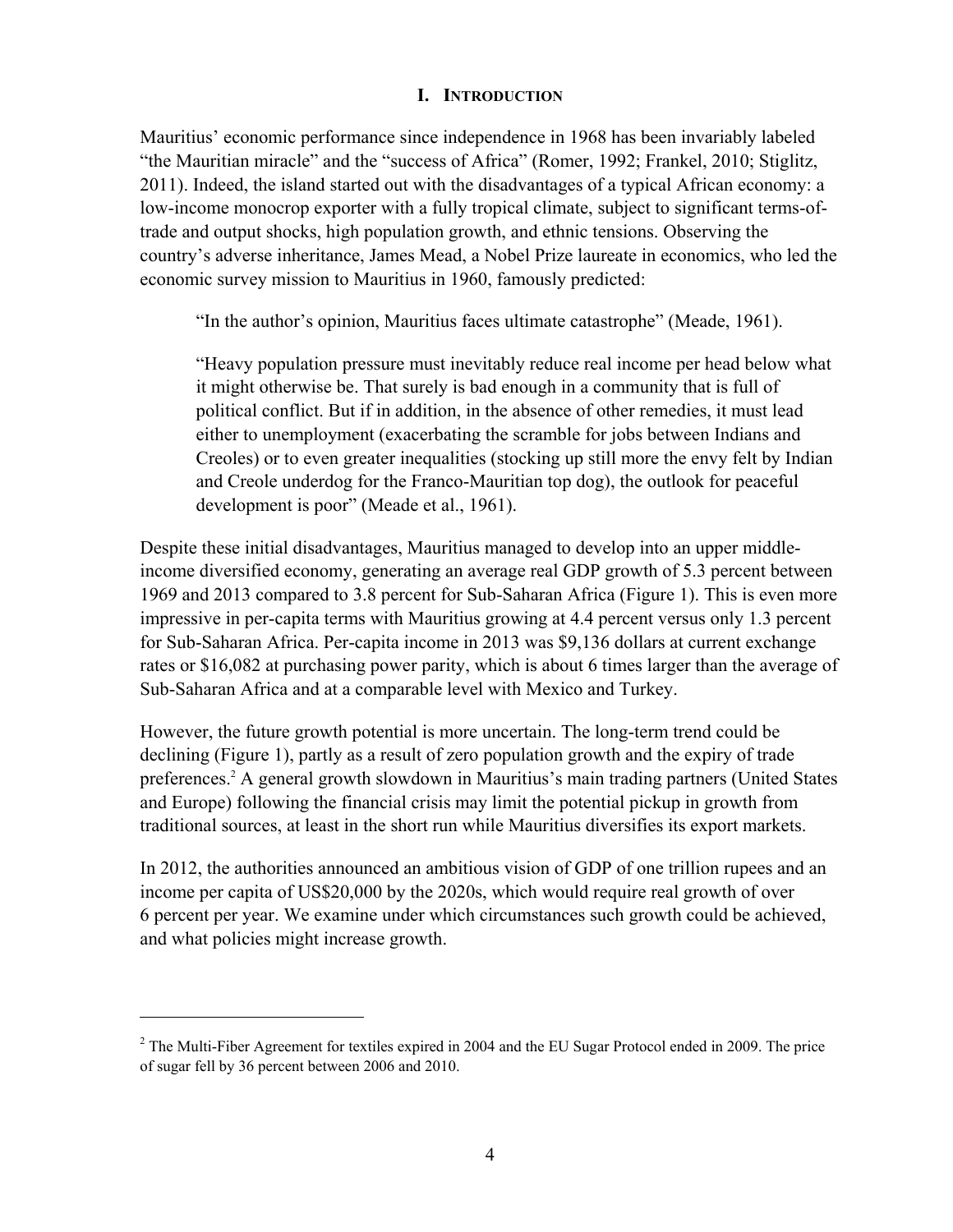

### **Figure 1. Mauritius: GDP Developments, 1950–2013**



**Per-capita income rose rapidly, putting Mauritius** 

### **Growth averaged 5% over the last 4 decades and averaged 4 percent lately**

Sources: CSO; and authors' calculations.

This paper uses the standard growth accounting framework to assess the drivers of growth in Mauritius over the past sixty years; to identify the sources of future growth; and to determine potential ranges of growth through 2030 under various policies. It finds that the contribution of labor has systematically declined, although its role picks up if one accounts for improvements in education. Since the 1990s, capital and total factor productivity (TFP) play the dominant role, with TFP permanently higher than before. The results of the growth accounting exercise suggest that a growth rate of 6 percent, as targeted by the authorities, might be somewhat ambitious. The paper estimates that Mauritius' long-run growth rate might be around 4 percent, but that pro-active policies could raise growth to perhaps 5 percent, which given that population growth is essentially zero, translates into a very respectable 5 percent per-capita growth rate. The policies suggested include (i) improving investment and savings rates; (ii) labor market reforms; (iii) investment in education and education reform; and (iv) further reforms to reduce bottlenecks and increase productivity.

The paper is structured as follows. Section II discusses the previous work on the determinants of Mauritius's success. Section III presents the growth accounting framework and data. Section IV looks at the historical evidence and what we can learn from it. Section V develops the baseline projection scenario and discusses upside and downside risks for the potential growth rate. Section VI concludes with policy implications.

# **II. MAURITIUS GROWTH MIRACLE**

A country's economic performance is mainly determined by three factors: initial conditions, remedial policies, and framing institutions.

There is broad agreement that Mauritius's original inheritance was unfavorable. Meade's prophecy of doom was based on what he saw as the country's impending population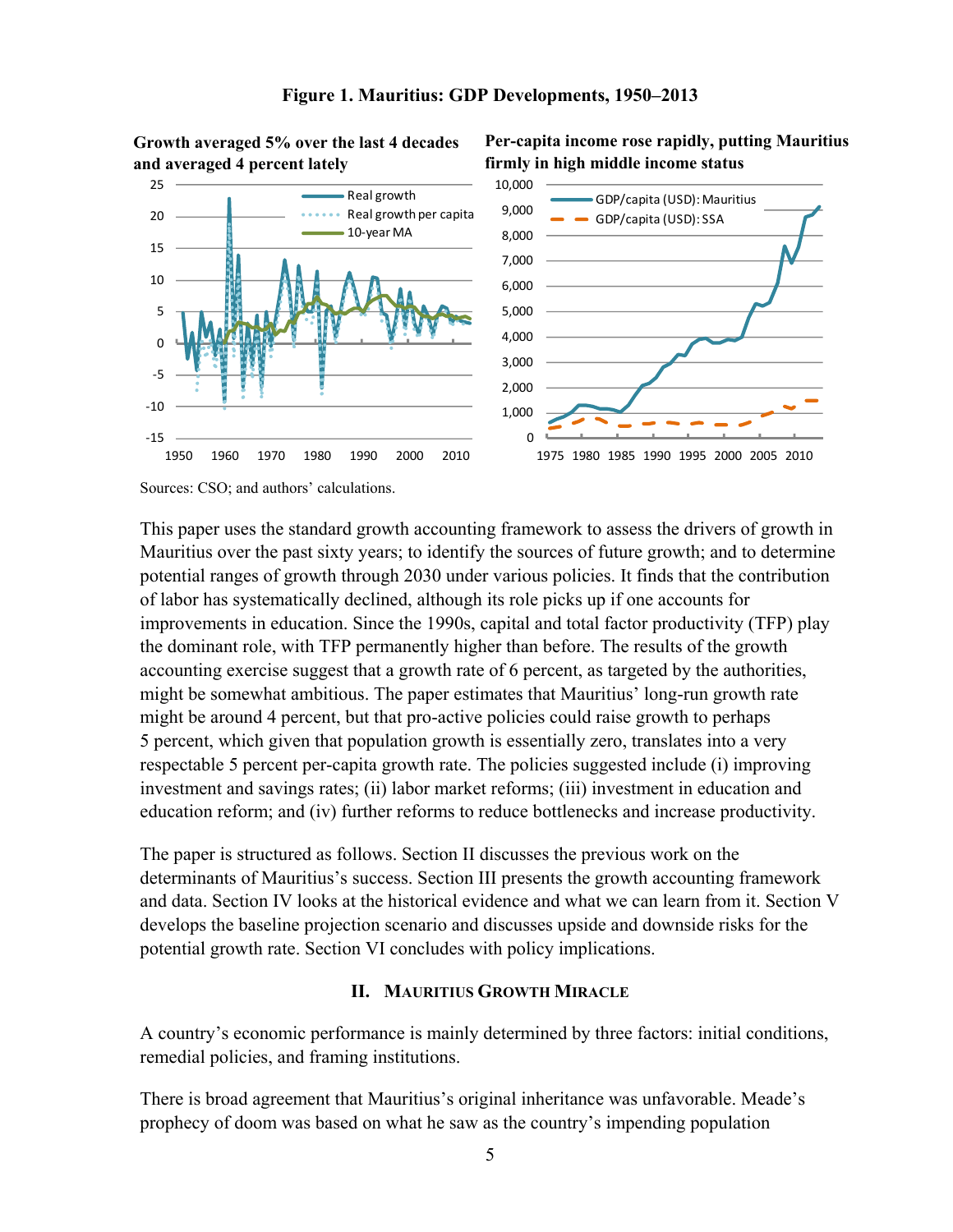explosion, little experience and technical knowledge outside the sugar factories, scarcity of capital and raw materials, a limited domestic market, and the country's remoteness. Furthermore, any reforms would need to be implemented in a society highly fragmented on ethnic, economic, and political lines. As a development strategy, he therefore proposed (i) *population control* with an effective family planning system and emigration of workers to other British colonies; (ii) *diversification* in agriculture and rapid change in industry structure; and (iii) *a system of subsidies* with wage restraint, welfare benefits for the unemployed, and overseas welfare assistance.

Meade's reading of adverse inheritance was later confirmed by the factors identified as important in the growth literature. Geographically, the country was as far from the economic activity centers as the South Pacific islands. On ethnic, linguistic, and religious fragmentation, it was more divided that all the other small African states, and had one of the higher population densities in the world. It started out with distortionary trade barriers and was highly dependent on a single crop, sugar, which suffers from high price volatility. Conditional convergence suggested that Mauritius would have lower growth rates than the rest of the SSA, given its relatively higher per-capita income. The only variable where Mauritius scored positively was life expectancy (Subramanian and Roy, 2001), which at the time further fueled Meade's concerns with overpopulation, but turned out to be a blessing as the country industrialized.

The subsequent success of Mauritius has been attributed to various policies.<sup>3</sup> Part of the growth strategy relied on heterodox trade opening,<sup>4</sup> where the restrictive import policies of the 1970s, 1980s, and 1990s were supplemented by the creation of the export-processing zones (EPZ) with duty free access for imported inputs, tax incentives, and a segmented labor market (Subramanian and Roy, 2001; Frankel, 2010). Domestic trade policies were complemented by successful trade diplomacy. Preferential access in textiles and sugar resulted in rents of, respectively, 7 and 4.5 percent of GDP per annum in the 1980s and 1990s, which helped sustain high investment levels. In addition, during those years, it was mostly domestic rather than foreign savings that financed domestic investment (Subramanian and Roy, 2001). Successful recycling of export rents also made possible the heavy investment in human capital, both publically and privately funded. The signing of the Double Taxation Avoidance Treaty with India in 1983 spearheaded the development of the offshore financial sector, and was instrumental in making Mauritius the largest source of FDI inflows into India.

1

 $3$  For previous analysis of Mauritius's performance, see Romer (1992), Subramanian (2001 and 2009), Subramanian and Roy (2007), Frankel (2010), Stiglitz (2011), Zafar (2011).

<sup>&</sup>lt;sup>4</sup> Subramanian and Roy reject the openness to trade argument offered by Sachs and Warner (1995, 1997).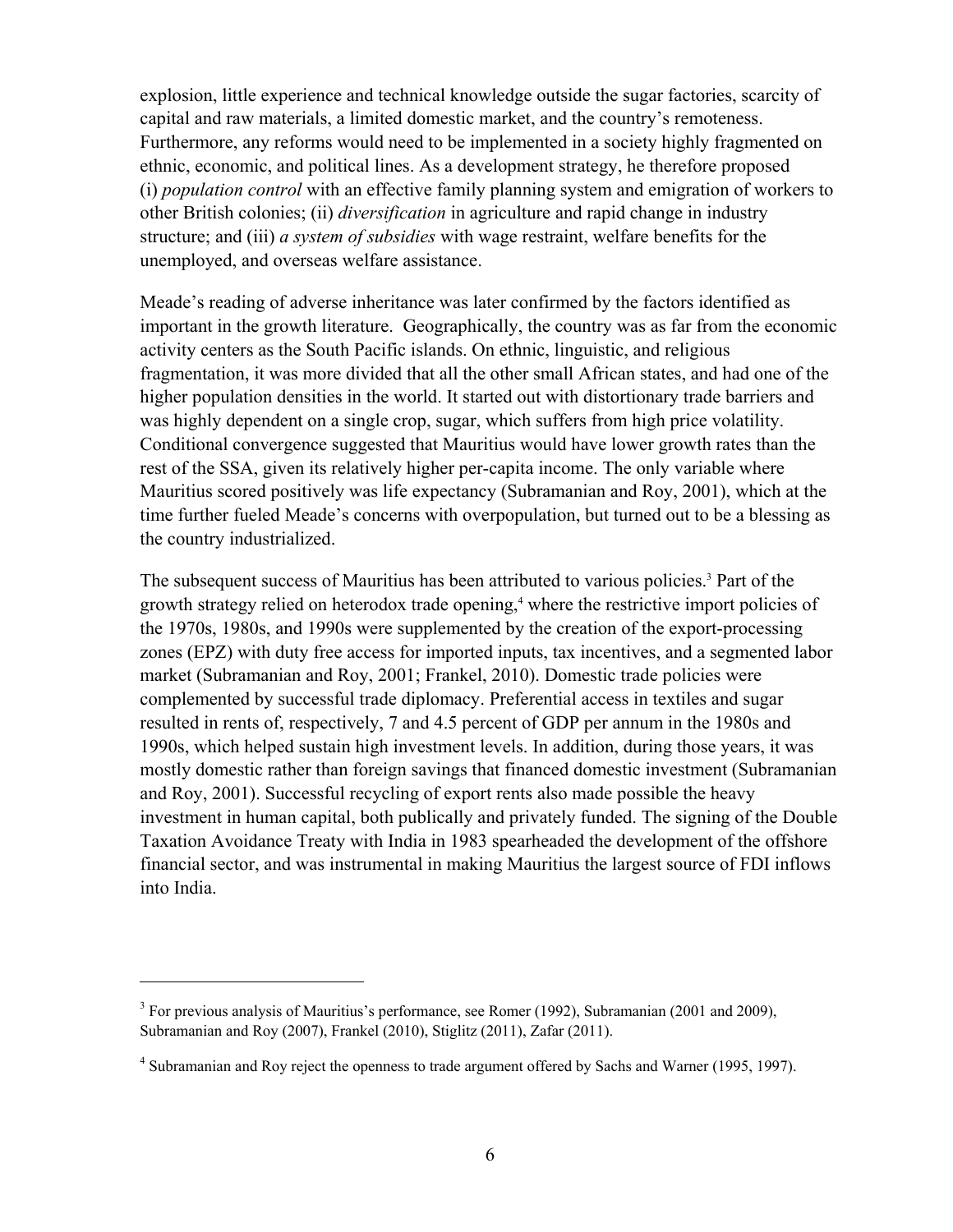A competing explanation was provided by Romer (1992), who argued that ideas, rather than capital, labor, or other factors of production, were the key ingredient for growth. In the case of Mauritius, he suggested that importing ideas from abroad through inward FDI was an effective alternative to growing them at home. The resounding success of the EPZ experiment in boosting growth in Mauritius accordingly was due to Chinese businessmen bringing textile and apparel manufacturing ideas and jump-starting the country's industrialization.

There were several other ingredients in the growth-targeted policy strategy, such as prudent, proactive fiscal policy (Zafar, 2011) and adaptability to external shocks including through a flexible exchange rate (Frankel, 2011). The government invested heavily in quality schooling, granting free education to all citizens and promoting study abroad. Mauritius had a competitively-valued exchange rate throughout most of its history, when compared with many African and Latin American countries (Iman and Minoiu, 2008). This helped offset some of the anti-trade bias of import tariffs and promoted trade just like the trade preferences.

But why were these successful policies adopted? Considering a horse race of competing hypotheses, Subramanian (2001), Frankel (2011), and Stiglitz (2011) cast their vote for institutions, which were put in place by the officials in charge of the transition to independence and the first prime minister, Ramgoolam. The key institutions were the separation between economic and political power, establishment of the parliamentary system to accommodate diversity, and the decision not to have a standing army. Also, not expropriating or taxing away the Franco-Mauritians' wealth (mainly sugar plantations) facilitated their giving up political power and established and supported secure property rights. The sharing of political power and the development of a vigorous opposition and media ensured that no single elite or ethnic group was in a position to dominate. Not having a standing army generated financial savings and ensured freedom from military coups.

The success of economic policies was made possible by the resulting political stability, rule of law, and strong domestic institutions, with Mauritius topping the World Bank Doing Business rankings in Africa. According to Subramanian and Roy, EPZs failed in most countries because institutions were not able to prevent rent-seeking, corruption, and inefficiency. Mauritius' diversity ended up as a positive factor with business and social networks helping promote trade and investment. For example, Chinese-Mauritians were influential in convincing the government to set up the EPZs (Subramanian,  $2001$ ).<sup>5</sup>

1

 $<sup>5</sup>$  The process was supported by various groups. At the individual level, a Sino-Mauritian professor Lim Fat and</sup> a Franco-Mauritian economist Jose Poncini promoted the idea of EPZ creation. At the political level, the PMSD under Gaëtan Duval also pushed for the idea. In addition, it was embraced by Ramgoolam and the Labor party establishment. Whilst in opposition, the MMM opposed the EPZ, but embraced it once in power in 1982.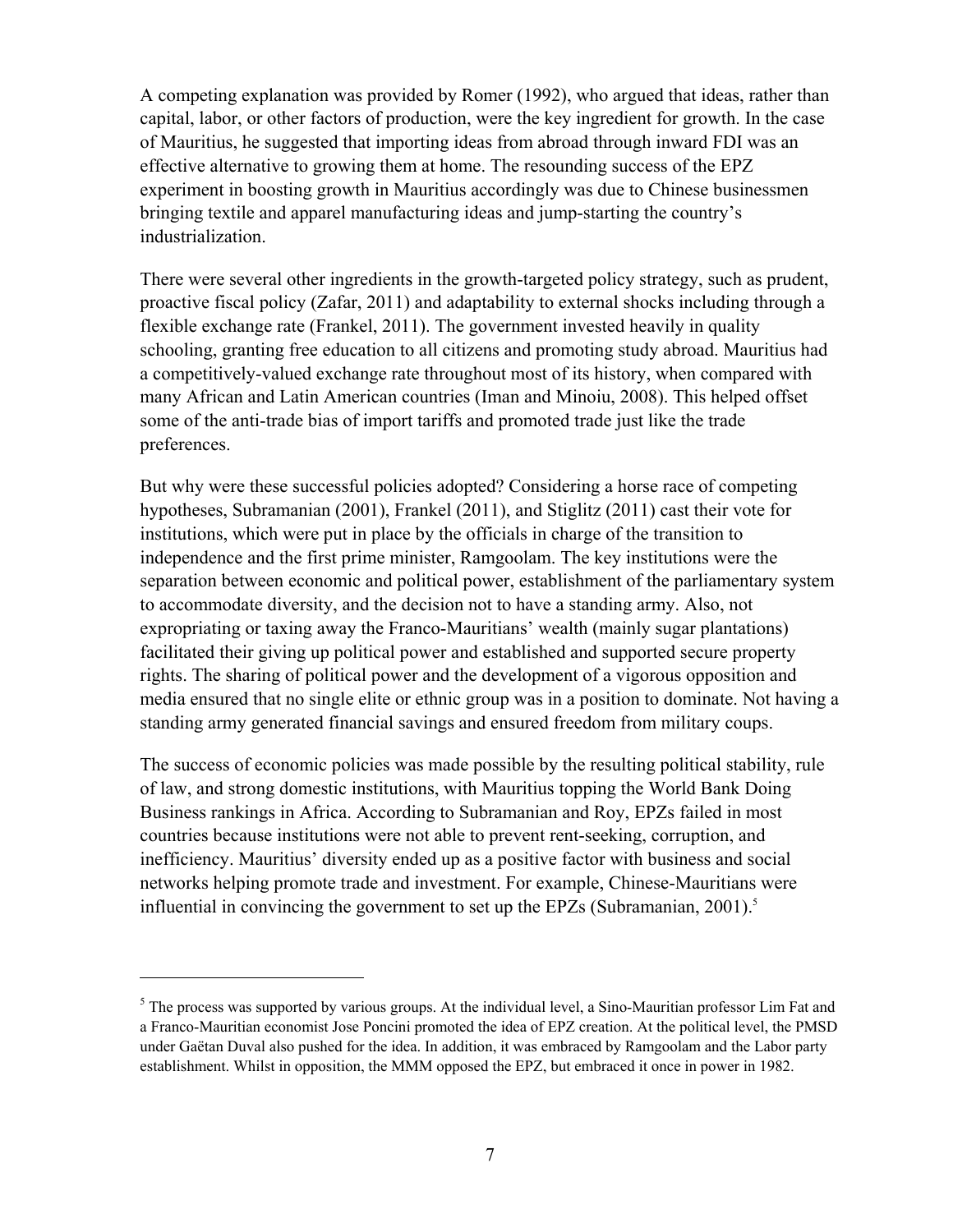Good institutions were established by forward-looking Mauritian leadership but perhaps also because of what Frankel calls "deepest determinants". Few British settlers moved to Mauritius to replace the French, when Great Britain succeeded France as the colonial power. As a result, at independence European settlers were not protected to the same extent as in other countries, and a power-sharing structure was established. In addition, more time was taken to prepare the country for independence, which was not true for most African countries. Mauritius also benefited from being an "immigrant isle" – everyone who was there came from somewhere else and there were no natives to resent the newcomers. Therefore, everyone had a common stake in working together and immigrant initiative could fully develop.

In terms of the analysis of this paper, initial conditions, policies, and institutions affect economic growth to the extent that they determine the rate of factor accumulation and efficiency with which the factors of production are put together. In this respect, our approach adds rigor to the more qualitative assessment of Frankel and Stiglitz. While other papers use growth accounting to look at determinants of growth in the past and policy implications for other countries from Mauritian success, we look at the past to the extent that it gives insight into what can reasonably drive future growth and what policies Mauritius can take to encourage higher growth.

# **III. THE GROWTH ACCOUNTING FRAMEWORK**

The growth accounting framework is based on the Cobb-Douglas production function, which is commonly used to analyze the sources of historical growth because its constant returns to scale properties make the decomposition relatively easy:

$$
Y_t = A_t K_t^{\alpha} L_t^{1-\alpha}
$$

Here,  $Y_t$  represents domestic output in period  $t$ ,  $K_t$  is the physical capital stock,  $L_t$  is the employed labor,  $A_t$  is the total factor productivity (TFP), and  $\alpha$  is the partial elasticity of output with respect to capital.

Total differentiation of the production function allows us to decompose the growth rate of output into the contributions of growth rates of factor inputs and total factor productivity:

$$
\frac{dY}{Y} = \frac{dA}{A} + \alpha \frac{dK}{K} + (1 - \alpha) \frac{dL}{L}
$$

Total factor productivity (TFP), which captures other aspects of production, such as technology, infrastructure, and institutions, is computed as a residual, given that we have data for output, capital, and labor.

In an alternative specification, we augment the labor input with human capital (*H*) to calculate effective labor (*L\**), akin to Bosworth and Collins (2003), which accounts for the role of educational attainment in improving the quality of the labor force:

$$
L^* = HL = e^{rs}L
$$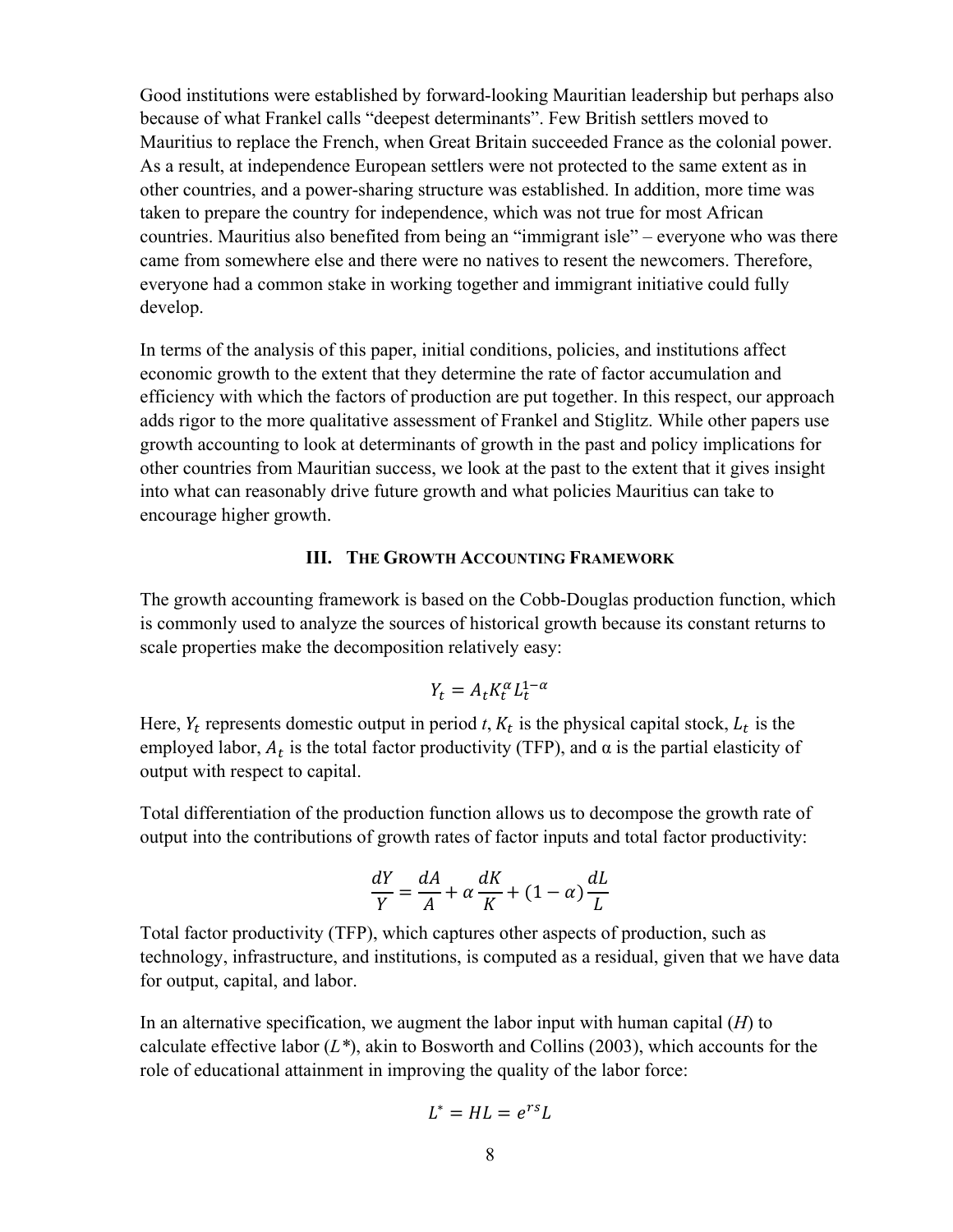Here, *s* is the average years of schooling of the labor force and *r* is the return to each year of schooling, estimated to be 10.7 percent for middle-income countries (Psacharopoulos and Patrinos, 2004).

While we present the results for both specifications, we believe that the augmented model is more relevant, because it allows for the fact that labor has different levels of productivity. This is especially relevant in an economy like Mauritius, where per-capita income is increasing and better education and training make people more productive.

# **A. Capital stock**

We estimate the capital stock using the standard perpetual inventory model with geometric depreciation, which gives the accumulation equation:

$$
K_t = (1 - \delta)K_{t-1} + I_t
$$

Here,  $\delta$  is the depreciation rate in percent and  $I_t$  is real gross fixed capital formation. Our historical decomposition is based on annual data from 1950 to 2011. Investment data come from the Central Statistical Organization (CSO) for the years 1972 to 2011 and from Nehru and Dhareshwar (1993) for 1950 to 1971.

Since Mauritius never undertook a national wealth survey, the initial capital stock needs to be estimated. We follow the Harberger approach, which allows estimating the mid-point capital stock for a period where the capital-output ratio can be assumed to be constant. In that case, the growth rates of capital and output are equal, and from the accumulation equation it follows:

$$
\frac{(K_t - K_{t-1})}{K_{t-1}} = -\delta + \frac{I_t}{K_{t-1}}
$$

$$
K_{t-1} = \frac{I_t}{y + \delta}
$$

where  $y$  is the growth rate of output. Since the capital-output ratio is unlikely to vary significantly over short periods of time, we use three-year averages of output growth and investment level and apply the accumulation equation backwards to arrive at the capital stock level in  $1950$ .<sup>6</sup>

The choice of the depreciation rate  $\delta$  is arguably more important than the initial capital stock, since little initial capital would have survived over 60 years. While errors in estimating the initial capital stock will be dampened over time, errors in the depreciation rate will tend to accumulate. A higher depreciation rate gives a lower estimate of the initial capital stock and therefore more pronounced rates of capital growth. The annual depreciation rate estimated

 $\overline{a}$ 

<sup>&</sup>lt;sup>6</sup> See Nehru and Dhareshwar (1993) for an overview of other methods of estimating the initial capital stock.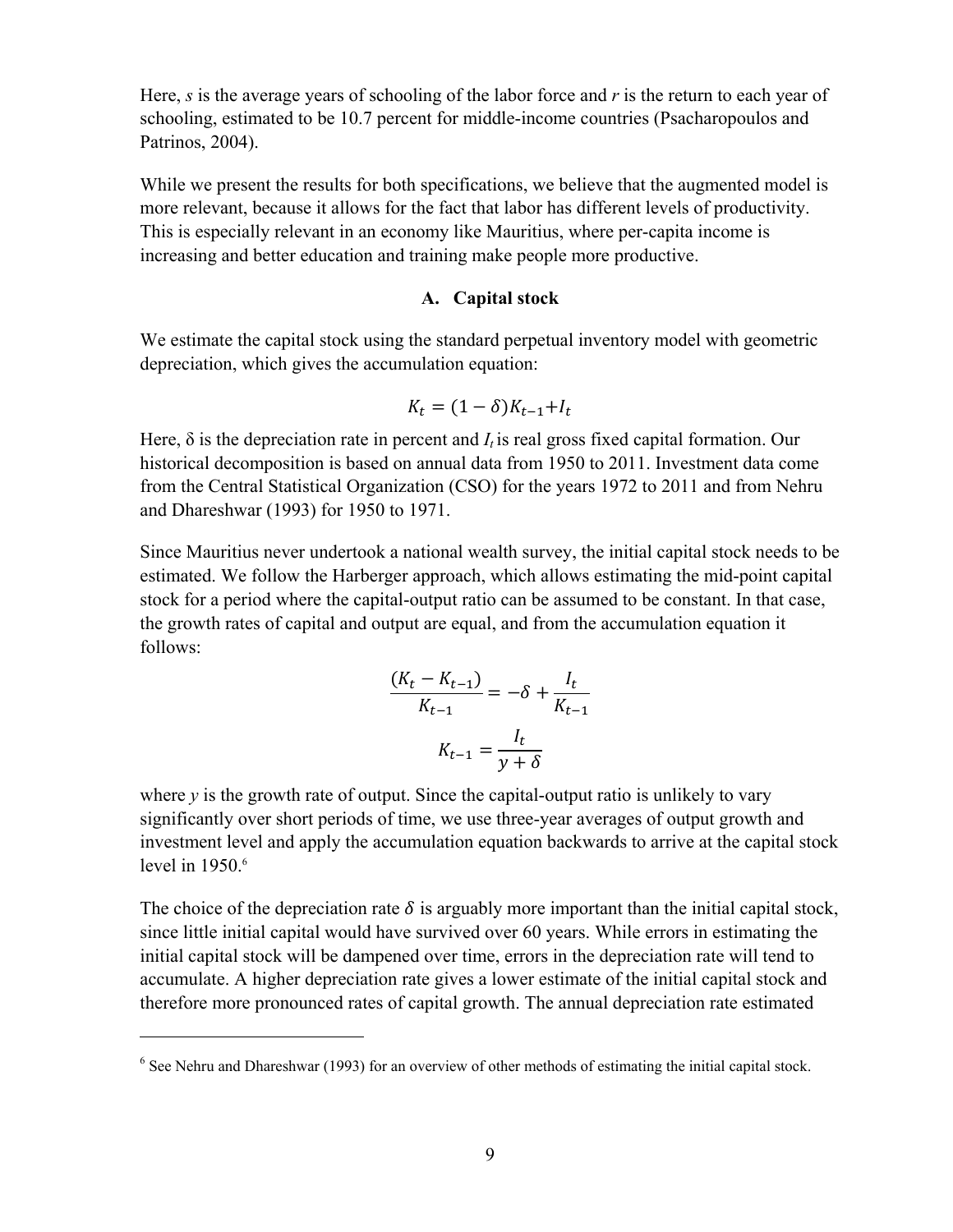from the capital accumulation equation with CSO data is relatively stable between 7 and 8 percent over the last 4 decades (Figure 2). In constructing its measure of the capital stock, the CSO used the straight-line depreciation method to calculate the consumption of different fixed capital asset types based on mean asset-life assumptions. A recent study by the Mauritius Commercial Bank estimates the depreciation rate at 5 percent over the 1990–2012 period.<sup>7</sup>

# **Figure 2. Implied Depreciation Rate, 1979–2013 Figure 3. Capital Growth, 1950–2013 (in percent) (in percent)**

Estimated depreciation is relatively stable around 7 percent. A higher depreciation rate results in more variable





Sources: CSO; Nehru and Dhareshwar; and authors' calculations.

We use a range of depreciation rates  $(5, 7, 2)$  and 10 percent) to test the sensitivity of the depreciation rate assumption. The resulting growth rates of the capital stock series are similar to the ones of the CSO (7-8 percent) and Nehru and Dhareshwar (4 percent, Figure 3). Given Mauritius specific and international evidence, $s$  we think that a depreciation rate between 5 and 10 percent seems most likely for Mauritius.

Our approach for calculating capital input is based on using the change in the constructed measure of the capital stock for the growth accounting exercise.

An alternative approach used in the literature (such as Mankiw, Romer and Weil, 1992) is to use investment rate (I/Y) instead of capital growth. They approximate the growth in the capital stock via the following relationship:

 $\overline{a}$ 

<sup>&</sup>lt;sup>7</sup> See MCB Focus No. 55 "Mauritius Inc. – The Challenge of Investing in Growth".

 $8$  Using firm level data, Bu (2006) estimates implied depreciation rates for aggregate physical stock in the range of 10-20 percent for Cote d'Ivoire, Ghana, Kenya, Zimbabwe, Philippines, and South Korea.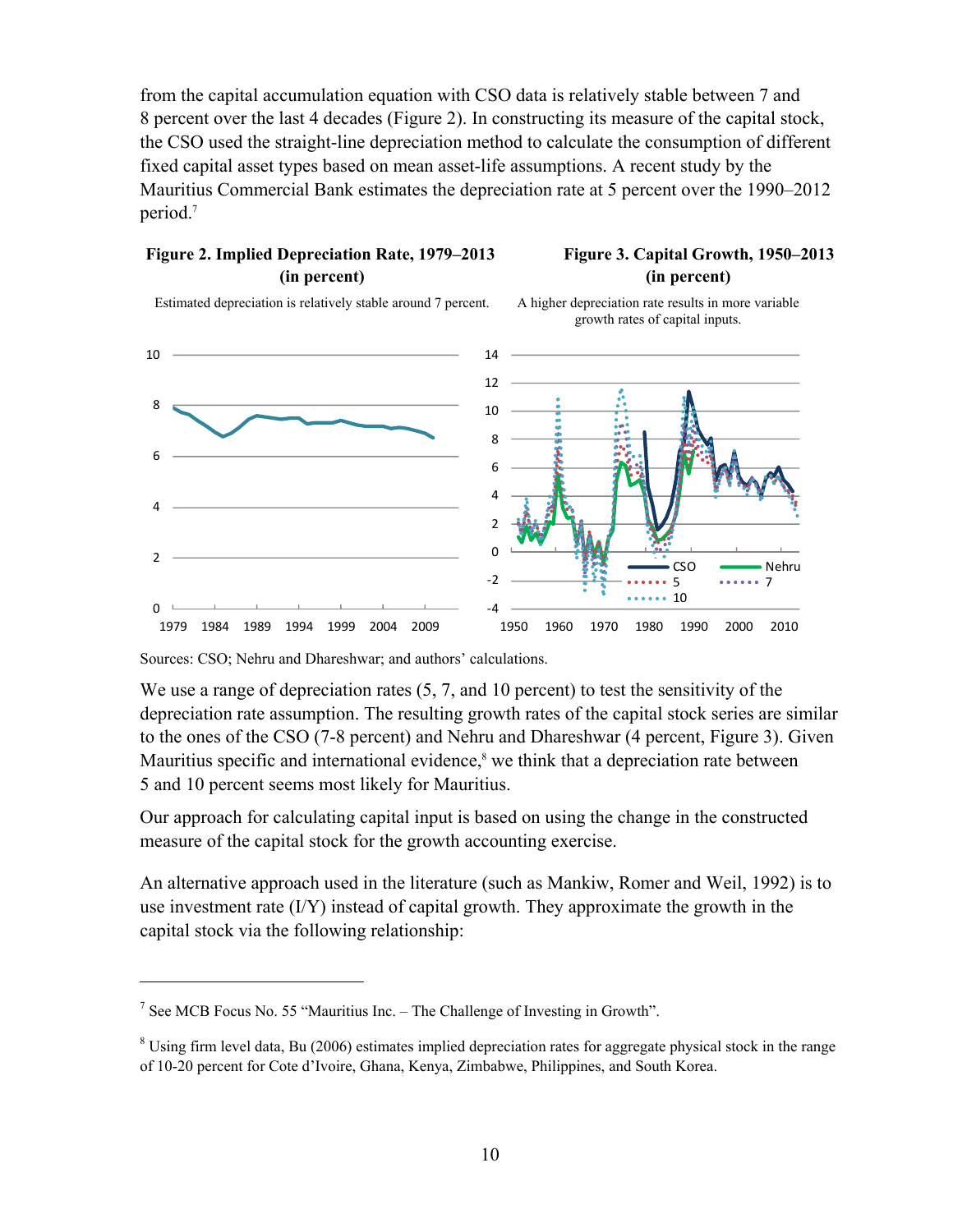$$
\frac{(K_t-K_{t-1})}{K_{t-1}}=-\delta+\left(\frac{l_t}{Y_t}\right)/\left(\frac{K_{t-1}}{Y_t}\right)
$$

Assuming a steady-state constant level of the capital-output ratio allows the change in capital stock to be measured by the investment rate.

However, given the transformations experienced by the Mauritian economy in this period, the assumption of constant capital-output ratio over the entire period seems not supported by the evident (see discussion below). More importantly, investment rates in Mauritius have been between 20–30 percent, much higher than the -5 to 15 percent growth range estimated for the constructed capital stock (Figure 3). Using investment rates would thus likely lead to an over-estimation of the role of capital for explaining growth.

# **B. Labor force**

We use employment data from 1972 onwards from the CSO. The use of employment instead of population implies that our measure reflects, besides population growth, also variations in the participation and employment rates. We reconstruct the data for 1960–1971 using the growth rates of the population aged 15-59 and the total population for 1950–1959 since the other measure is not available for the earlier period. Both series come from the World Development Indicators (WDI) database. This reconstruction assumes that participation and employment rates stay unchanged at the 1972 level during 1950–1971.

# **C. Shares of capital and labor in output**

If one assumes constant returns to scale and competitive markets, where each input is paid the amount of its marginal product, then the exponent on each factor input in the production function represents the relative share of total product accruing to that factor:

Capital share: 
$$
\frac{(\partial Y/\partial K)K}{Y} = \frac{(A\alpha K^{\alpha-1}L^{1-\alpha})K}{AK^{\alpha}L^{1-\alpha}} = \alpha
$$

\n Labor share: 
$$
\frac{(\partial Y/\partial L)L}{Y} = \frac{(A(1-\alpha)K^{\alpha}L^{-\alpha})L}{AK^{\alpha}L^{1-\alpha}} = 1 - \alpha
$$

One can use the information on the compensation of employees and operating surplus from the national accounts statistics to estimate the factor shares. However, the CSO data exhibit a persistent decline in the share of the employee compensation in the value added over time, from a peak of 55 percent in 1977 to 38 percent in 2011 (Figure 4). This would imply that the capital share has been increasing from 45 percent to 62 percent over time, which goes against the typical assumption of  $\alpha = 0.35$  used in cross-country growth studies (see Bosworth and Collins, 2003, and others).

There are several potential explanations for this phenomenon. Some erosion of the labor share over time is consistent with the structural changes in the Mauritian economy, as the diversification from agriculture into textiles (a relatively more capital-intensive sector) was accompanied by the expansion of the capital stock, reducing the labor share in the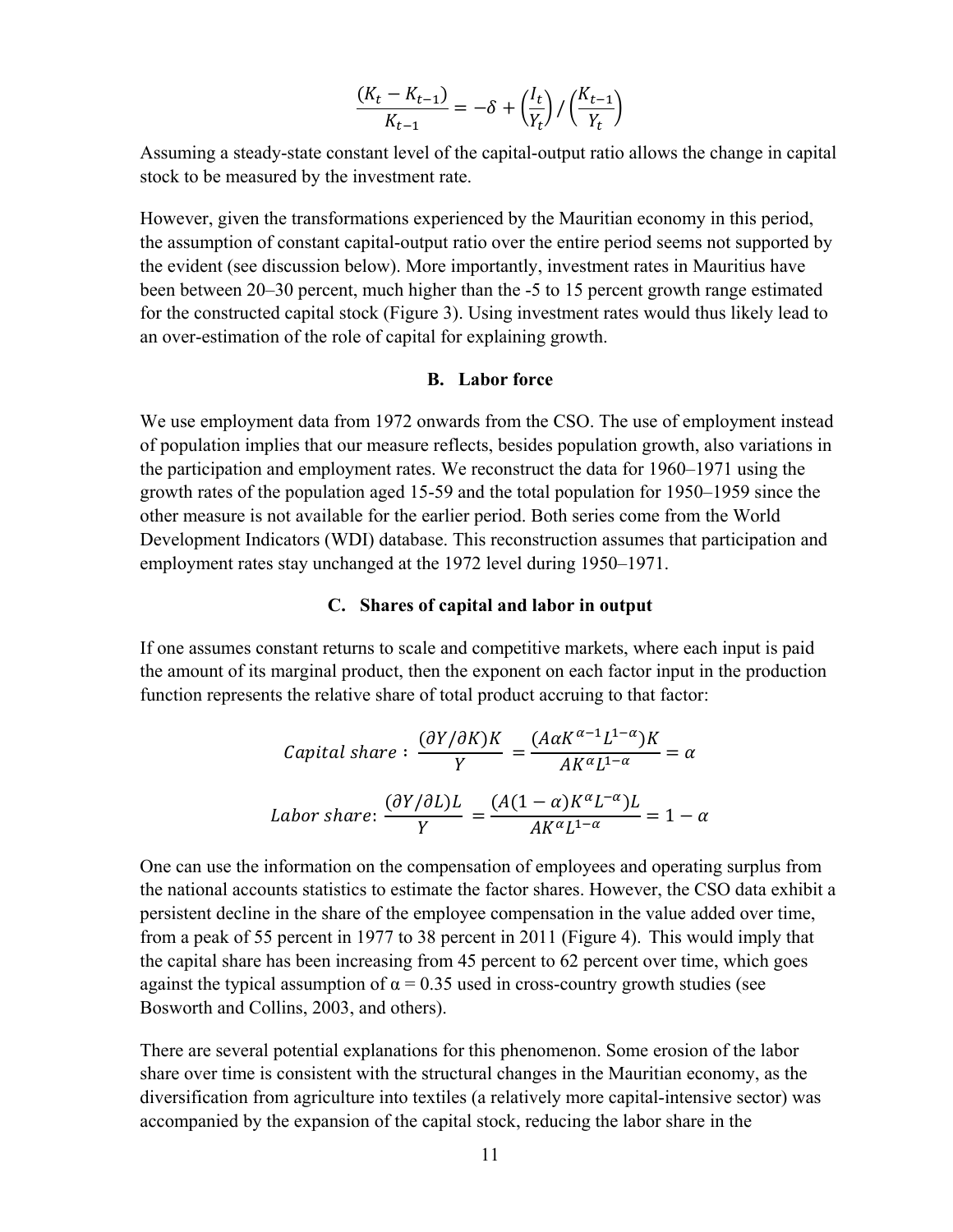distribution of income. Attempts to limit real wage increases to less than productivity increases in order to preserve competitiveness may also have reduced labor's share over time. The experience of Mauritius also matches a broader tendency of developing countries to have lower labor shares compared to industrial countries and to have those shares decline over time, as documented by Diwan (2001) and Harrison (2002). Harrison finds that higher trade and capital account openness tends to reduce the labor share.

However, according to Gollin (2002), the phenomenon could also be a statistical artifact, because the labor income of the selfemployed is often treated incorrectly as capital income in national accounts. Indeed, according to Mauritian labor force surveys,<sup>9</sup> the share of the self-employed workers in Mauritius increased from 13 percent in 1990 to 16 percent in 2000 and to 20 percent in 2010. By comparison, the self-employment rate in the United States in 2009 stood at 11 percent. According to Gollin's adjustments, the labor share estimates in 1990 for Mauritius rise from 39 percent to (i) 49 percent if one imputes self-employed compensation from the overall labor compensation; (ii) 66.8 percent if one reallocates self-employed income into the labor and capital income according to the distribution in the rest of the economy; or (iii) 76.7 percent if one treats all selfemployed income as labor income.

<u>.</u>

# **Figure 4. Compensation of Employees, 1975-2013**





Sources: CSO; and authors' calculations.

The self-employment adjustment argument suggests that the use of constant elasticities could be justifiable. In line with the literature, we chose that standard 35 percent capital share as our baseline. However, in our sensitivity tests we also use a range of the capital share  $\alpha$  from 0.25 to 0.35 to 0.5. The results are not very sensitive to the level of the capital share, but if we use a higher capital share, it reduces the historical TFP estimates. For the projection horizon, using a higher capital share increases the contribution of capital, but when combined with lower TFP, it does not materially change the baseline growth projections.

 $9$  The 2000 Housing and Population Census and the 2010 the Continuous Multi-Purpose Household Survey.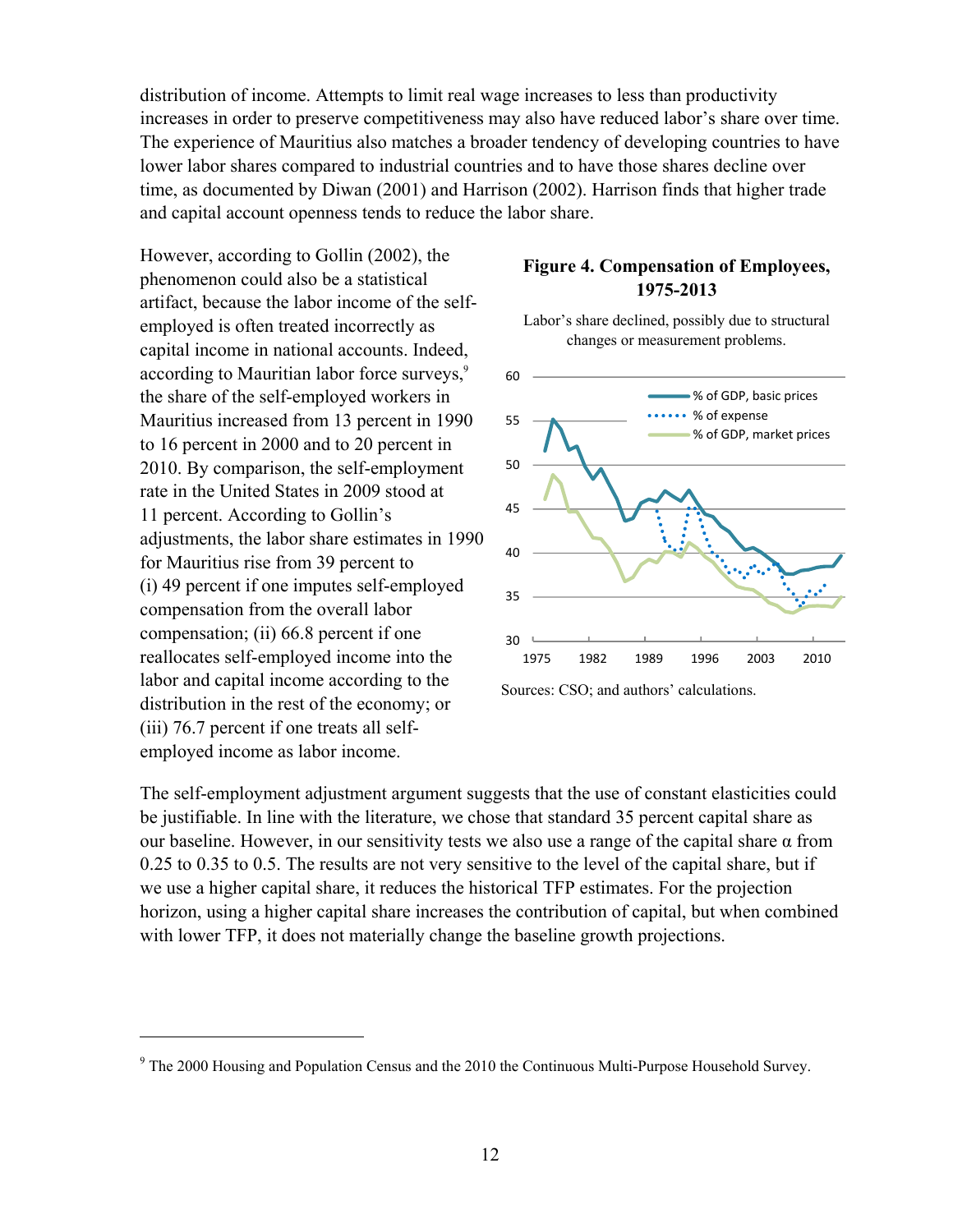### **D. Human capital**

We augment the standard production function with human capital to take into account Mauritius' focus on creating a knowledge-based service economy. We chose this particular functional form–as opposed to, for example, using human capital as an additional factor of production–because we think of human capital as a measure of educational attainment that improves the quality of the workforce. As a result, the overall share of output going to labor input is still  $(1-\alpha)$ , but workers with more education receive a larger sub-share of this  $(1-\alpha)$ .

While there are different approaches to measuring the human capital (see Le et al., 2005 for a comprehensive survey), we chose one of the simpler and more transparent ones, with human capital evolving according to:

$$
H_t = e^{rs_t}
$$

This measure quantifies the accumulated educational investment in the current labor force and assumes that the human capital embodied in the workers is proportional to the average years of schooling  $(s_t)$  they have attained, taking account of the return (r) to each year of schooling.<sup>10</sup> Years of schooling are measured according to:

$$
s_t = \sum_i d_i L_{t,i}
$$

where  $L_{t,i}$  is the proportion of labor force participants with the i<sup>th</sup> level of schooling at time *t* and  $d_i$  is the duration in years of the i<sup>th</sup> level of schooling, which includes six years of primary, seven years of secondary, and three years of tertiary education.







<sup>10</sup> An alternative specification could be  $H_t = (1 + r)^{s_t}$  if we don't assume continuous compounding.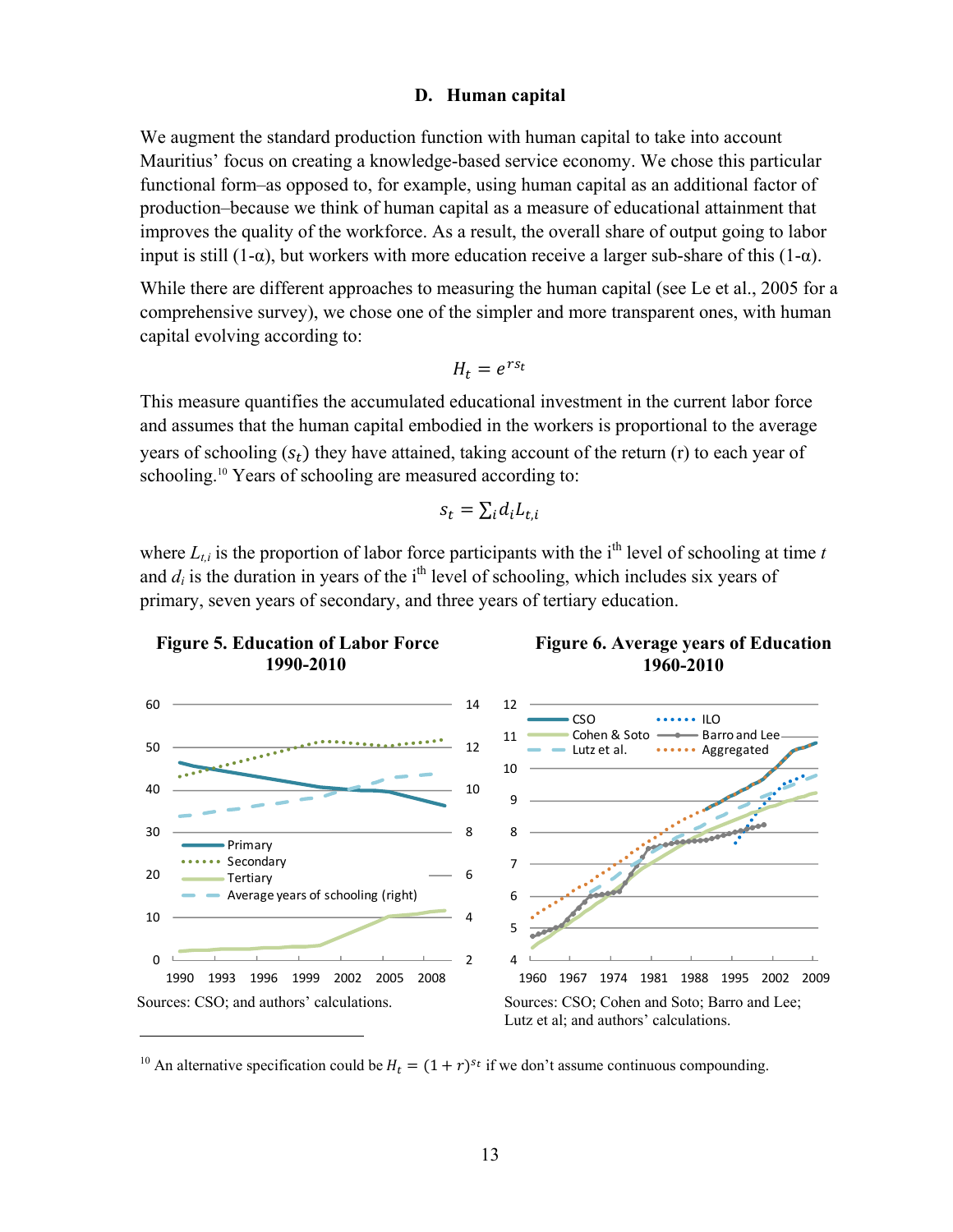The CSO data show a consistent increase in the average educational attainment of the labor force, from 9.7 years in 1990 to 10.8 years in 2009 (Figure 5).<sup>11</sup> However, even at the end of the period, some 35 percent of the labor force only has primary education as their highest educational attainment level, which suggests that there is room for further improvement. Other measures of educational attainment in Mauritius (ILO; Cohen and Soto, 2001; Barro and Lee, 2001; Lutz et al., 2007) all show a substantial improvement over time (Figure 6), even though there are some difference in the levels due to methodological reasons.

We extend the CSO data back to 1960 with Lutz et al. and Cohen and Soto, since these measures show the least variable growth rates (Figure 7). High variability in the growth rates could be an indication of inconsistency in survey samples for different survey years and/or in the methodologies used to fill in the missing observations. In the 1960s and 1970s, average years of education grew at 2 percent or more, but growth has declined to about 1 percent per year. An acceleration in the growth rate would require more people to finish secondary and tertiary education.

### **Figure 7. Average Growth in Education**

Years of education are still increasing, but at a slower rate



Sources: CSO; ILO Cohen and Soto; Barro and Lee; Lutz et al; and authors' calculations.

# **IV. HISTORICAL DECOMPOSITION OF GROWTH**

Mauritius experienced two periods of strong above average growth in the past. In the 1970s, growth was 6 percent on average, driven by the rise in the labor force, which accounted for 2 percentage points, or 3.5 percentage points if labor is adjusted for education levels. In the 1990s, growth was 5.2 percent, led by the capital stock expansion (the labor force contributed 1.1 percentage points). These episodes compare favorably against the already high historical average of 4 percent (Table 1).

Growth accounting suggests that until the 1980s the contribution of labor to growth dominated, driven by the population boom and the entry of women in the labor force (Table 1, Figure 8). After the eradication of malaria in the 1940s, Mauritius went through a

 $\overline{a}$ 

 $11$  We use linear interpolation for the years in between the surveys.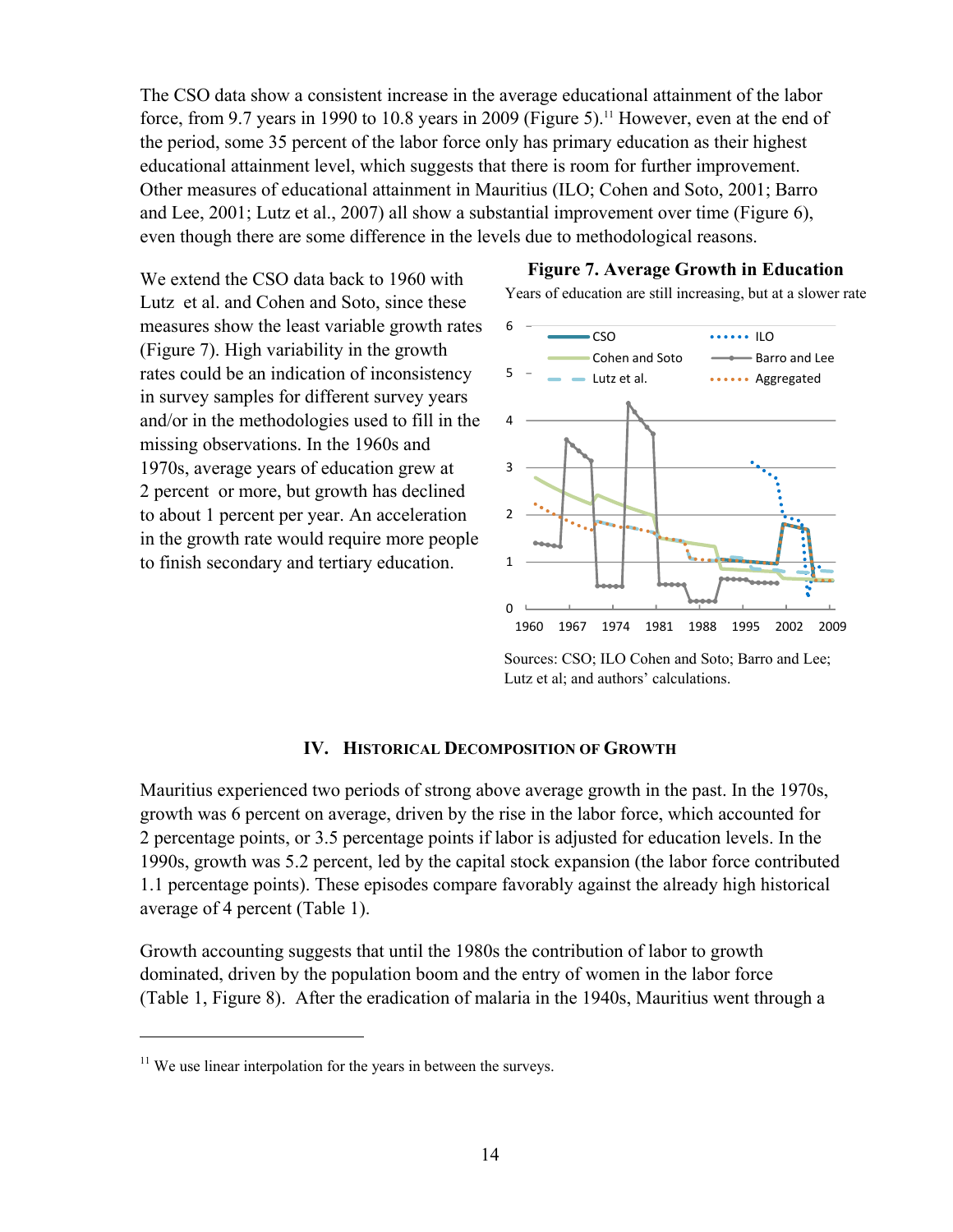dramatic demographic transition. In one year in the 1940s, the mortality rate declined by 30 percent. Population growth reached a peak of 4 percent in mid 1950s, making it one the highest in the world (Greenaway and Dabee, 2001). The population boom led to James Meade's famous doomsayer prediction of Mauritius becoming a "case study in Malthusian economics." However, fertility rates adjusted eventually and fell by 60 percent between 1962 and 1973, following extensive government programs to encourage family planning. Today, population growth is virtually zero.

A parallel demographic development was the entry of women into the labor force, with female participation rates rising by almost 60 percent between 1983 and 1999. The labor force successfully absorbed both the "baby boom" cohort and the additional female workers. This was made possible by the development of export-oriented, labor-intensive manufacturing with lower wages and more flexible labor markets, which was also part of the 3-pronged strategy proposed by Meade. As a result, employment gained so strongly that by the early 1990s unemployment was virtually eliminated (Figure 9) and Mauritius began importing labor. However, since the low in the early nineties, unemployment has increased from about 3 to over 8 percent in 2013, mostly driven by female and youth unemployment, which might reflect a problem of skill mix.<sup>12</sup>

| (Elasticity $\alpha$ = 0.35, depreciation $\delta$ = 7%)                                  |        |     |     |     |     |          |                             |  |  |  |
|-------------------------------------------------------------------------------------------|--------|-----|-----|-----|-----|----------|-----------------------------|--|--|--|
| $2000s^{2/}$<br>$1960s^{1/2}$<br>1990s<br>1950s<br>1980s<br>1970s<br>Ave Hist<br>Ave Hist |        |     |     |     |     |          |                             |  |  |  |
|                                                                                           |        |     |     |     |     |          |                             |  |  |  |
| 1.1                                                                                       | 2.4    | 6.3 | 5.6 | 5.6 | 4.2 | 4.2      | 5.0                         |  |  |  |
|                                                                                           |        |     |     |     |     |          |                             |  |  |  |
| 0.8                                                                                       | 0.8    | 1.7 | 1.0 | 2.3 | 1.6 | 1.4      | 1.5                         |  |  |  |
|                                                                                           | 2.6    | 3.5 | 2.8 | 1.8 | 1.6 | $\cdots$ | 2.4                         |  |  |  |
|                                                                                           | 0.5    | 1.1 | 1.7 | 1.6 | 0.9 |          | 1.1                         |  |  |  |
| 1.8                                                                                       | 1.7    | 2.6 | 2.1 | 1.1 | 0.9 | 1.6      | 1.6                         |  |  |  |
| $-1.5$                                                                                    | $-0.1$ | 2.0 | 2.5 | 2.3 | 1.7 | 1.2      | 1.9                         |  |  |  |
|                                                                                           |        |     |     |     |     |          | $(1950-2013)$ $(1960-2013)$ |  |  |  |

| Table 1. Mauritius: Decomposing Historical Growth, 1951-2013 |
|--------------------------------------------------------------|
| $\{F $ acticity $\alpha = 0.2F$ depreciation $\delta = 70/1$ |

Contribution of  $L = (1 - \alpha)dL/L$ 

Contribution of  $K = \alpha dK/K$ 

 $\overline{a}$ 

Contribution of  $A = dY/Y - \alpha dK/K - (1-\alpha)dL/L$ 

1/ The average contribution for 1960s does not add to average growth for the augmented model because the human capital data start in 1961.

2/ Includes 2000-2013. Data on human capital for 2011-13 is based on baseline projections.

<sup>&</sup>lt;sup>12</sup> See annex on labor markets in the 2013 Article IV consultation report.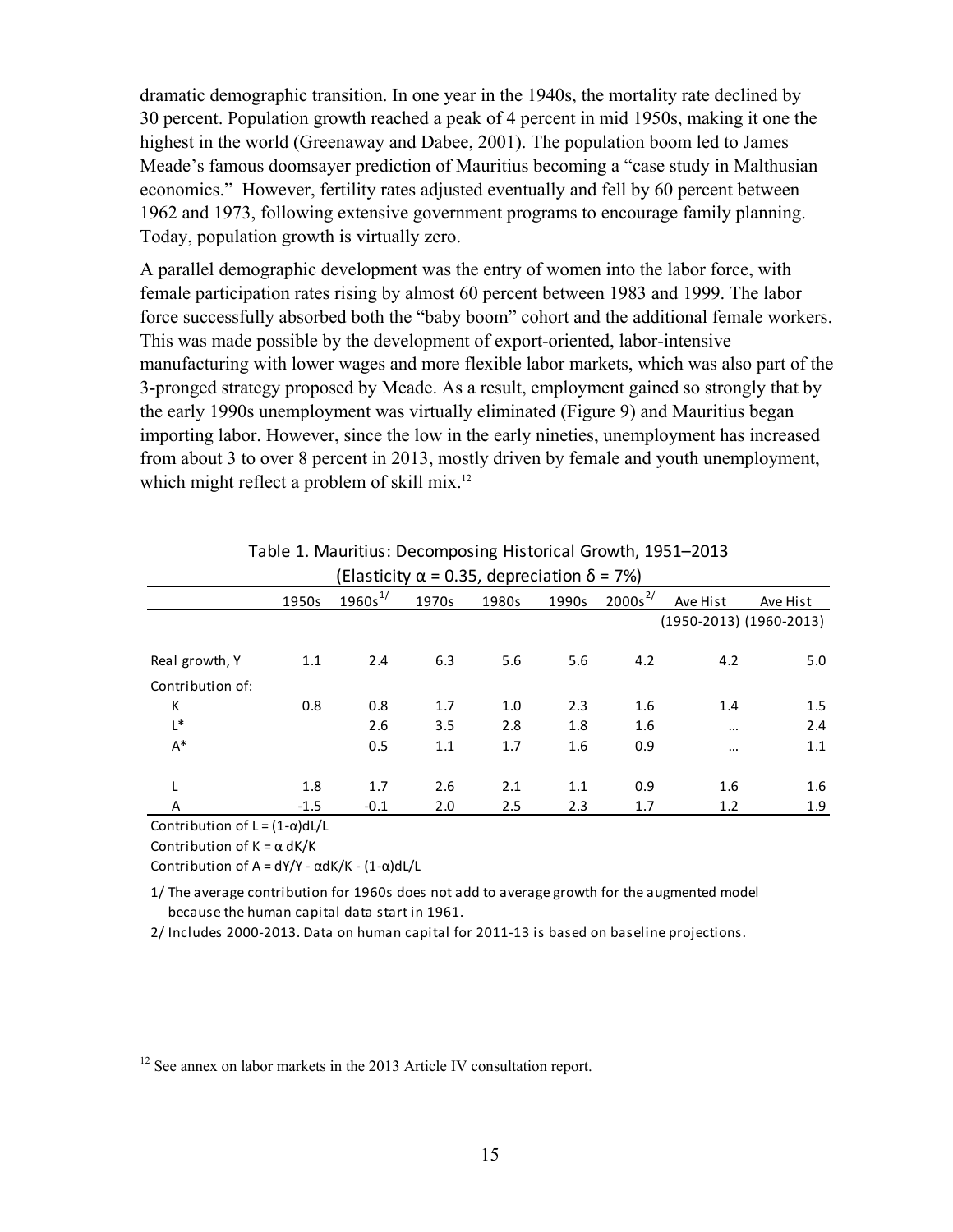

# **Figure 8. Mauritius: Growth Decomposition, 1951–2013**

(10-year rolling average of growth rates; elasticity  $\alpha = 0.35$ , depreciation  $\delta = 10\%$ )

**Figure 9. Labor Market Developments, 1960–2013**





Sources: CSO; and authors' calculations.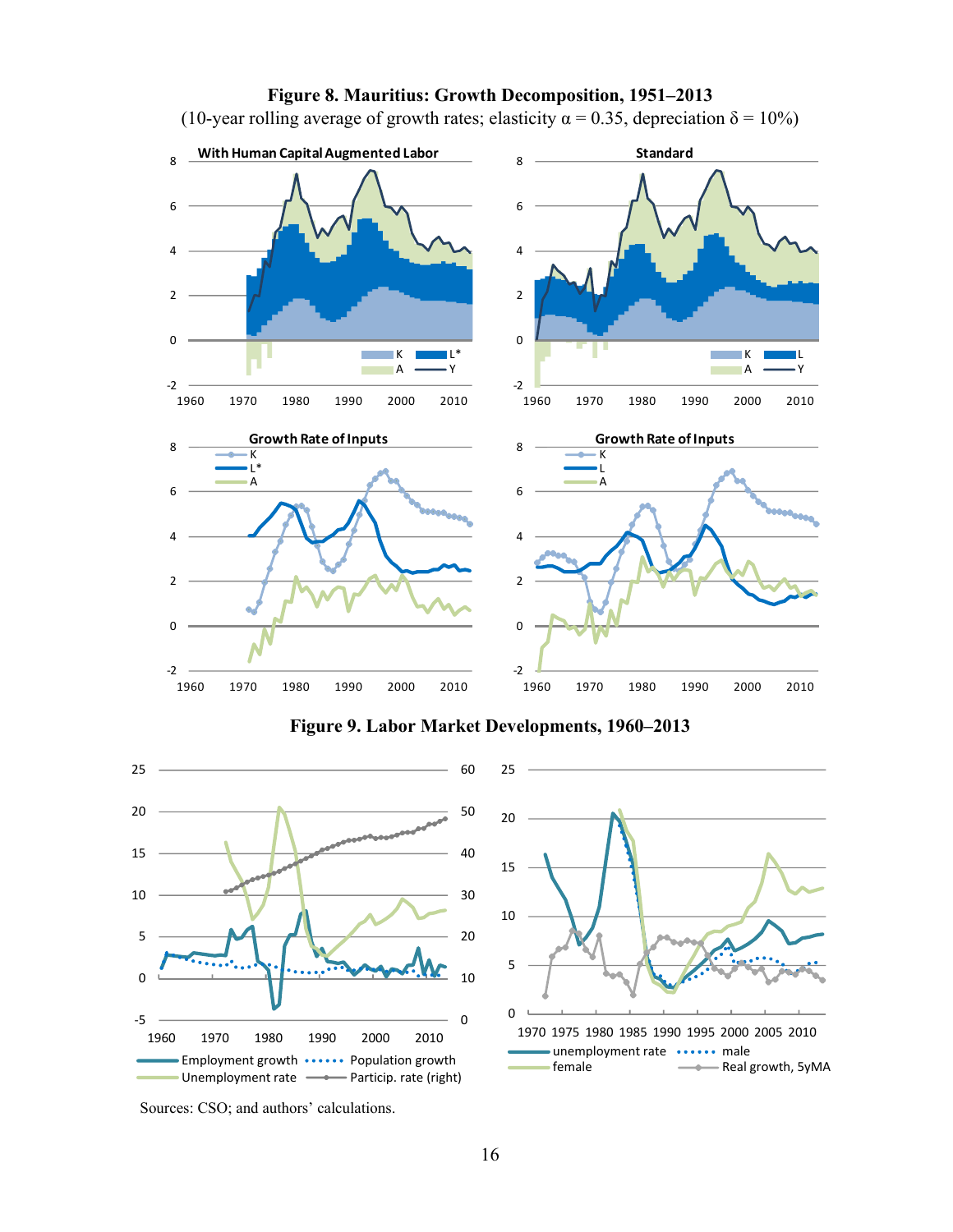Starting in the 1990s, capital-driven growth took over. Partly, this was driven by the decline in the role of labor, with the slowing population growth and rising unemployment (Figure 9). But mostly this was due to the dramatic boost to capital growth as Mauritius expanded its capital base by diversifying into textiles and later into the higher-end and more capital-intensive brackets of the sugar and textiles market. After an initial textile-driven expansion in the 1970s, capital accumulation slowed in the following decade as unutilized capacity was brought back into production following the 1980-81 crisis. But by the end of 1980s both public and private investment had picked up (Figure 8), with private investment almost doubling from 11.3 percent of GDP in 1982 to 20 percent in 1991. According to Subramanian and Roy (2001), the reinvestment sugar and textile profits played a crucial role in sustaining high levels of investment in Mauritius, with domestic rather than foreign savings financing investment during the growth boom.<sup>13</sup> With the

 $\overline{a}$ 

| Table 2. Sensitivity, $1961-2013^1$ |                 |                  |      |  |  |  |  |  |
|-------------------------------------|-----------------|------------------|------|--|--|--|--|--|
|                                     | Capital Share   |                  |      |  |  |  |  |  |
|                                     | 0.25            | 0.35             | 0.50 |  |  |  |  |  |
| Real growth, Y                      | 5.0             | 5.0              | 5.0  |  |  |  |  |  |
| Contribution of:                    |                 |                  |      |  |  |  |  |  |
| $L^*$                               | 2.8             | 2.4              | 1.8  |  |  |  |  |  |
| L                                   | 1.9             | 1.6              | 1.2  |  |  |  |  |  |
|                                     | 5% depreciation |                  |      |  |  |  |  |  |
| К                                   | 1.0             | 1.4              | 2.0  |  |  |  |  |  |
| $A^*$                               | 1.2             | 1.2              | 1.1  |  |  |  |  |  |
| A                                   | 2.1             | 2.0              | 1.7  |  |  |  |  |  |
|                                     |                 | 7% depreciation  |      |  |  |  |  |  |
| К                                   | 1.0             | 1.5              | 2.1  |  |  |  |  |  |
| $A^*$                               | 1.2             | 1.1              | 1.1  |  |  |  |  |  |
| A                                   | 2.1             | 1.9              | 1.7  |  |  |  |  |  |
|                                     |                 |                  |      |  |  |  |  |  |
|                                     |                 | 10% depreciation |      |  |  |  |  |  |
| К                                   | 1.1             | 1.5              | 2.1  |  |  |  |  |  |
| $A^*$                               | 1.2             | 1.1              | 1.0  |  |  |  |  |  |
| A                                   | 2.1             | 1.9              | 1.6  |  |  |  |  |  |

1/ Data on human capital for 2011-13 is based on baseline projections.

disappearance of the profits in sugar and textile in the 2000s, Mauritius relied increasingly on FDI inflows to finance investment. After having peaked at almost 8 percent in the late 1990s, the growth in the capital stock decline to about 4½ percent on average at present, which is still above the historical average.

Total factor productivity gained importance over time. Economic growth was primarily led by factor accumulation until the 1990s, which is consistent with Mauritius converging to a higher GDP per capita equilibrium in the standard Solow model. After the 1990s, however, productivity played a role similar to that of capital accumulation. As Figure 8 shows, TFP has become permanently higher than before, and has recently averaged 1 percent in the model with human capital, compared to an average of about a ¼ percent during the 1960s to

<sup>&</sup>lt;sup>13</sup> The 1980s were somewhat of a lost decade for Mauritius as the boom in sugar prices in 1973 and 1976 set of a fiscal expansion which was not reversed when the sugar boom turned around. As a result, by the 1980s, the fiscal deficit stood at 10 percent and current account deficit at 20 percent of the GDP respectively, the debt service ratio rose to 10 percent and inflation was 24 percent. A series of three IMF Stand-By Agreements and two World Bank Structural Adjustment Programs contributed to implementing macroeconomic and structural reforms that laid ground for the following strong performance.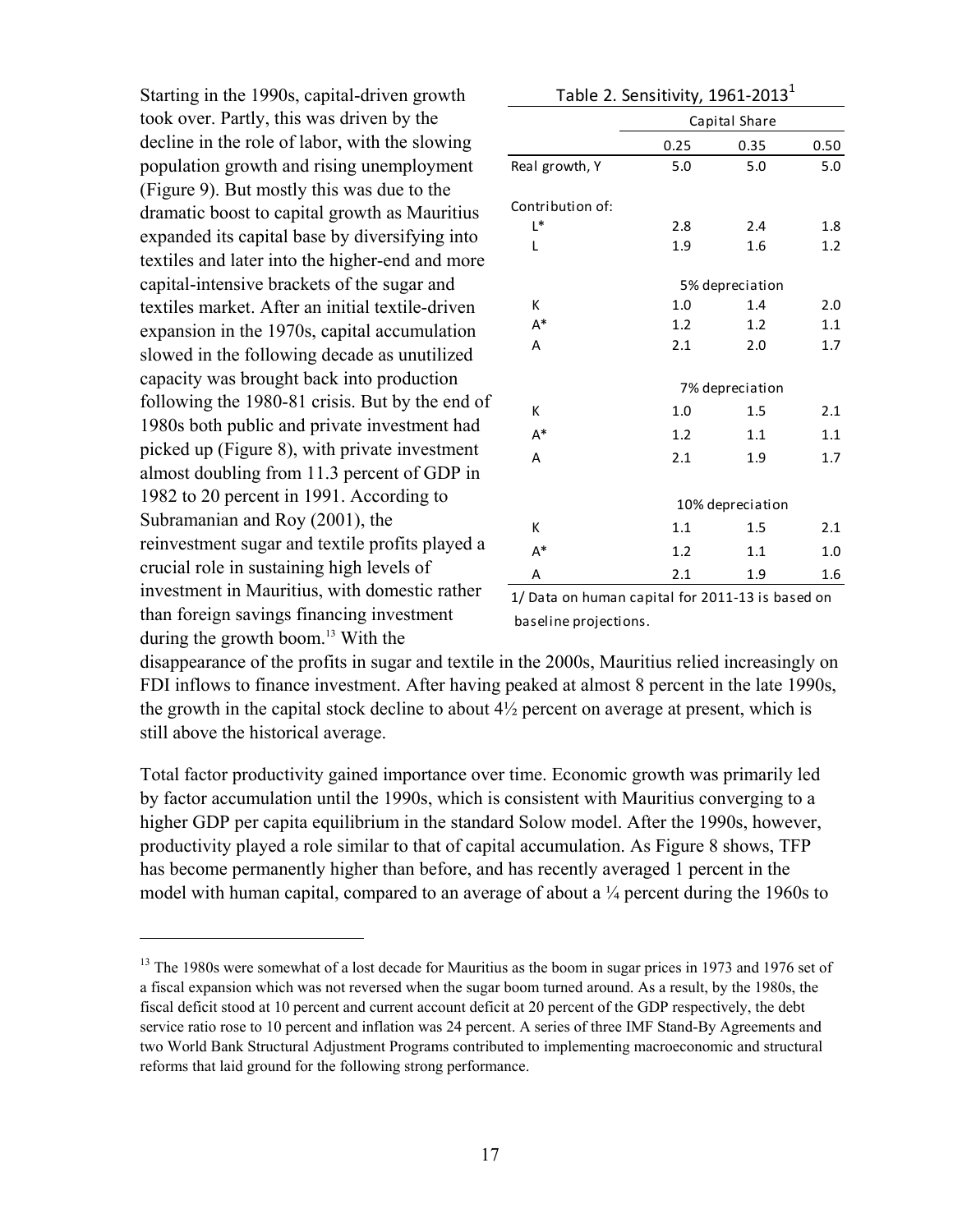1980s.<sup>14</sup> Accounting for human capital  $(L^*)$  results in lower productivity estimates since some of the growth is explained a more educated labor force, instead of ending up in the residual TFP calculation, but probably reflects the structure of the Mauritian economy better than the standard Solow model.

Larger capital shares ( $\alpha$ ) decrease the productivity estimates for the whole period, but not by much (Table 2). This is driven by the fact that overall, capital has been the fastest growing input. Giving capital a larger share in explaining GDP growth reduces the residual. However, the difference is only marginal. The largest difference is only 0.2 percentage points between a capital share of 50 percent versus 25 percent for the case of a 15 percent depreciation rate.<sup>15</sup> Similarly, assuming a lower depreciation rate tends to have the same effect because it increases capital growth and hence reduces the residual.

Historically, growth was mainly driven by private consumption, with a declining contribution from private investment (Figure 10).



**Figure 10. Mauritius: Growth Decomposition by Expenditure, 1975–2013**  (10-year rolling average)

Sources: CSO; and authors' calculations.

 $\overline{a}$ 

<sup>&</sup>lt;sup>14</sup> The standard growth accounting yields TFP contributions of almost 2 percent for the last two decades. Our estimates for productivity are of similar in magnitude to CSO estimates in its annual Digest of Productivity and Competitiveness Statistics, World Bank estimates in the 2007 Mauritius Country Economic Memorandum (both rely on time-varying factor shares from the national accounts), and Bosworth and Collins (2003).

<sup>&</sup>lt;sup>15</sup> The largest difference is 0.4 percent in the standard Solow model without a role of human capital, partly because the improvement in human capital is captured by the residual definition of TFP.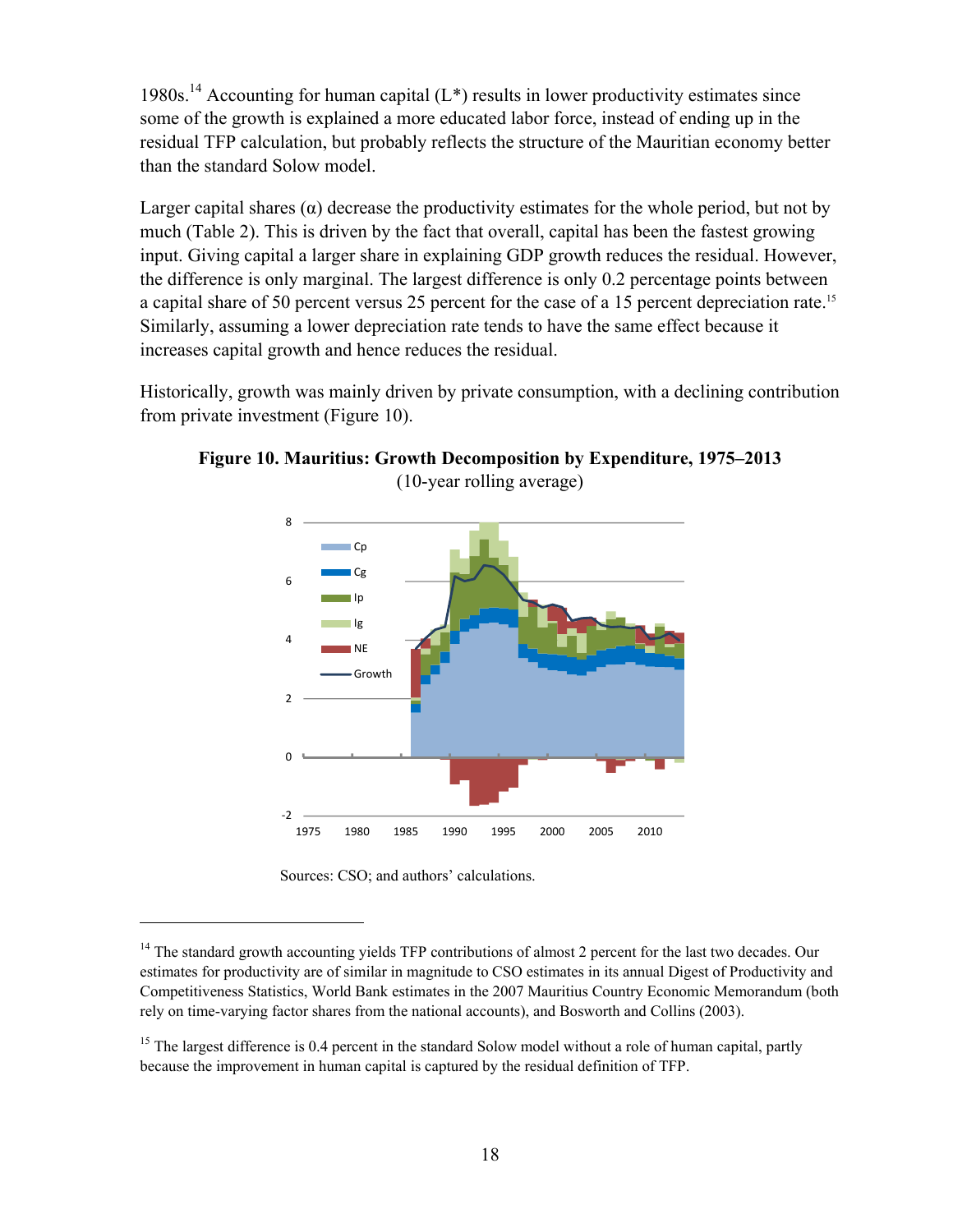# **V. BASELINE PROJECTION SCENARIO AND SENSITIVITY ANALYSIS**

In our baseline projection, we look at the most likely ranges of growth for Mauritius over the next twenty years given various plausible assumptions regarding the growth of factor inputs and productivity. We explore optimistic and pessimistic scenarios in order to assess the sensitivity of the growth projections to input assumptions. Given the extent of transformation undergone and expected for the Mauritian economy, it is difficult to forecast growth with great confidence. Instead, the intent of this section is to explore the implications of a range of capital, labor, and productivity assumptions on the long-term growth trajectories, and to explore policy options to improve future outcomes.

In discussing our projections, we compare Mauritius with the experience of the four Asian Tigers: Hong Kong, Singapore, South Korea, and Taiwan. These were the first newly industrialized countries, noted for maintaining high growth rates between the 1960s and 1990s and graduating into high-income economies by the end of the century. All four countries have a highly educated and skilled workforce and have developed into leading international financial (Hong Kong and Singapore) and/or information technology (South Korea and Taiwan) centers.

### **A. Factor inputs**

# **Capital stock**

In our baseline, we assume a gradual increase in the investment ratio from 21 percent in 2013 to 25 percent by the end of 2033, which results in an average capital growth of 3.7 percent (Figure 11). The highest historical investment rate achieved by Mauritius was 30 percent in the 1990s, which is still at the lower bound of the investment rates achieved by the Asian Tigers (Figure 12.A).





(Depreciation  $\delta = 7\%$ )

Sources: CSO; and authors' calculations.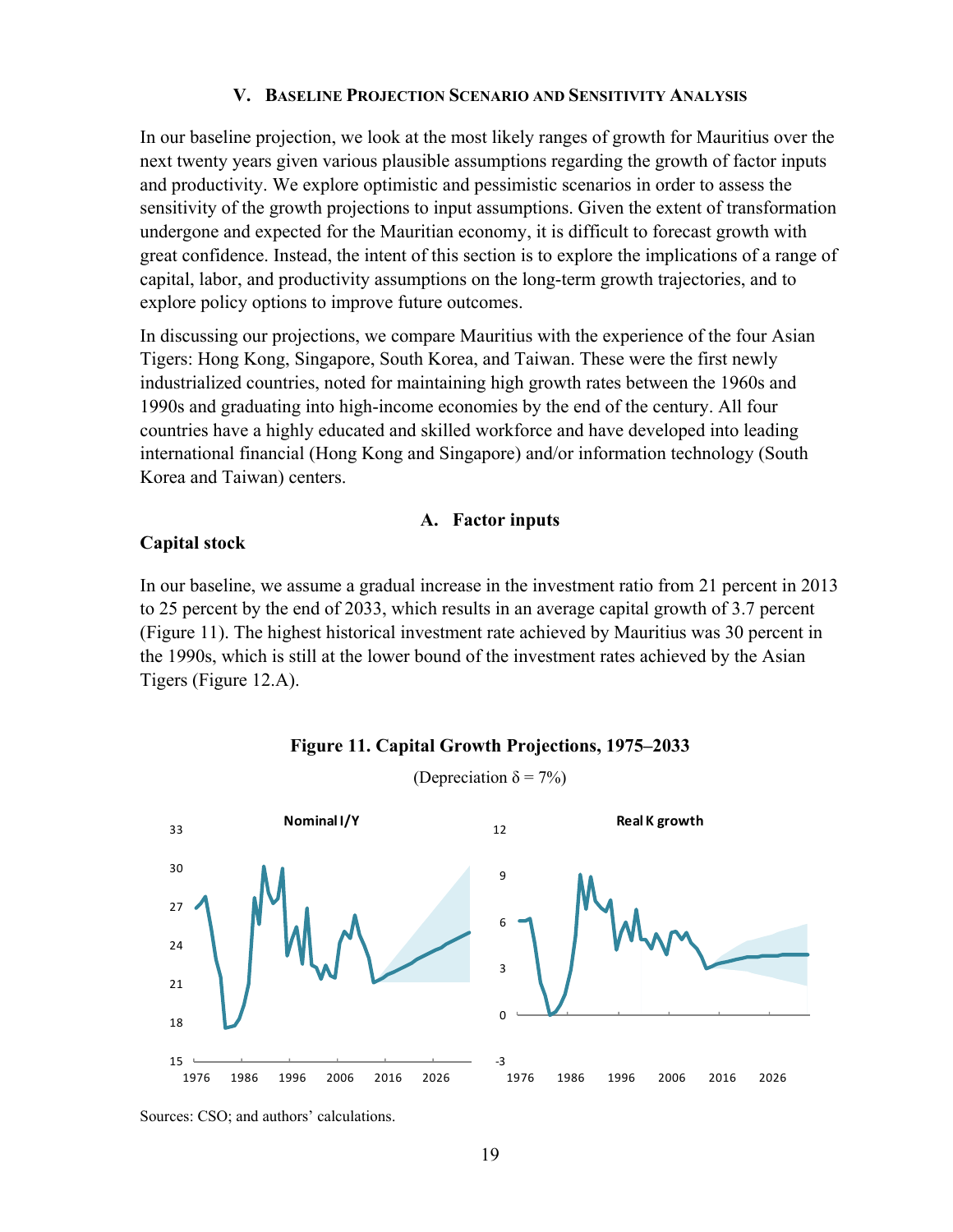# **A. Nominal I/Y (5y MA)**

**Investment rates in Mauritius are lower than during the high growth phases of the AT** 



**C. Share of public I in total** 

**Mauritius has a lower share of private investment than Korea or Singapore** 



**E. FDI (% of total domestic investment)** 

**FDI constitutes a lower share of investment than Singapore or Hong Kong** 



# **Figure 12. Comparison with Asian Tigers (AT) and Sub-Saharan Africa, 1975–2011 B. GDP growth (5yMA)**

**Mauritius' growth rates today are comparable to the AT, who grew much faster in the past** 



#### **D. Mauritius: Nominal I/Y**

**Public investment in Mauritius has been more stable than private, but both have been decreasing recently** 



### **F. Savings rate (% of GDP)**

**Mauritius has low savings rates, which have declined below the SSA average** 

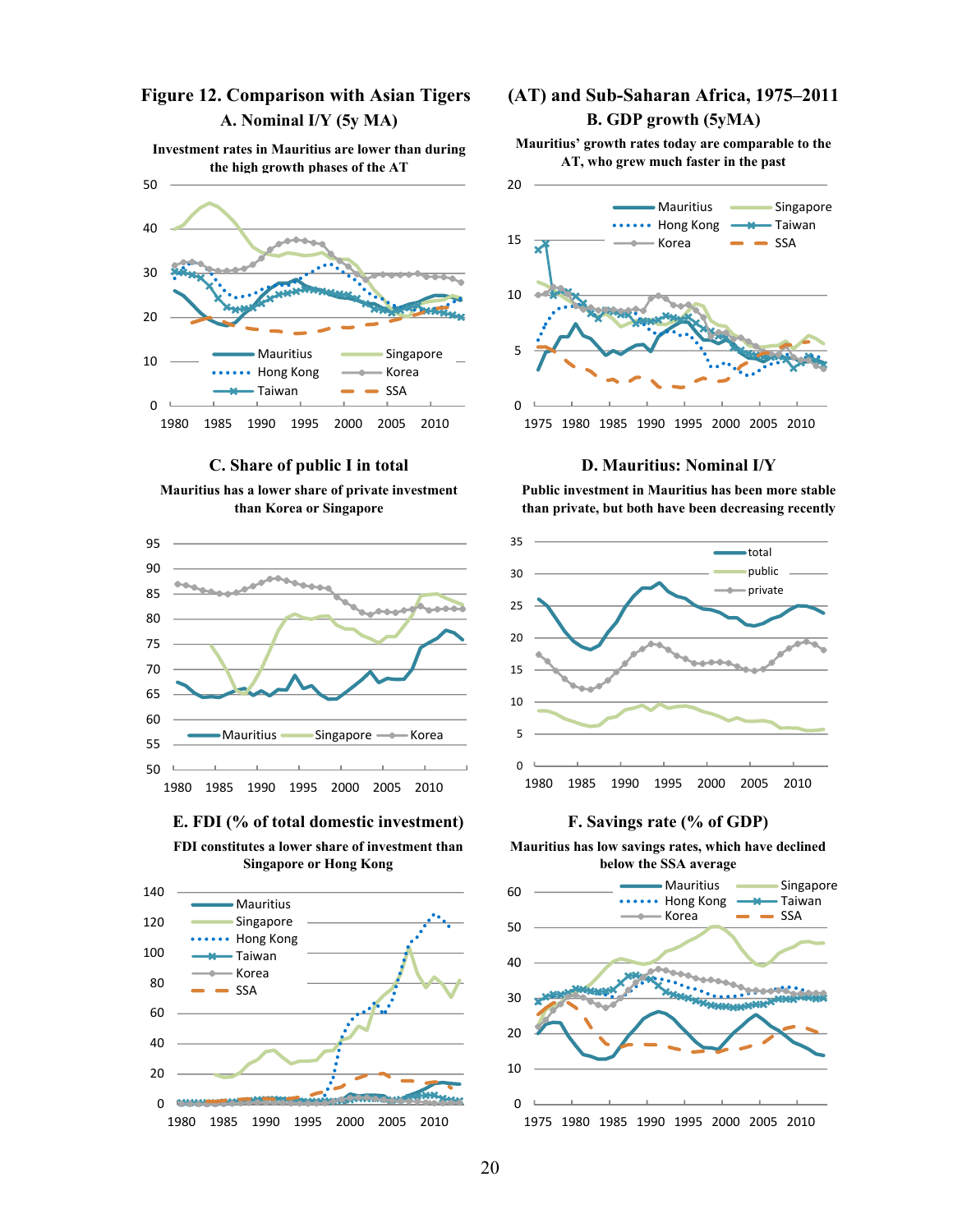In sensitivity tests, which are given by the upper and lower bounds of the projection cone in the charts, we look at the impact of increasing the investment rate to its historical maximum of 30 percent of GDP for the optimistic scenario and staying at the current level for the pessimistic scenario, which happens to be the most recent historical low of the 1990–2000s. Using the historical highs and lows for Mauritius seems a reasonable assumption. However, the international comparison shows that investment rates in some developing countries peaked around 35-40 percent (Dadush and Stancil, 2010), whereas developed countries invest approximately 20 percent of GDP each year.

# **Labor force**

We use the United Nations Population Division forecasts of population growth in Mauritius. For the baseline projection, their median-variant forecast of the average growth of population aged 15-59 during 2014–33 is on average -0.34 percent per year (Figure 13). The 2013 participation rate of 60.6 percent and unemployment rate of 8.2 percent are assumed to improve to 63.6 and 6 percent respectively by 2030. The improvements in the labor markets conditions are assumed to come mainly from female workers. Male participation rate is currently at 77 percent, which is in line with the regional averages for Africa, Asia, Europe, North and Latin America, according to the ILO. Female participation, on the other hand, is 42 percent in Mauritius, which is below the 50 to 60 percent range for the regional averages. The optimistic scenario uses the UN high-variant population forecast (-0.19 percent), and assumes that participation rate reaches by 2033 that of today's Singapore (65 percent) and unemployment rate reaches the structural level of 4.5 percent. The pessimistic scenario uses the low-variant population forecast (-0.49 percent) and no changes in participation and unemployment rates.





Sources: Statistics Mauritius; and World Bank Development Indicators.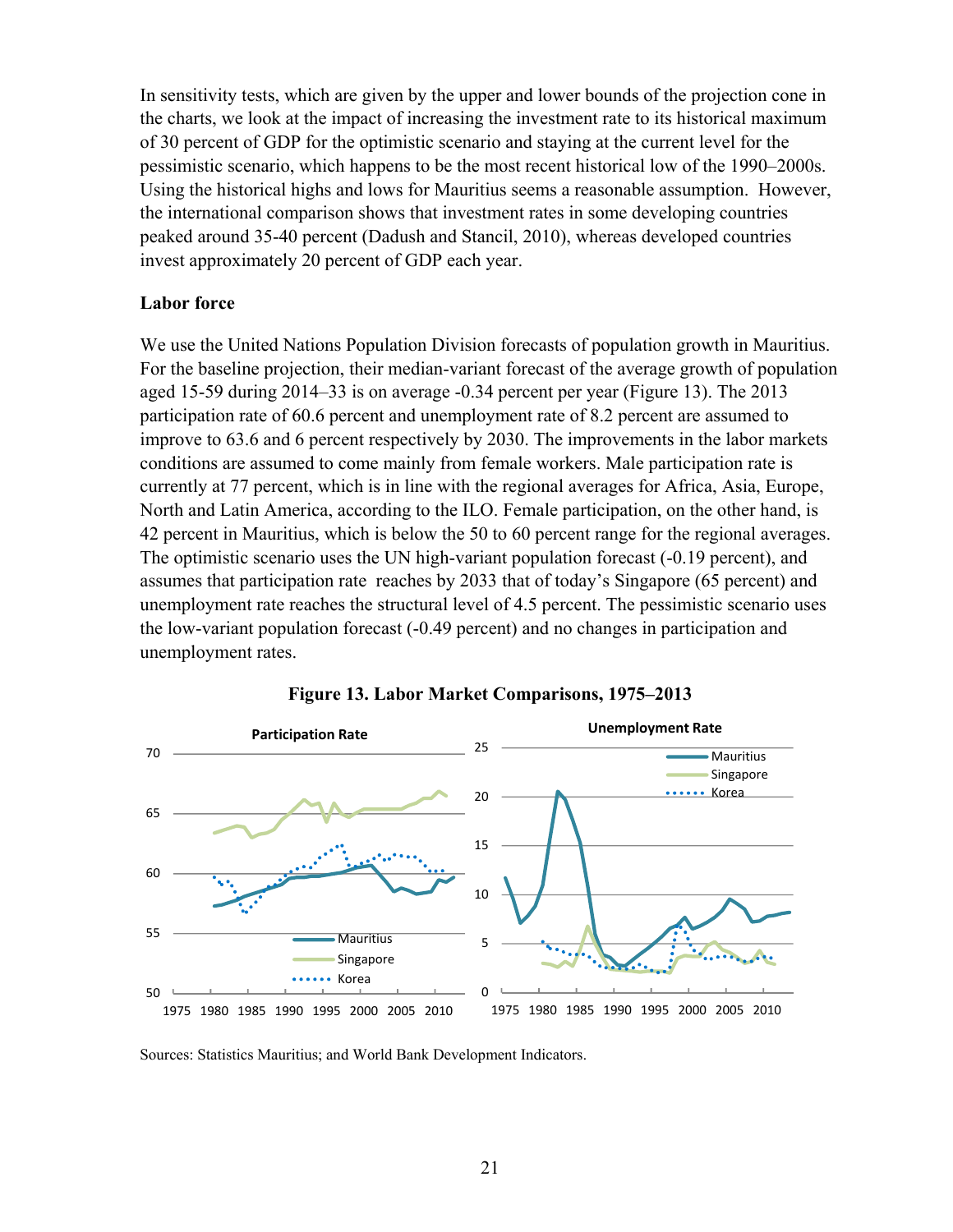# **Human capital**

We use projections of population by the level of educational attainment from the International Institute for Applied Systems Analysis (Samir et al., 2010). For our baseline projection we adopt their global education trend scenario, which assumes that a country's educational expansion will converge on an expansion trajectory based on the historical global trend (Figure 14). The optimistic projection is based on the fast-track scenario, which assumes the achievement of certain milestones, such as Millennium Development and the Education for All goals. If stated targets in educational attainment are not reached by certain years, then an accelerated rate of growth is applied that meets these targets. The pessimistic scenario uses the constant enrollment ratio projection, which demonstrates the implications of extending the status quo into the future by assuming that the proportion of each cohort (by gender) making each educational transition at the appropriate age remains constant over time



**Figure 14. Educational Attainment Projections, 2000–2050** 

Sources: Statistics Mauritius; and Samir et al., 2010.

Labor inputs are projected to grow at a declining rate over time (Figure 15). Human capital augmented labor growth will decline from an average of about 2 percent per year to less than  $\frac{1}{2}$  percent per year by 2033, although with a band of almost  $\pm$ /- 1 percent given the different assumptions about labor force growth and educational attainment. The growth of the labor force itself is projected to become slightly negative by 2033.

# **Productivity**

TFP growth is assumed to be at its 40-year average, which varies depending on the assumed share of labor in output and the modeling of human capital (Figure 16). Going forward, Mauritius would need to rely more heavily on improvements in TFP to sustain growth, especially in the context of the transition towards a high-valued added economy. The optimistic scenario assumes that TFP growth path at the end of the projection period is higher by 75 basis points; while the pessimistic scenario assumes that is it 75 basis points lower.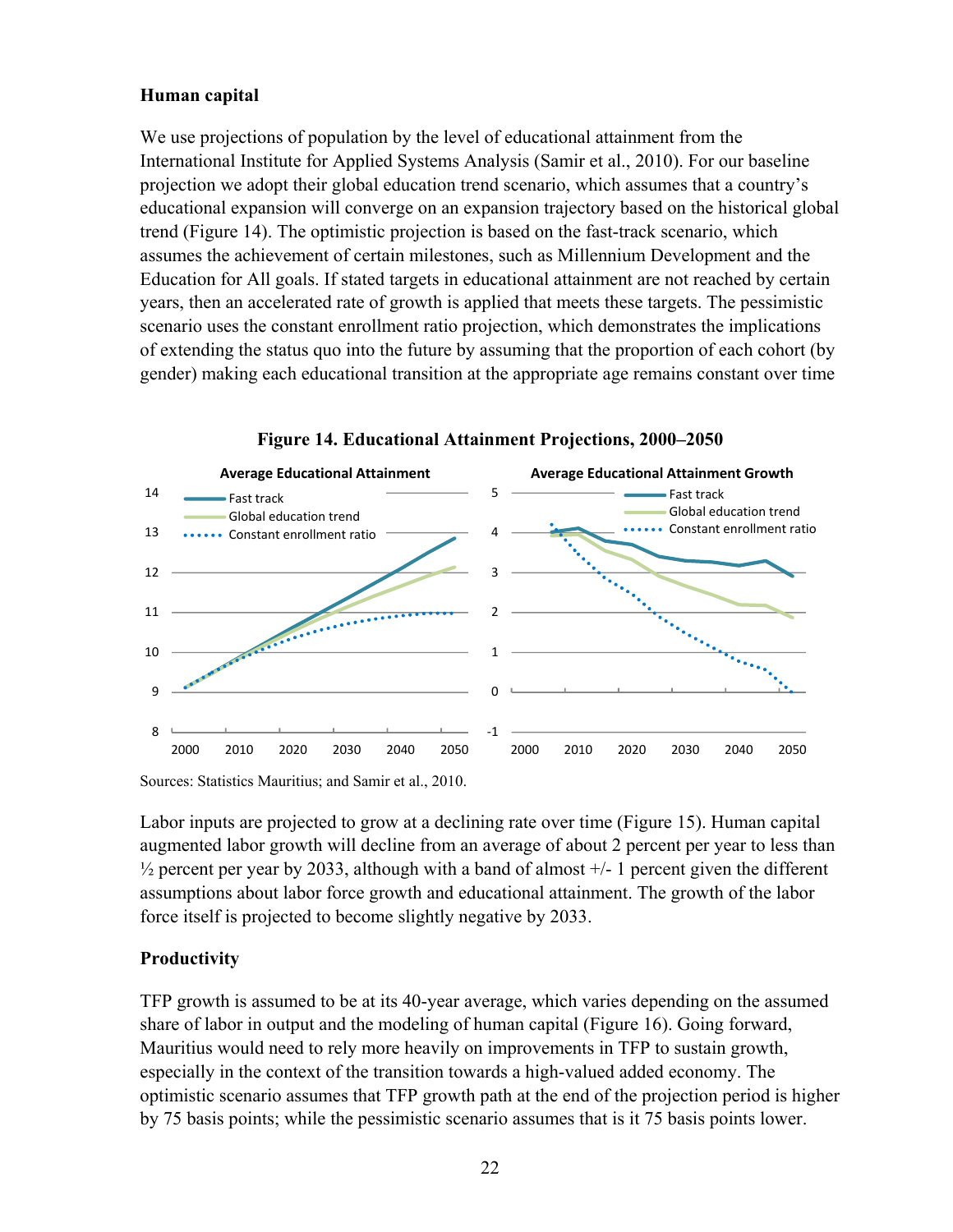Thus, TFP growth in 2033 would be 2 percent in the optimistic scenario and about zero percent in the pessimistic scenario.<sup>16</sup>



**Figure 15. Mauritius: Labor Growth Projections, 1975–2033** 

Sources: Statistics Mauritius; and authors' projections.



**Figure 16. Mauritius: Productivity Projections, 1975–2030** 

Sources: Statistics Mauritius; and authors' projections.

 $\overline{a}$ 

Estimates for growth success stories in Asia by Aiyar et al. (2013) suggest that there is potential for TFP growth to be higher, even though Mauritius' experience is in line with

<sup>&</sup>lt;sup>16</sup> TFP in the standard growth model would start at a higher level of about  $1\frac{3}{4}$  percent per year.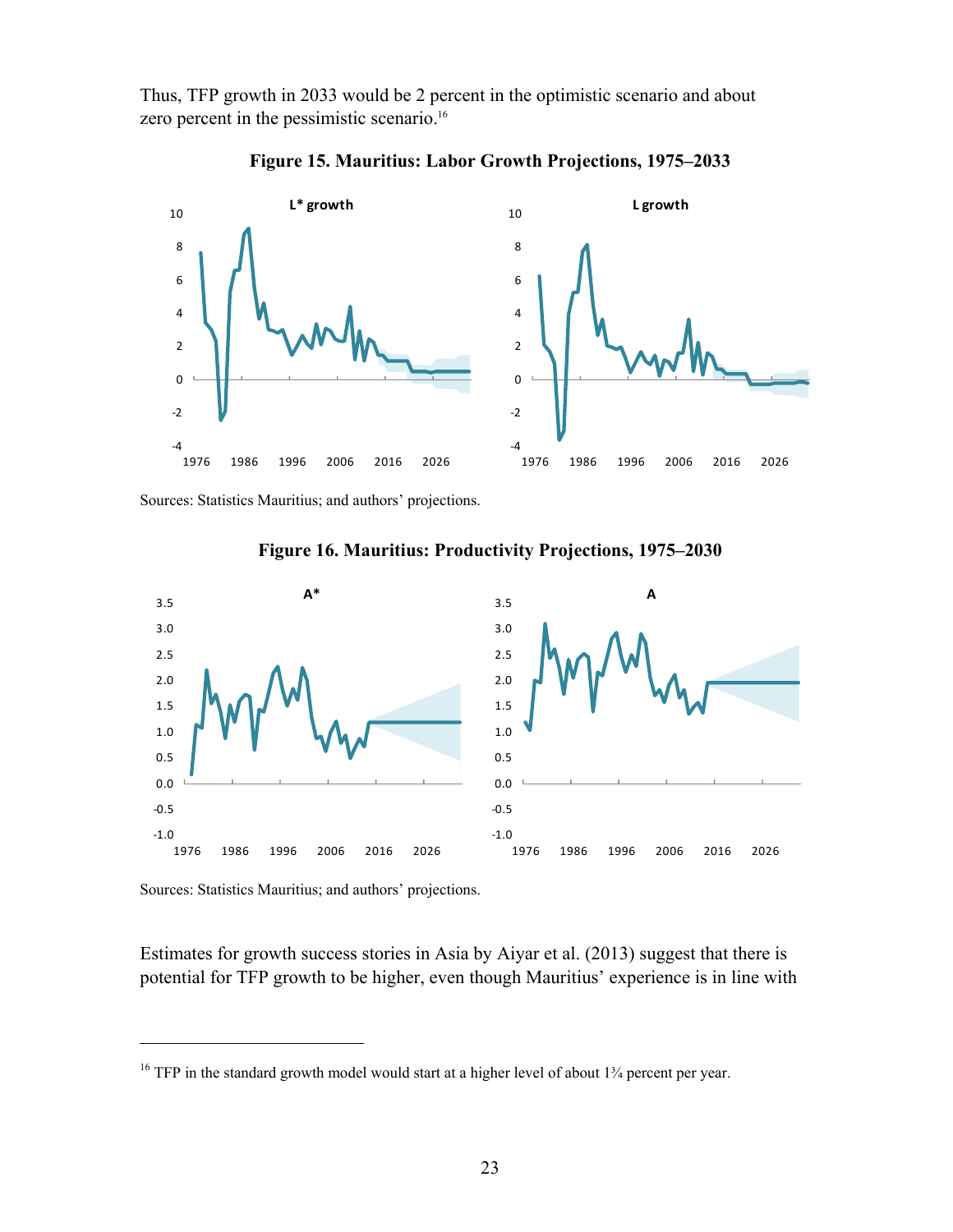Singapore and Hong Kong (Figure 17). However, Taiwan and Korea achieved long-run TFP growth of almost 3 percentage points in per capita terms on average over 1970-2009.



**Figure 17. Mauritius: International Comparison of TFP as the Driver of Growth** 

# **B. Baseline growth projection**

In the baseline, Mauritius' long-run average growth rate is estimated at around 3 percent in the human capital augmented growth model (Table 3). The baseline assumptions result in a high estimate of 3.4 percent (5 percent depreciation and 50 percent capital share) and a low estimate of 2.7 percent (15 percent depreciation and 25 percent capital share).<sup>17</sup> Increasing the share of capital in output,  $\alpha$ , tends to increase the growth rate projections because while lowering the historical average estimate of TFP growth, it assigns a larger role to capital accumulation in explaining past growth rates. In general, higher depreciation rates tend to reduce growth projections by lowering capital stock growth.

 $\overline{a}$ 

 $17$  In the standard Solow model, the baseline growth rate is 4 percent with a variation from 3.6 to 4.1 percent depending on capital share and depreciation assumptions. However, the human capital augmented growth model seems more appropriate for a knowledge intensive economy like Mauritius.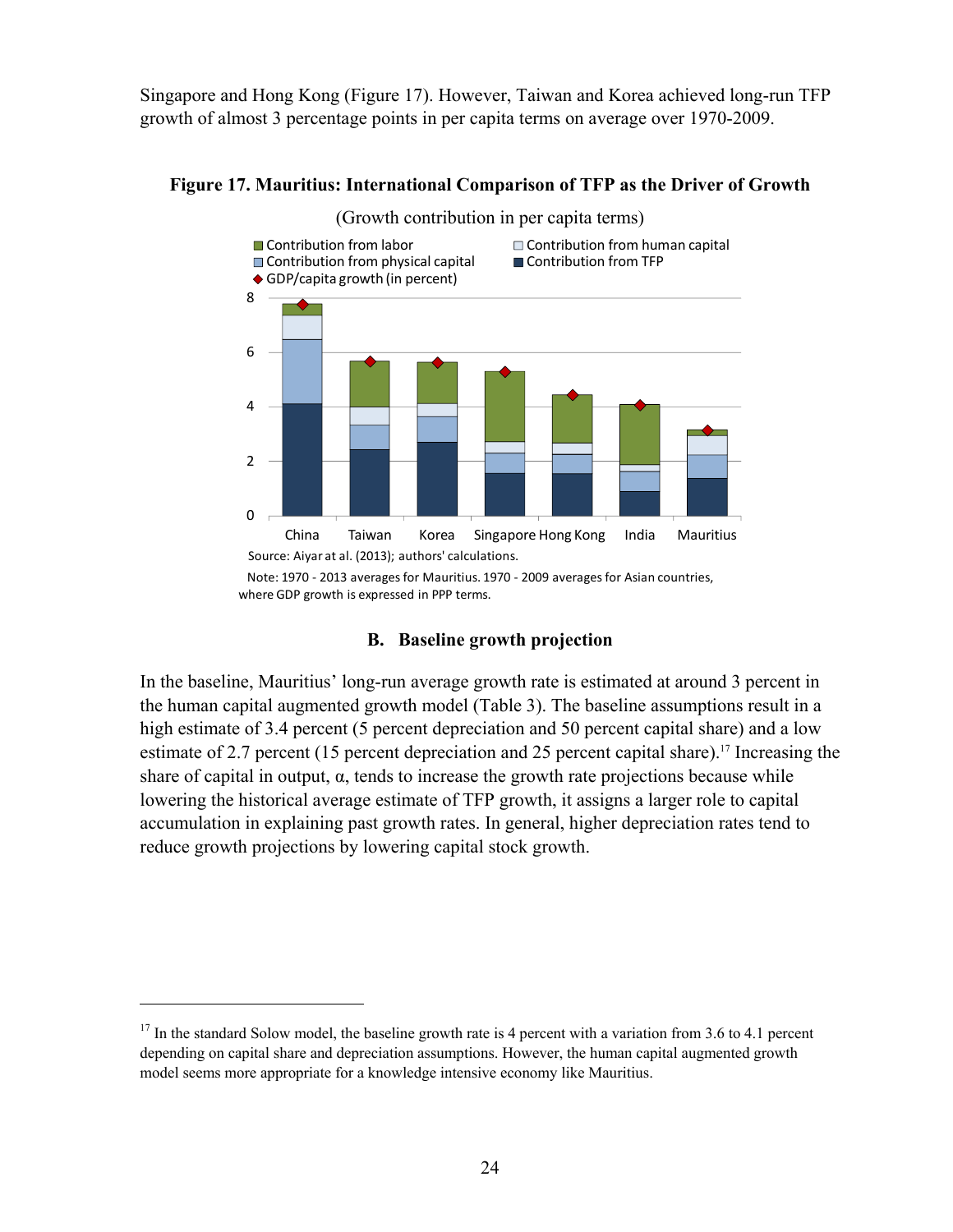|                  |      | With Human Capital |                  | Standard |      |      |  |  |
|------------------|------|--------------------|------------------|----------|------|------|--|--|
| Elasticity       | 0.25 | 0.35               | 0.50             | 0.25     | 0.35 | 0.50 |  |  |
|                  |      |                    |                  |          |      |      |  |  |
|                  |      |                    | 5% depreciation  |          |      |      |  |  |
| Real growth, Y   | 2.92 | 3.10               | 3.36             | 3.25     | 3.38 | 3.58 |  |  |
| Contribution of: |      |                    |                  |          |      |      |  |  |
| L                | 0.56 | 0.49               | 0.38             | 0.01     | 0.01 | 0.01 |  |  |
| К                | 0.97 | 1.36               | 1.94             | 0.97     | 1.36 | 1.94 |  |  |
| A                | 1.39 | 1.25               | 1.05             | 2.26     | 2.01 | 1.64 |  |  |
|                  |      |                    |                  |          |      |      |  |  |
|                  |      |                    | 7% depreciation  |          |      |      |  |  |
| Real growth, Y   | 2.84 | 2.99               | 3.21             | 3.17     | 3.27 | 3.43 |  |  |
| Contribution of: |      |                    |                  |          |      |      |  |  |
| L                | 0.56 | 0.49               | 0.38             | 0.01     | 0.01 | 0.01 |  |  |
| К                | 0.93 | 1.31               | 1.87             | 0.93     | 1.31 | 1.87 |  |  |
| A                | 1.34 | 1.19               | 0.96             | 2.22     | 1.95 | 1.55 |  |  |
|                  |      |                    |                  |          |      |      |  |  |
|                  |      |                    | 10% depreciation |          |      |      |  |  |
| Real growth, Y   | 2.76 | 2.88               | 3.05             | 3.09     | 3.16 | 3.27 |  |  |
| Contribution of: |      |                    |                  |          |      |      |  |  |
| L                | 0.56 | 0.49               | 0.38             | 0.01     | 0.01 | 0.01 |  |  |
| К                | 0.90 | 1.26               | 1.80             | 0.90     | 1.26 | 1.80 |  |  |
| A                | 1.30 | 1.13               | 0.88             | 2.18     | 1.89 | 1.46 |  |  |

Table 3. Mauritius: Baseline Scenario, 2014–33

Source: Authors' projections.

Capital accumulation and total factor productivity improvements are the main drivers of growth in the baseline projections (Figure 18). This seems reasonable since the working age population will peak in 2015 using the UN projection. There would still be a small contribution from labor due to improvements in human capital, but would fall from about 1 percent per year in the mid 2010s to about a ¼ percent by the end of the projection period. Both capital and TFP would account for about  $1\frac{1}{2}$  percentage points per year with an increasing role for TFP. Overall growth rates would be stable at around 3 percent.

# **Sensitivity analysis**

The sensitivity analysis show plausible ranges of long-run growth under the optimistic and the pessimistic scenarios (Figure 19, and Tables 4 and 5). In the human capital augmented growth model, growth rates in 2033 range from 5 percent in the optimistic case to ½ percent in the pessimistic case.

The likelihood of achieving an average growth rate of 6 percent growth is small. Taking the central scenario of capital share  $\alpha = 0.35$  and depreciation rate  $\delta = 7$  percent, Figure 20 gives the frequency distribution of the likely growth outcomes over all possible combinations of scenarios (baseline, optimistic, and pessimistic) for the factor inputs. There are a total of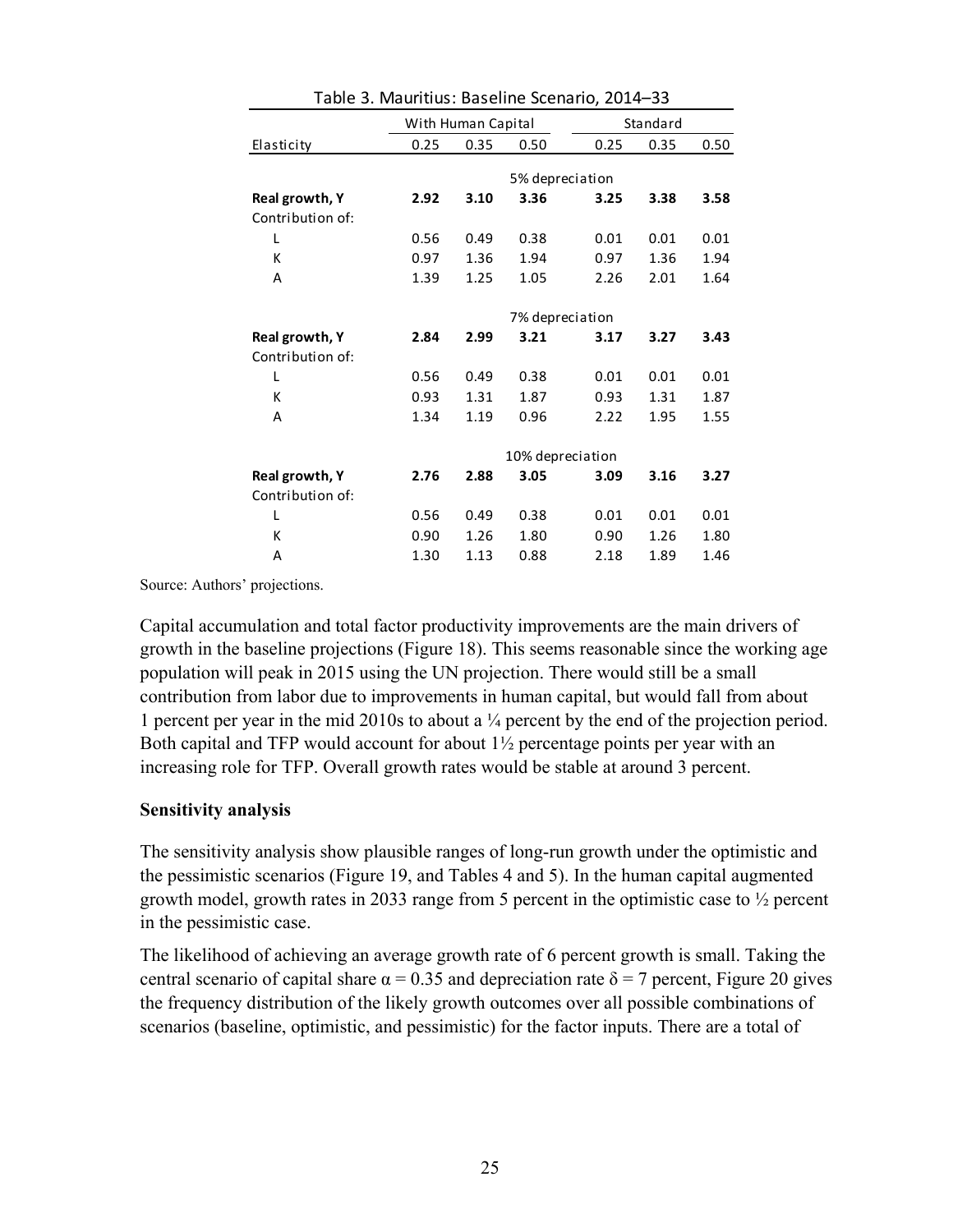81 average growth paths for the human capital augmented model and 27 possible growth paths for the standard growth accounting.<sup>18</sup> The median average growth for the human capital augmented growth model is 3 percent, which is the same as the mean. Both models have their mode (most common value) at 3 percent.



**Figure 18. Mauritius: Growth Decomposition (Baseline Scenario), 2014–33** (Capital share  $\alpha = 0.35$ , depreciation  $\delta = 7\%$ )

# **Figure 19. Mauritius: Sensitivity of Growth Projections, 2000–33**

(The shaded areas give ranges of growth under optimistic and pessimistic scenarios for capital share  $\alpha = 0.35$  and depreciation rate  $\delta = 7\%$ )



Source: Authors' projections.

 $\overline{a}$ 

<sup>&</sup>lt;sup>18</sup> The total number of possible combinations from *n* sets each of size *k* when each set selection is non-empty (no null elements) isn<sup>k</sup>. Increasing the possible combinations by also varying the depreciation rate and the capital share rate would increase the variation of estimates, but would not materially change the mode, median, or mean projections.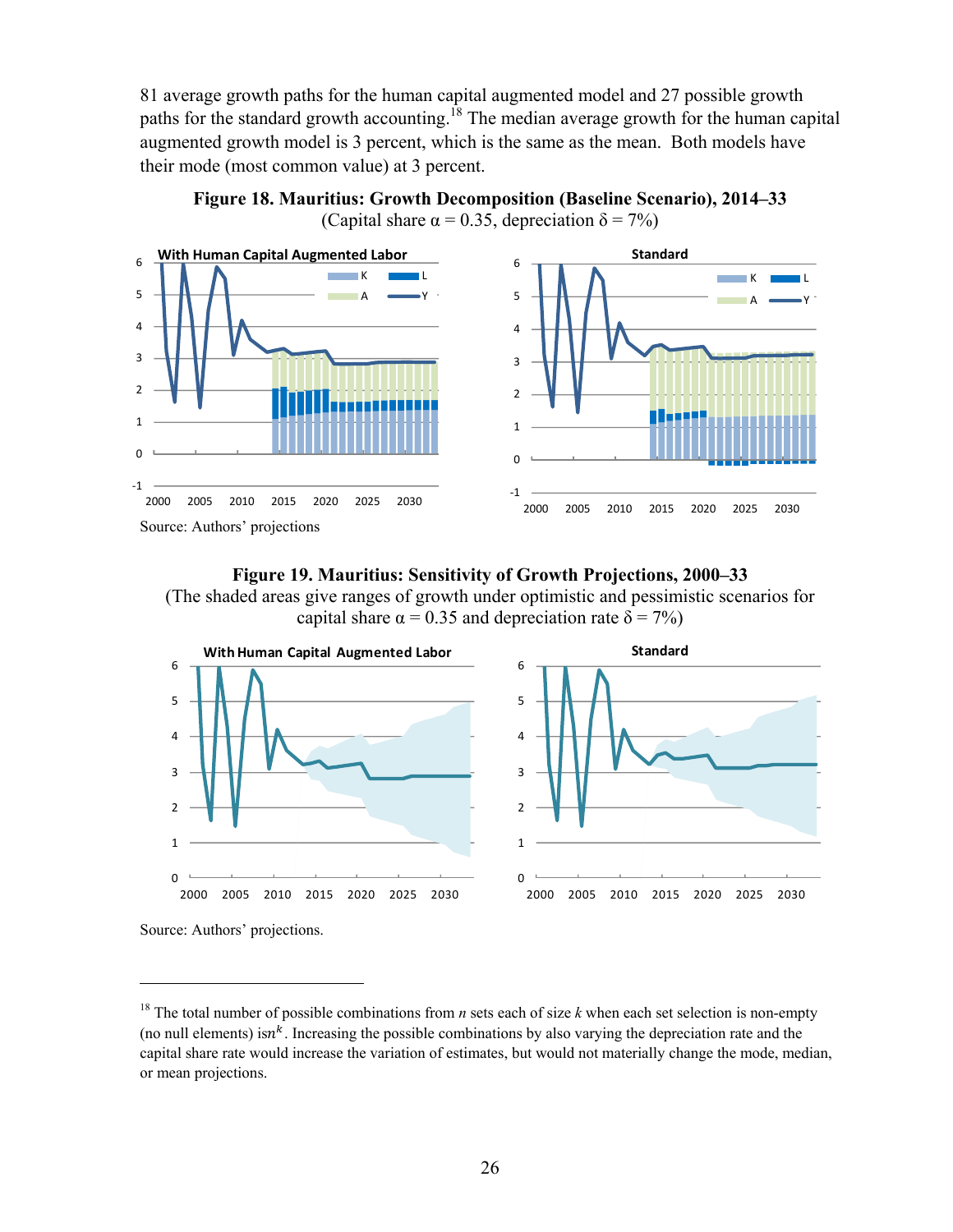

# **Figure 20. Frequency Distribution of Average Growth Rates**

(Capital share  $\alpha = 0.35$ , depreciation  $\delta = 7\%$ )

Source: Authors' projections.

Growth could approach 5 percent if the optimistic scenario materializes (Table 4). Interestingly, the estimate is not particularly sensitive to the choice of the depreciation rate and capital ratio with the highest average growth rate at 4.6 percent and the lowest at 3.9 percent in the AHCM. Roughly speaking (in the case of  $\alpha = 0.35$ ,  $\delta = 7\%$ ), the largest contribution to growth would come from capital at about 1.7 percentage points, which underlines the importance of increasing savings and investment rates. Total factor productivity is similarly important at 1.5 percentage points, which would require significant improvements in the efficiency of resource allocation in the economy. Labor accounts for slightly less than 1 percentage points, of which half is expected to come from human capital accumulation as opposed to labor force increases.

In the pessimistic scenario growth might only be about 2 percent on average (Table 5). Most of the growth would still come from capital accumulation and TFP growth and little from labor. The pessimistic scenario is a reminder that good policies matter. In the optimistic scenario per-capita income in 2033 would be some 64 percent higher than in the pessimistic scenario (capital share  $\alpha = 0.35$  and depreciation rate  $\delta = 7\%$ ). Alternatively, Mauritius would reach high-income status (US\$12,616 or more in World Bank definition) in the year 2028 under the optimistic scenario, but only in the year 2036 in the pessimistic scenario.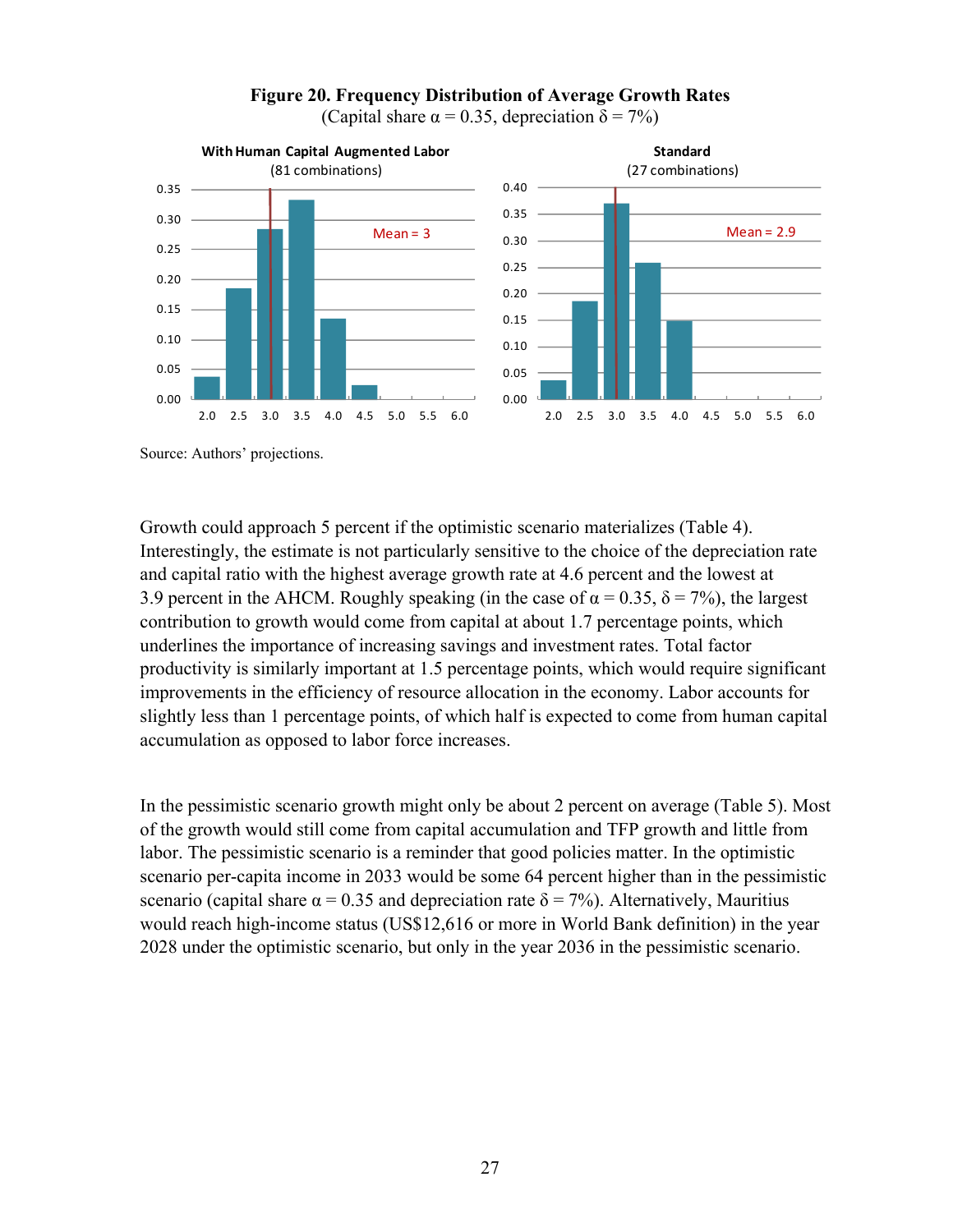|                  |      | With Human Capital |                  | Standard |      |      |  |
|------------------|------|--------------------|------------------|----------|------|------|--|
| Elasticity       | 0.25 | 0.35               | 0.50             | 0.25     | 0.35 | 0.50 |  |
|                  |      |                    |                  |          |      |      |  |
|                  |      | 5% depreciation    |                  |          |      |      |  |
| Real growth, Y   | 4.01 | 4.23               | 4.56             | 4.23     | 4.42 | 4.70 |  |
| Contribution of: |      |                    |                  |          |      |      |  |
| L                | 1.01 | 0.88               | 0.68             | 0.36     | 0.31 | 0.24 |  |
| К                | 1.22 | 1.70               | 2.43             | 1.22     | 1.70 | 2.43 |  |
| Α                | 1.78 | 1.65               | 1.45             | 2.66     | 2.41 | 2.03 |  |
|                  |      |                    |                  |          |      |      |  |
|                  |      |                    | 7% depreciation  |          |      |      |  |
| Real growth, Y   | 3.97 | 4.17               | 4.47             | 4.19     | 4.36 | 4.62 |  |
| Contribution of: |      |                    |                  |          |      |      |  |
| L                | 1.01 | 0.88               | 0.68             | 0.36     | 0.31 | 0.24 |  |
| К                | 1.12 | 1.71               | 2.44             | 1.22     | 1.71 | 2.44 |  |
| A                | 1.60 | 1.58               | 1.35             | 2.61     | 2.34 | 1.94 |  |
|                  |      |                    |                  |          |      |      |  |
|                  |      |                    | 10% depreciation |          |      |      |  |
| Real growth, Y   | 3.94 | 4.13               | 4.41             | 4.16     | 4.32 | 4.56 |  |
| Contribution of: |      |                    |                  |          |      |      |  |
| L                | 1.01 | 0.88               | 0.68             | 0.36     | 0.31 | 0.24 |  |
| К                | 1.23 | 1.73               | 2.46             | 1.23     | 1.73 | 2.46 |  |
| Α                | 1.69 | 1.52               | 1.27             | 2.57     | 2.28 | 1.86 |  |

Table 4. Mauritius: Optimistic Scenario, 2014-33

Source: Authors' projections.

|                  |         | With Human Capital |         |                  | Standard |         |  |  |
|------------------|---------|--------------------|---------|------------------|----------|---------|--|--|
| Elasticity       | 0.25    | 0.35               | 0.50    | 0.25             | 0.35     | 0.50    |  |  |
|                  |         |                    |         |                  |          |         |  |  |
|                  |         |                    |         | 5% depreciation  |          |         |  |  |
| Real growth, Y   | 1.62    | 1.78               | 2.03    | 2.17             | 2.26     | 2.39    |  |  |
| Contribution of: |         |                    |         |                  |          |         |  |  |
| L                | $-0.09$ | $-0.08$            | $-0.06$ | $-0.42$          | $-0.36$  | $-0.17$ |  |  |
| K                | 0.72    | 1.00               | 1.43    | 0.72             | 1.00     | 1.43    |  |  |
| A                | 0.99    | 0.86               | 0.66    | 1.87             | 1.62     | 1.24    |  |  |
|                  |         |                    |         |                  |          |         |  |  |
|                  |         |                    |         | 7% depreciation  |          |         |  |  |
| Real growth, Y   | 1.53    | 1.64               | 1.82    | 2.06             | 2.10     | 2.17    |  |  |
| Contribution of: |         |                    |         |                  |          |         |  |  |
| Г                | $-0.07$ | $-0.06$            | $-0.05$ | $-0.42$          | $-0.36$  | $-0.28$ |  |  |
| К                | 0.65    | 0.91               | 1.30    | 0.65             | 0.91     | 1.30    |  |  |
| A                | 0.95    | 0.79               | 0.57    | 1.83             | 1.56     | 1.15    |  |  |
|                  |         |                    |         |                  |          |         |  |  |
|                  |         |                    |         | 10% depreciation |          |         |  |  |
| Real growth, Y   | 1.39    | 1.46               | 1.57    | 1.94             | 1.94     | 1.94    |  |  |
| Contribution of: |         |                    |         |                  |          |         |  |  |
| L                | $-0.09$ | $-0.08$            | $-0.06$ | $-0.42$          | $-0.36$  | $-0.28$ |  |  |
| К                | 0.57    | 0.80               | 1.15    | 0.57             | 0.80     | 1.15    |  |  |
| A                | 0.90    | 0.74               | 0.48    | 1.78             | 1.50     | 1.07    |  |  |

Table 5. Mauritius: Pessimistic Scenario, 2014-33

Source: Authors' projections.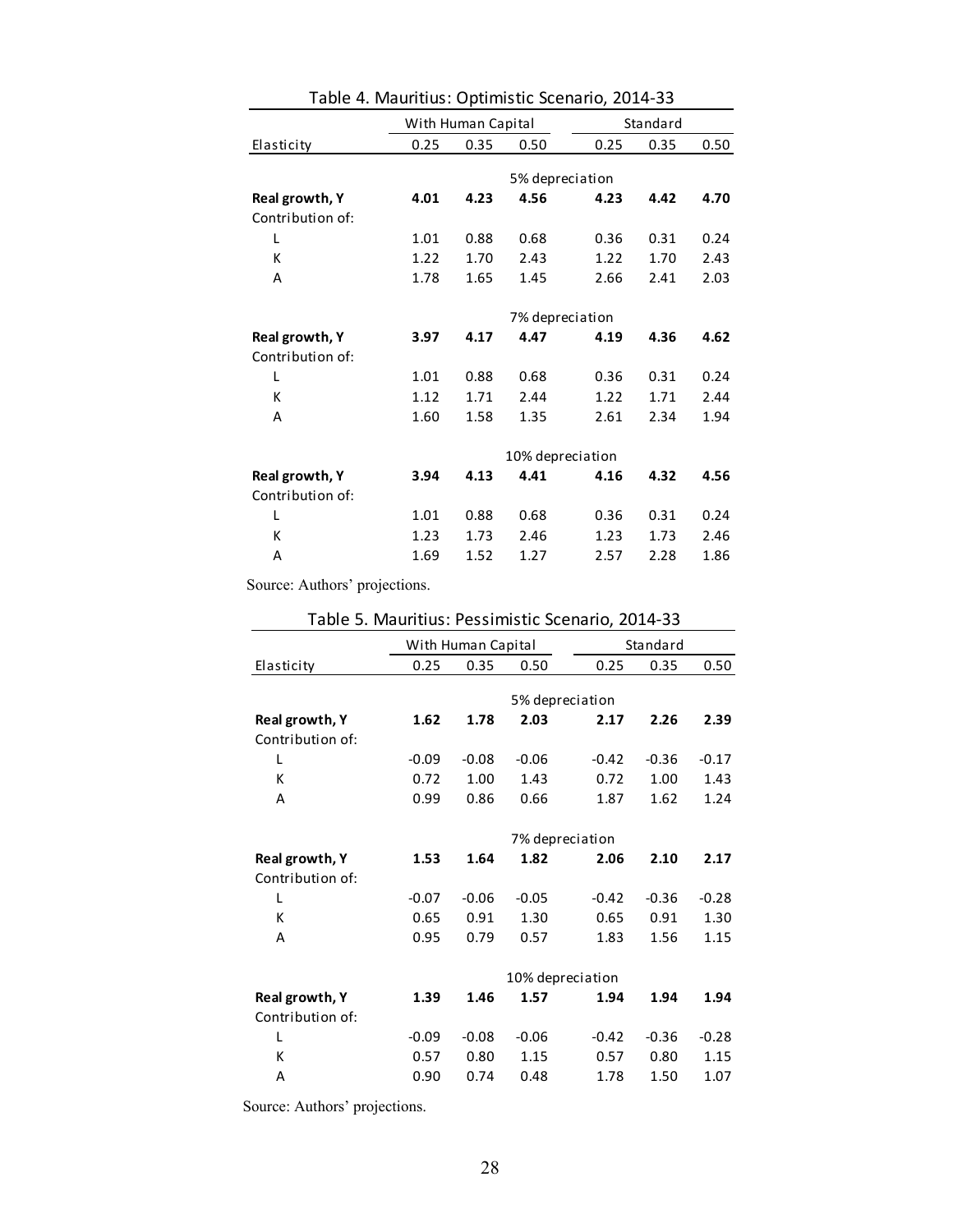# **VI. POLICY OPTIONS TO RAISE THE LONG-RUN GROWTH RATE**

The results of the growth accounting exercise suggest that a target growth of 6 percent is likely too ambitious and that even to raise growth closer to 5 percent strong pro-active policies are needed, including: (i) improving investment and savings rates; (ii) labor market reforms; (iii) investment in education and education reform; and (iv) further reforms to reduce bottlenecks and increase productivity.

Raising medium-term growth to 6 percent would require substantial changes in the investment and migration policies. To achieve 6 percent growth, either the investment to GDP ratio would need to rise to about 40 percent (compared to the projection average of 23 percent under the baseline) or the labor market would need to open to accept about 25 thousand migrant workers per year. A combination of the two policies would require less dramatic changes. Increasing investment ratio by about 10 percentage points compared to the projection average to reach Mauritius' historical highs and integrating about 12 thousand migrant workers per year would be sufficient. As can be seen in chart 17, the island economies of Singapore, Taiwan, and Hong Kong were able to sustain high growth rates partly because they were open to importing foreign skilled labor. In practice, TFP growth would likely rise with the technology and skills transfers related to increased FDI and/or foreign skilled labor, necessitating less of an adjustment.

# **Figure 21. Mauritius: Migration and Investment Needed to Raise Growth to 6 Percent**

# **Underthe baseline scenario for 2014-2033:**





Source: Authors' calculations.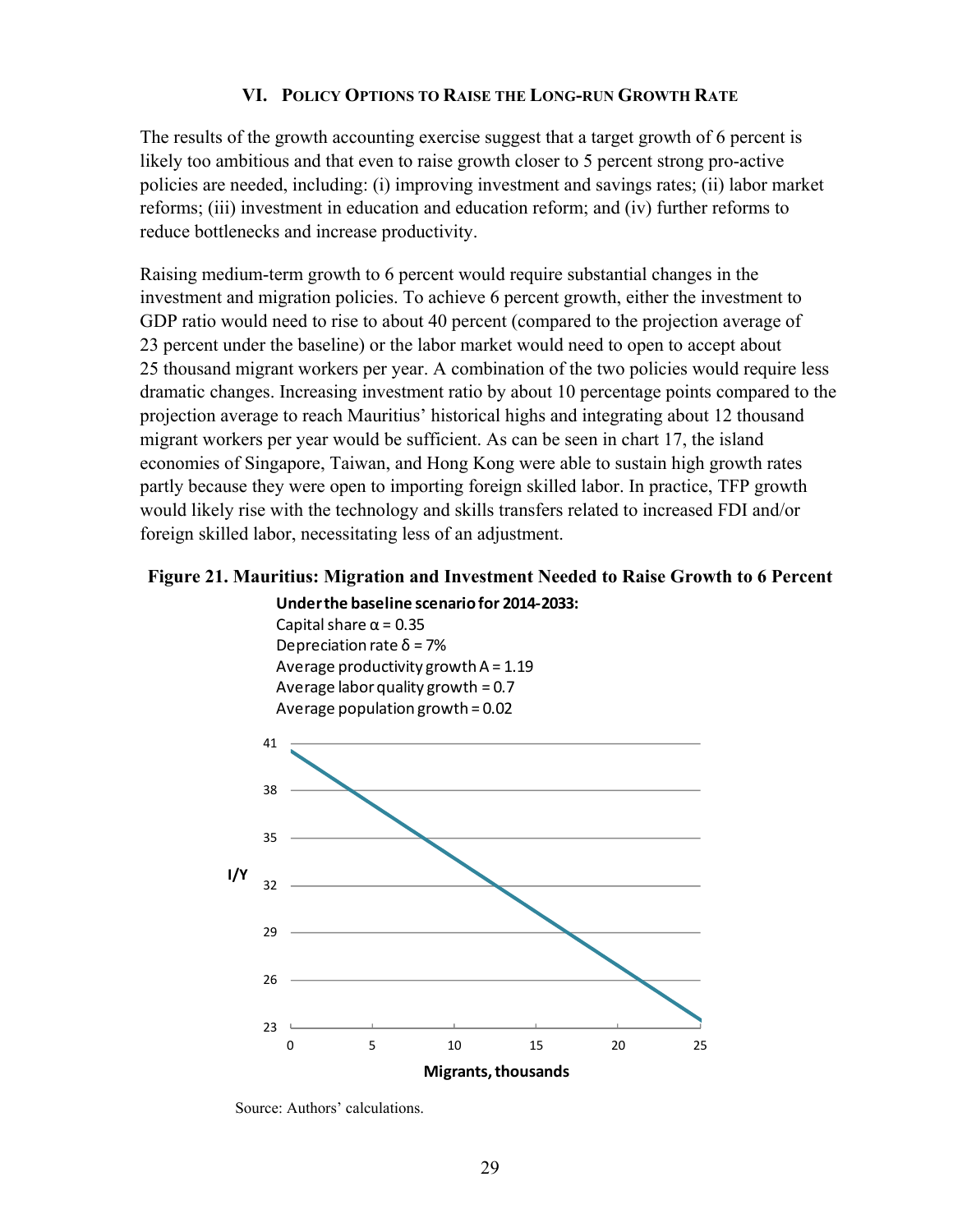# **A. Investment and capital formation**

There is a need to upgrade and expand the country's capital stock, especially infrastructure, in order to improve competitiveness and facilitate transformation into a knowledge-based economy. Improving the investment rates would need to be accomplished through (i) acceleration in the implementation of current investment projects; and (ii) further measures to encourage FDI and domestic savings. On the side of the public sector, while the government has planned a large infrastructure investment program to alleviate road congestion and increase other infrastructure capacity (port, airport, power sector), actual expenditure from the capital budget has been low, highlighting design and implementation capacity constraints. Looking forward, investments would need to be financed through other channels, given low fiscal space due to the need to reduce the public debt levels, in accordance with the Debt Law.

A comparison of Mauritius and the Asian Tigers suggests that investment rates and FDI seem to have played a significant role in explaining growth. Both investment rates and FDI's share in investment were relatively low in Mauritius compared to Singapore and Hong Kong (Figures 12.A and 12.E).

Tapping into these other channels of investment funds – private domestic savings and FDI – would require some policy actions. Even though Mauritius boasts a well developed financial sector relative to the rest of Sub-Saharan Africa, the domestic savings rate has been low and falling, compared to the Asian Tigers (Figure 12.F). Over longer periods, there is a close empirical relationship between investment and savings, and it would be desirable for savings rates to return from the current low levels of about 15 percent of GDP to historical levels of around 25 percent. In this respect, medium-term fiscal adjustment and pension reform could help increase the savings rate.<sup>19</sup>

Historically, FDI played a role not so much through facilitating the investment rates, but through technology transfers. For example, while the FDI from Hong Kong based textile producers in the 1980s helped establish the EPZ, its share in domestic investment never exceeded 6 percent. Improvements in the business environment in the 2000s, combined with economic and political stability and spillovers from the double taxation treaties, increased the share of FDI in domestic investment to 20 percent by 2010. Yet, it is only a fifth of similar ratios for Singapore and Hong Kong (Figure 12.E) and further increases would benefit both investment rates and technology transfers.

The World Bank Ease of Doing Business survey gives relatively good ratings to Mauritius in general, but it also indicates that Mauritius still has some room for improvement in the access

 $\overline{a}$ 

<sup>&</sup>lt;sup>19</sup> See appendix on pension reform in IMF (2013) – Mauritius 2013 Article IV Consultation, IMF Country Report No. 13/97.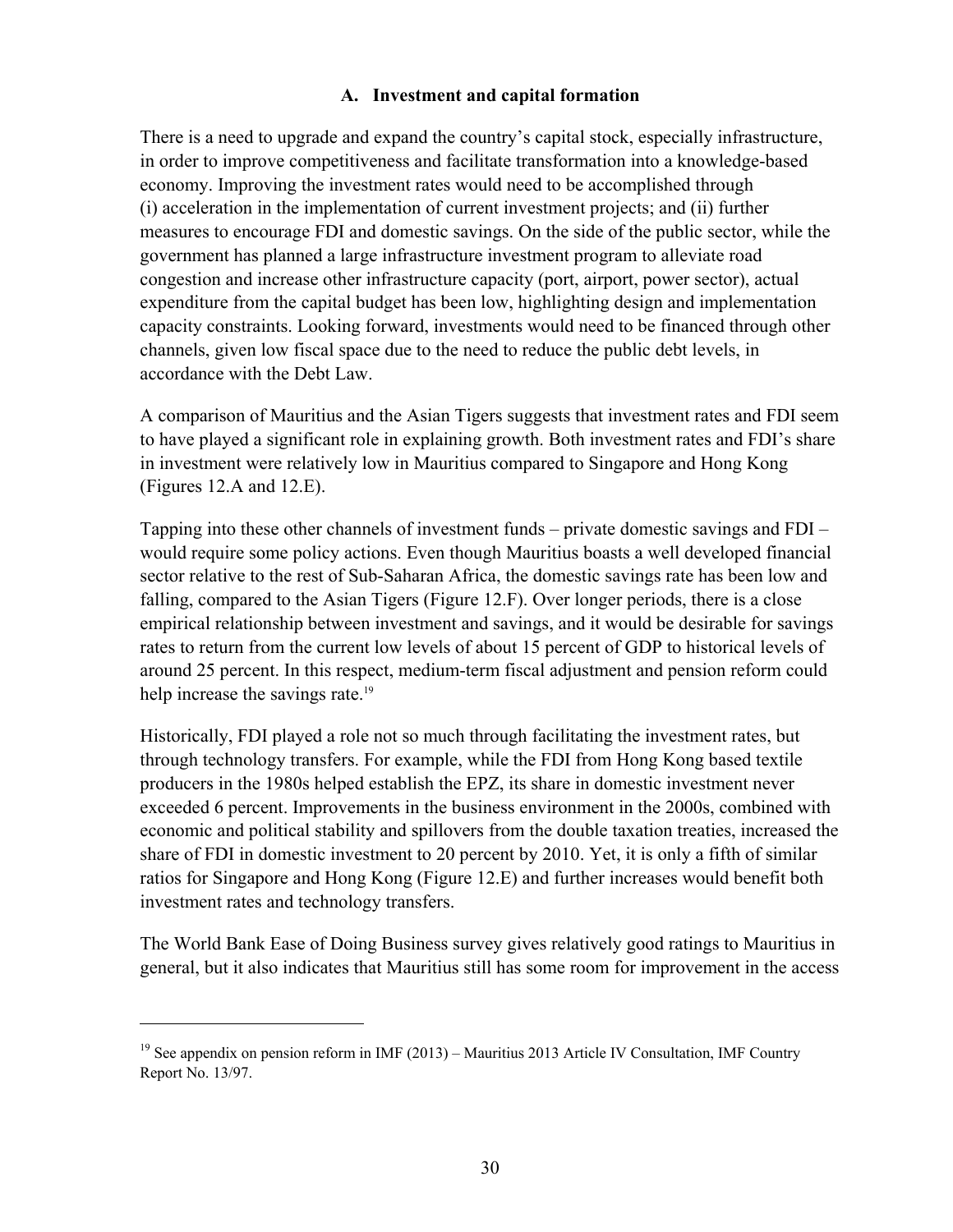to credit subcategory of the business environment, ranking only  $9<sup>th</sup>$  in Africa and  $53<sup>rd</sup>$  in the world on this subcategory in 2013 (Table 6). Access to credit category describes the legal rights of borrowers and lenders with respect to secured transactions and the sharing of credit information. It measures how well collateral and bankruptcy laws facilitate lending, as well as the coverage, scope and accessibility of credit information available through public credit registries and private credit bureaus. According to Djankov et al. (2007), both creditor protection through the legal system and information sharing institutions are associated with higher ratios of private credit to GDP. They also show that credit rises after improvements in creditor rights and in information sharing. Improving the business and investment climate would benefit both capital accumulation and TFP growth, particularly because there is learning through investment.

# **B. Labor market**

The labor market in Mauritius since the 1990s has been characterized by a rising share of foreign workers in the labor force (from 0.2 percent in 1990 to 4 percent in 2009) and a rise in female unemployment over the same horizon from 2 to over 10 percent, driving up the total unemployment rate to over 8 percent in 2013. At the same time, increased demand for skilled workers in the financial services, ITC, and tourism sectors relative to the low-skilled textile and sugar sectors.

On paper, the labor market appears highly regulated and complex. The government establishes a separate set of labor market regulations, called Remuneration Orders, for each industry, which specify the exact duties and compensation scheme for every type of worker. However, World Bank (2007) shows that there is but a tenuous relation between the orders and actual salary outcomes, while the skill premium in different industry pay schemes is actually substantial. Furthermore, the introduction of the National Pay Council in 2006 has helped to better link wage growth to productivity advancements, with wage adjustments differentiated across sectors, thereby reducing wage rigidity and containing the wage-price spiral. However, the reversal to the older system of the national tripartite negotiations in 2010 may make it more difficult to maintain competitiveness. Under the old system, wage increases were linked to the CPI, and real wages grew much faster than labor productivity in 2000–2006.

A rigid system of determining pay increases and complex labor regulations tend to limit the ability of the economy to undergo structural changes by reducing the ability and incentives to create new jobs and explore new opportunities. The absence of collective bargaining at the firm level prevents firm- and sector-specific factors to be taken into account, for example relative productivity increases. While an appropriate balance between worker protection and labor market flexibility has to be found, in the longer term, the labor market needs to support flexibility, reward higher productivity and support expansion into more innovative activities to enable the transition to the knowledge-based economy. In that process, the concept of protecting the worker, but not the specific job could be the guiding principle in judging labor market reforms.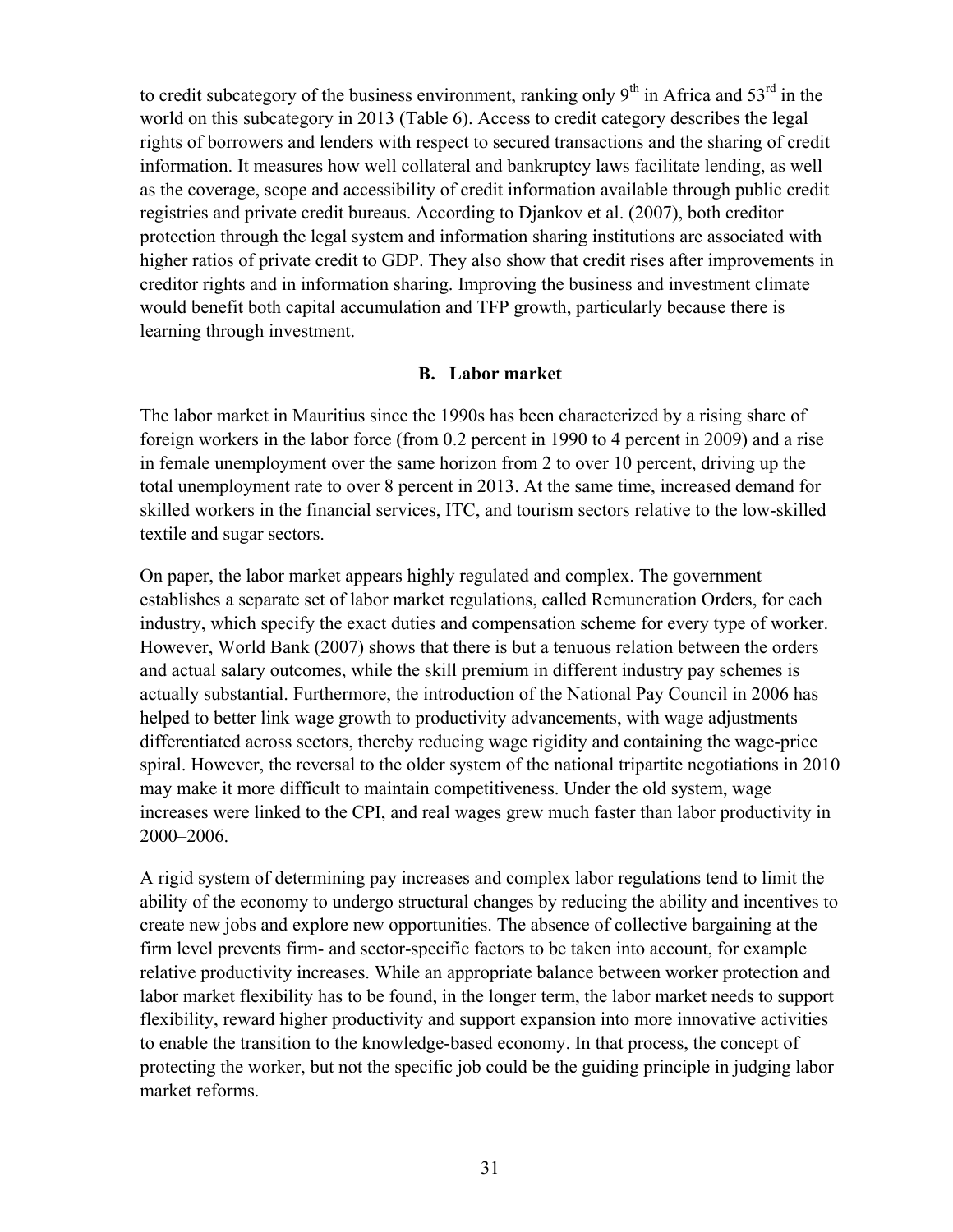|                              |                |                               |                                         |                | <b>Ease of Doing Business Ranking</b>                                 |                |                  |                |                                     |                |                                   |                                     |
|------------------------------|----------------|-------------------------------|-----------------------------------------|----------------|-----------------------------------------------------------------------|----------------|------------------|----------------|-------------------------------------|----------------|-----------------------------------|-------------------------------------|
|                              | Overall        | Starting a<br><b>Business</b> | Dealing with<br>Construction<br>Permits |                | Getting Registering Getting Protecting Paying<br>Electricity Property |                | Credit Investors | Taxes          | Trading<br>Across<br><b>Borders</b> | Enforcing      | Resolving<br>Contracts Insolvency | Corruption<br>Perception<br>Ranking |
| <b>World ranking</b>         |                |                               |                                         |                |                                                                       |                |                  |                |                                     |                |                                   |                                     |
| Singapore                    | $\mathbf 1$    | 3                             | 3                                       | 6              | 28                                                                    | 3              | $\overline{2}$   | 5              | $\mathbf 1$                         | 12             | 4                                 | 5                                   |
| Hong Kong                    | $\overline{2}$ | 5                             | $\mathbf 1$                             | 5              | 89                                                                    | 3              | 3                | 4              | $\overline{2}$                      | 9              | 19                                | 15                                  |
| New Zealand                  | 3              | $\mathbf{1}$                  | 12                                      | 45             | $\overline{2}$                                                        | 3              | $\mathbf{1}$     | 23             | 21                                  | 18             | 12                                | $\mathbf 1$                         |
| <b>United States</b>         | $\overline{4}$ | 20                            | 34                                      | 13             | 25                                                                    | 3              | 6                | 64             | 22                                  | 11             | 17                                | 19                                  |
| Denmark                      | 5              | 40                            | 8                                       | 18             | $\overline{7}$                                                        | 28             | 34               | 12             | 8                                   | 32             | 10                                | $\mathbf 1$                         |
| Malaysia                     | 6              | 16                            | 43                                      | 21             | 35                                                                    | $\mathbf{1}$   | 4                | 36             | 5                                   | 30             | 42                                | 53                                  |
| Korea (South)                | 7              | 34                            | 18                                      | $\overline{2}$ | 75                                                                    | 13             | 52               | 25             | 3                                   | $\overline{2}$ | 15                                | 46                                  |
| Georgia                      | 8              | 8                             | $\overline{2}$                          | 54             | $\mathbf 1$                                                           | 3              | 16               | 29             | 43                                  | 33             | 88                                | 55                                  |
| Norway                       | 9              | 53                            | 28                                      | 17             | 10                                                                    | 73             | 22               | 17             | 26                                  | 4              | $\overline{2}$                    | 5                                   |
| United Kingdom               | 10             | 28                            | 27                                      | 74             | 68                                                                    | $1\,$          | 10               | 14             | 16                                  | 56             | 7                                 | 14                                  |
| Australia                    | 11             | 4                             | 10                                      | 34             | 40                                                                    | 3              | 68               | 44             | 46                                  | 14             | 18                                | 9                                   |
| Finland                      | 12             | 55                            | 36                                      | 22             | 26                                                                    | 42             | 68               | 21             | 9                                   | 8              | 3                                 | 3                                   |
| Iceland                      | 13             | 52                            | 41                                      | $1\,$          | 12                                                                    | 42             | 52               | 37             | 50                                  | 3              | 11                                | 12                                  |
| Sweden                       | 14             | 61                            | 24                                      | 9              | 38                                                                    | 42             | 34               | 41             | 6                                   | 25             | 20                                | 3                                   |
| Ireland                      | 15             | 12                            | 115                                     | 100            | 57                                                                    | 13             | 6                | 6              | 20                                  | 62             | 8                                 | 21                                  |
| Taiwan                       | 16             | 17                            | 7                                       | $\overline{7}$ | 31                                                                    | 73             | 34               | 58             | 18                                  | 84             | 16                                | 36                                  |
| Lithuania                    | 17             | 11                            | 39                                      | 75             | 6                                                                     | 28             | 68               | 56             | 15                                  | 17             | 44                                | 43                                  |
| Thailand                     | 18             | 91                            | 14                                      | 12             | 29                                                                    | 73             | 12               | 70             | 24                                  | 22             | 58                                | 102                                 |
| Canada                       | 19             | 2                             | 116                                     | 145            | 55                                                                    | 28             | 4                | 8              | 45                                  | 58             | 9                                 | 9                                   |
| Mauritius                    | 20             | 19                            | 123                                     | 48             | 65                                                                    | 42             | 12               | 13             | 12                                  | 54             | 61                                | 52                                  |
| Sub-Saharan regional ranking |                |                               |                                         |                |                                                                       |                |                  |                |                                     |                |                                   |                                     |
| <b>Mauritius</b>             | 1              | $\mathbf{2}$                  | 22                                      | $\mathbf{1}$   | $\overline{\phantom{a}}$                                              | 7              | $\mathbf{2}$     | 1              | $\mathbf{1}$                        | $\overline{7}$ | $\overline{2}$                    | 5                                   |
| Rwanda                       | $\mathbf 2$    | $\mathbf{1}$                  | 14                                      | $\overline{2}$ | $\mathbf{1}$                                                          | $\mathbf{1}$   | 3                | 3              | 31                                  | $\overline{2}$ | 22                                | 4                                   |
| South Africa                 | 3              | 7                             | $\mathbf 1$                             | 27             | 15                                                                    | 5              | $\mathbf{1}$     | 4              | 7                                   | 12             | 8                                 | 9                                   |
| <b>Botswana</b>              | $\overline{4}$ | 12                            | 11                                      | 13             | $\overline{2}$                                                        | 11             | $\overline{7}$   | 6              | 23                                  | 14             | $\mathbf 1$                       | $\mathbf 1$                         |
| Ghana                        | 5              | 20                            | 37                                      | 6              | $\overline{4}$                                                        | 5              | 5                | 9              | 8                                   | $\overline{4}$ | 16                                | 8                                   |
| Seychelles                   | 6              | 16                            | 10                                      | 25             | 9                                                                     | 40             | 9                | $\overline{2}$ | $\overline{2}$                      | 13             | 3                                 | 3                                   |
| Zambia                       | $\overline{7}$ | 6                             | $\overline{7}$                          | 29             | 17                                                                    | $1\,$          | 12               | 9              | 32                                  | 20             | 5                                 | 13                                  |
| Namibia                      | 8              | 23                            | $\overline{2}$                          | 4              | 43                                                                    | 9              | 12               | 18             | 20                                  | 10             | 9                                 | 7                                   |
| Cape Verde                   | 9              | 8                             | 28                                      | 28             | 6                                                                     | 14             | 24               | 11             | $\overline{4}$                      | $\mathbf{1}$   | 38                                | $\overline{\mathbf{2}}$             |
| Swaziland                    | 10             | 39                            | 5                                       | 34             | 24                                                                    | 9              | 21               | $\overline{7}$ | 13                                  | 41             | 4                                 | 12                                  |
| Ethiopia                     | 11             | 37                            | 6                                       | $\overline{7}$ | 19                                                                    | 14             | 35               | 17             | 35                                  | 5              | 6                                 | 21                                  |
| Kenya                        | 12             | 25                            | 4                                       | 35             | 36                                                                    | $1\,$          | 16               | 33             | 27                                  | 30             | 19                                | 31                                  |
| Uganda                       | 13             | 32                            | 31                                      | 40             | 22                                                                    | $\overline{7}$ | 19               | 14             | 33                                  | 18             | 7                                 | 33                                  |
| Lesotho                      | 14             | 10                            | 32                                      | 20             | 13                                                                    | 35             | 16               | 15             | 22                                  | 25             | 12                                | 6                                   |
| Mozambique                   | 15             | 11                            | 13                                      | 37             | 32                                                                    | 22             | $\overline{7}$   | 21             | 14                                  | 26             | 26                                | 23                                  |

### Table 6. Business Environment, 2014

Sources: World Bank Doing Business, 2014; Transparency International, 2013.

The rise in unemployment indicates the challenge of absorbing unskilled and semi-skilled workers as Mauritius transforms into a more services-oriented economy. The EPZ sector shifted to employing foreign workers, who are predominantly Chinese female workers coming to work on three-year contracts in the textile industry. The shift is due both to Mauritian workers viewing employment in the EPZ sector as unattractive, with lower wages and job security, and foreign workers being better trained, willing to work overtime and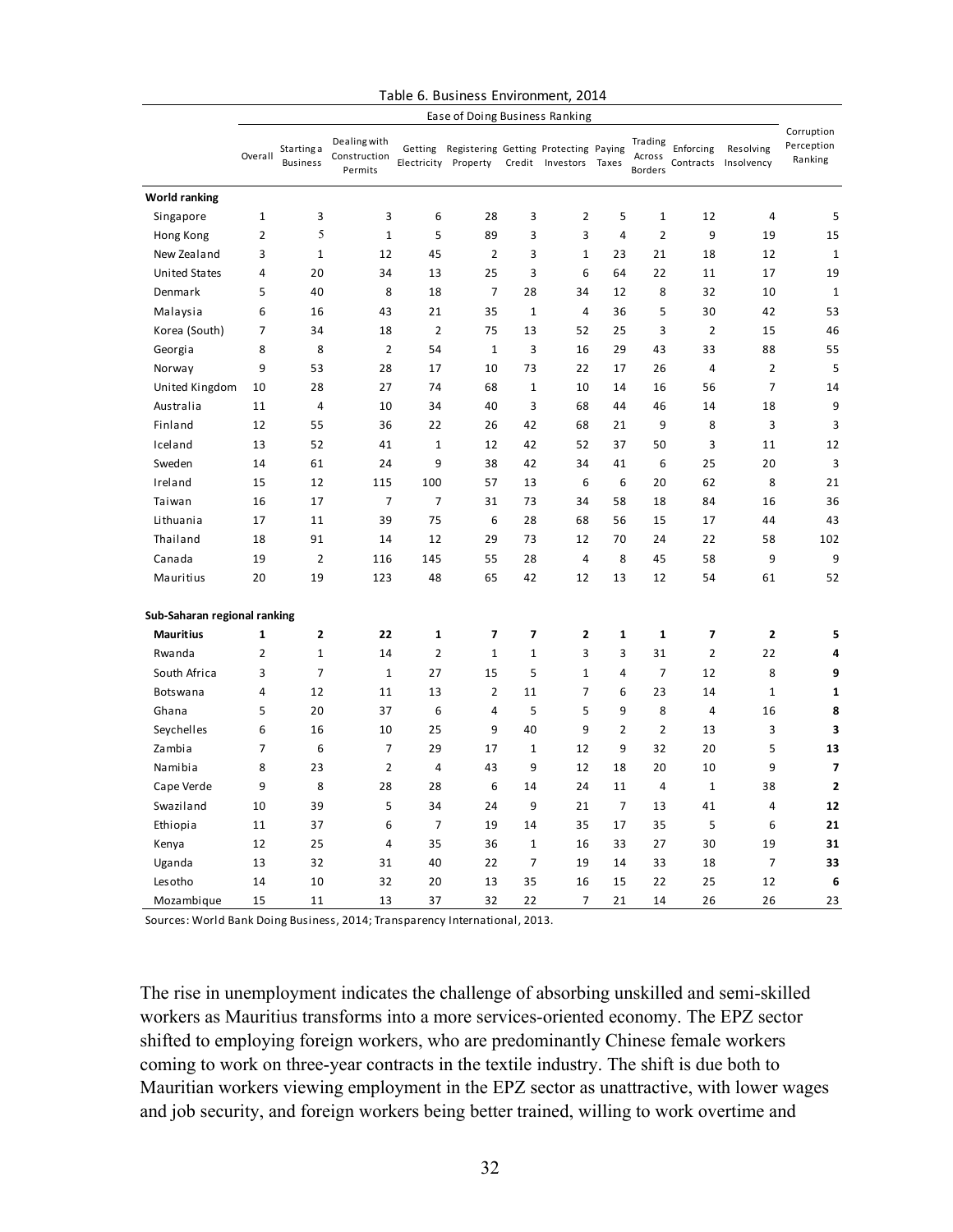providing a more flexible labor input due to the short-term nature of their contracts. Structural unemployment can be addressed through retraining programs and improving alternative venues of employment, such as improving the business environment for the SMEs with the Business Facilitation Act of 2006. SMEs and self-employment are considered to be substantial channel of job creation for this skill group.

Very long-term population projections suggest that the working age population will decline from about 2025-2100. The projections are based on the assumption of unchanged migration patterns and fertility rates (Figure 22). If the projections were to become reality, future very long run growth rates might even be lower than calculated above given the scarcity of labor. However, over such long periods, policies might have an influence on both migration and fertility, which might affect actual developments. In addition, there is also a role for increasing labor force participation rates, particularly for women.



**Figure 22. Mauritius: Long-Term Working Age Population Projections, 1950–2100** 

Sources: UN population projections; and authors' calculation.

 $\overline{a}$ 

# **C. Human capital**

Investment in education and education reform are needed to increase secondary and tertiary enrollment rates to address the shortage of skilled labor in the market. Around a third of students consistently fail at the Certificate of Primary Education (CPE), which makes it hard for them to benefit from the current transformations in the Mauritian economy. There is also evidence that the failure rate is concentrated in poor households, perpetuating the poverty trap.20 According to the CSO Poverty Analysis for 2006/07, 65 percent of heads of poor

<sup>&</sup>lt;sup>20</sup> See also David and Petri, 2013, "Inclusive Growth and the Incidence of Fiscal Policy in Mauritius — Much Progress, But More Could be Done", IMF Working Paper No. 13/116.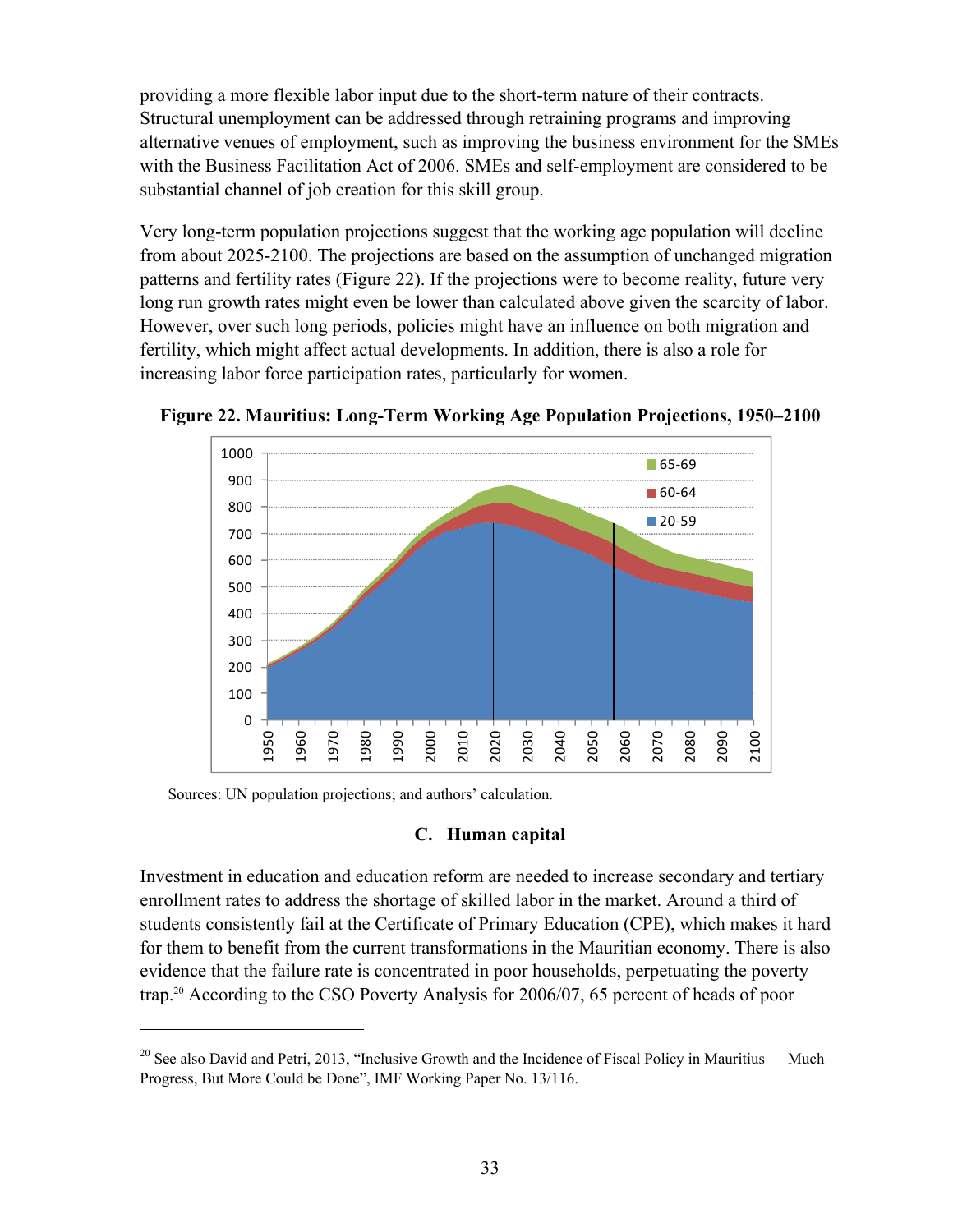households and 60 percent of poor households' members (aged 20 and over) haven't passed the CPE, compared to the 39 and 34 percent of the national average. There were more visible improvements in tertiary enrollment, with the rate rising from 3 to 43 percent between 1990 and 2009. Still, enrollment rate translate very slowly into the educational attainment of the labor force. While the share of the labor force with only primary education decreased by 20 percent between 1990 and 2010, it is still 3.5 times higher than in the Asian Tigers, where only about 10 percent of the working population has only primary education (Figure 23). In contrast, tertiary attainment is only 10 percent in Mauritius but 30 percent for the Asian Tigers (AT). There is therefore considerable scope to improve educational attainment in Mauritius. Moreover, educational reforms are needed to provide the work force with appropriate and relevant skills.

### **Figure 23. Mauritius: International Comparison of Educational Attainment**



### **(**Share in total population aged 15-64)

*Mauritius still needs to increase secondary and tertiary enrollment rates compared to the AT.* 

Sources: Statistics Mauritius; and Samir et al., 2010.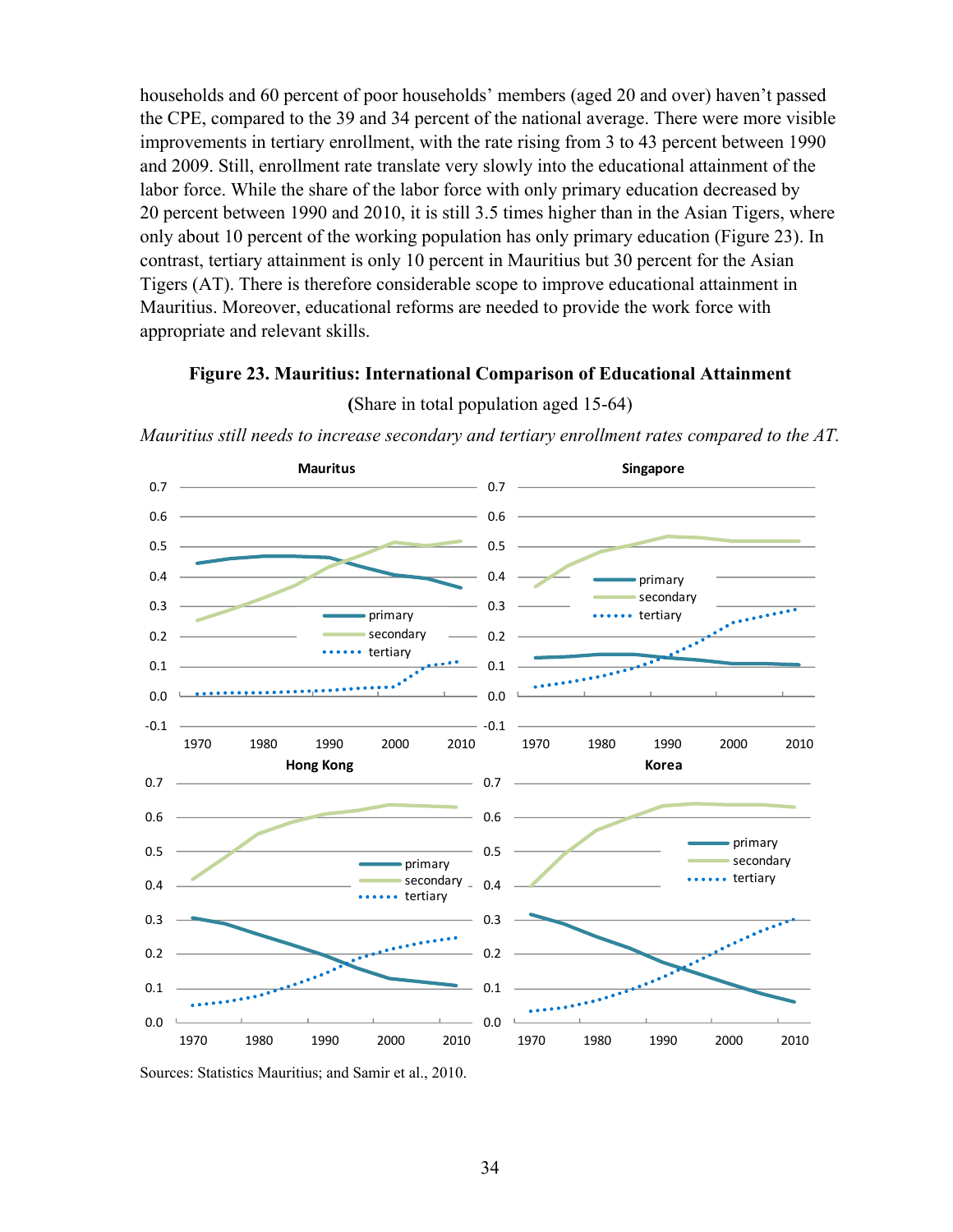# **D. Productivity**

With the labor no longer the driver of growth and with capital formation limited by investment rates, a significant part of future growth would need to come through the productivity improvements, especially in the context of the transition towards a high-income economy. Here, there is scope for further reforms to reduce bottlenecks and increase productivity via: (i) upgrades and restructuring of public utilities; (ii) public enterprise reform; (iii) investments in road decongestion; (iv) a growth friendly tax regime; (v) growthenhancing public expenditures; and (vi) further improvements in the business environment.

Public sector performance is emerging as a binding constraint on growth. Public utilities that provide critical services such as water and electricity need to become more efficient and have their infrastructure upgraded.<sup>21</sup> For example, while all population has access to safe potable water, it is not unusual to have water rationing, especially during the dry season, both due to water losses as a result of leakage and to non-market tariff schedule. Public enterprises control significant parts of the Mauritian economy and do not always address market failures or operate according to market principles. Reforms in that sector could increase efficiency and create fiscal space for more productive spending.<sup>22</sup> Investment in the road and public transport system would go a long way in reducing traffic jams in and out of Port Louis and optimizing the national road system, designed for quick access to sugar plantation, which no longer form the basis of the economy.

Mauritius has a well-functioning tax system with low and stable rates, but some further improvements could be made. For example, the tax system could be made greener through appropriate taxes on energy and congestion; further broadening of the VAT; reduction in tax exemptions for civil servants, and more reliance on real estate taxes.<sup>23</sup> Likewise, there is substantial scope to create fiscal space through social benefit reform, which is badly targeted at the moment, but consumes substantial fiscal resources. Means-testing of benefits and better targeting to the truly poor would allow higher expenditure allocations to human and physical capital.

While Mauritius has made significant leaps in improving its business environment with the Business Facilitation Act of 2006, there is still room for further reforms in getting credit, enforcing contracts, closing a business, and registering property (Table 6). The hoped for transition to a knowledge-based higher value added economy will need to rely also on private

1

<sup>&</sup>lt;sup>21</sup> See also appendix on physical infrastructure needs and pricing policies in IMF (2013) – Mauritius 2013 Article IV Consultation, IMF Country Report No. 13/97.

<sup>&</sup>lt;sup>22</sup> See also appendix on state-owned enterprises in IMF (2012) – Mauritius 2012 Article IV Consultation, IMF Country Report No. 12/62.

<sup>&</sup>lt;sup>23</sup> See Parry (2011), "Reforming the Tax System to Promote Environmental Objectives: An Application to Mauritius", IMF Working Paper No. 11/124.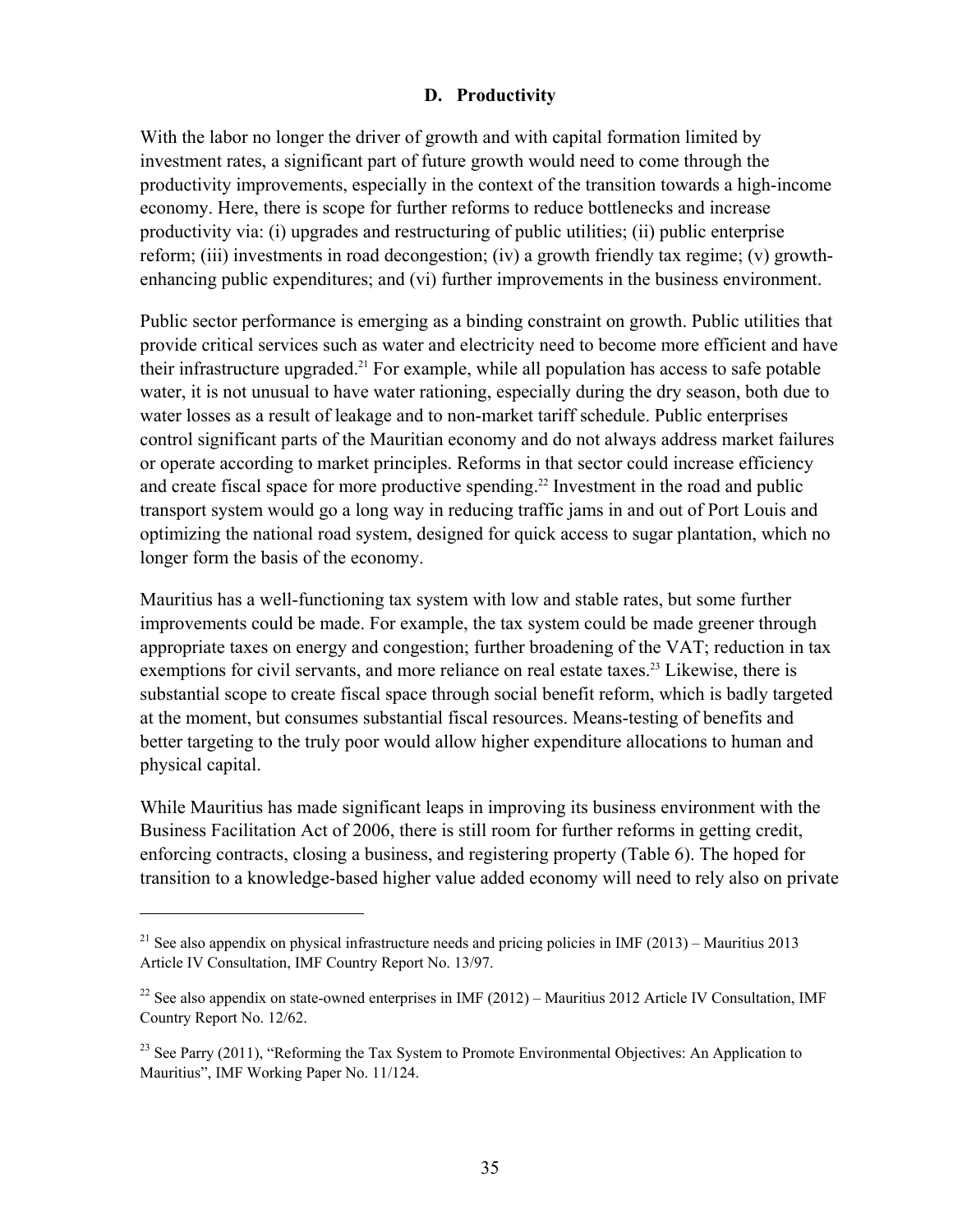sector discovery as a source of growth, facilitating technology absorption. Mauritius needs to maintain its positioning as a friendly and progressive environment for private sector development in order to tap into firms from India and China wishing to do business in Africa.

# **VII. CONCLUSION**

Mauritius has done well in the past, anticipating and aggressively tackling change. Its transition into the high-middle income group was underpinned by creating a well-managed Export Processing Zone, conducting diplomacy regarding trade preferences, spending on education, avoiding currency overvaluation, and facilitating business. The question of when it will be able to join high income country status will depend on its ability to improve the skill set of its labor force, the quality of infrastructure, and the speed of technology adoption. Further improvements in business environment will be essential to attract FDI, generate domestic investment, and maintain and improve on Mauritius' image as an open, stable, and well-functioning place to do business. For the longer term, policies to attract foreign high skilled labor, increase fertility rates and labor force participation should also be analyzed. Finally, reforms for pensions, public enterprises, social benefits, and the tax system can make the public sector more efficient, while macro policies to increase public and private savings can create the room for further productive investments.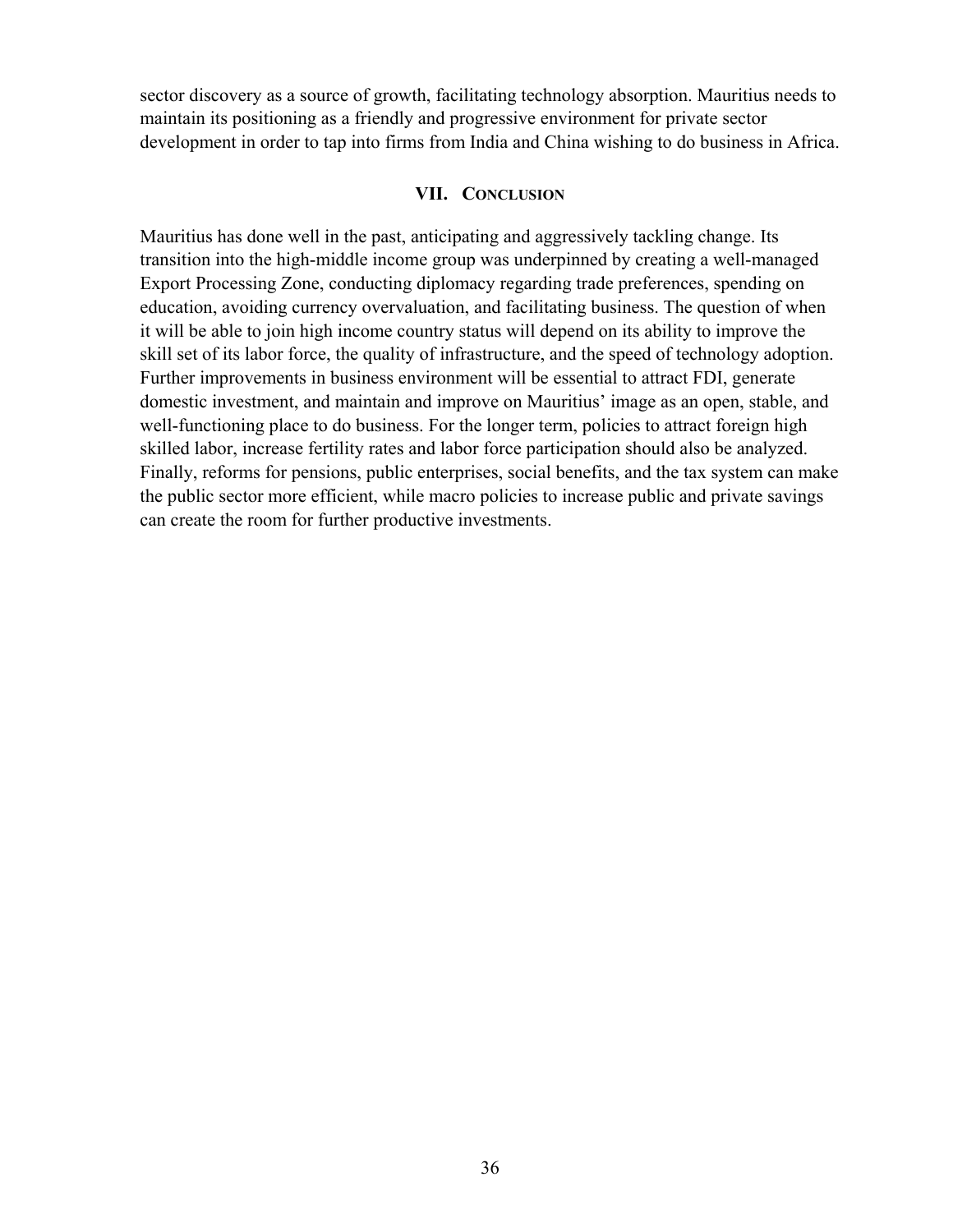### **REFERENCES**

- Aiyar, S, Duval, R., Puy, D, Wu, Y., and L. Zhang, 2013. "Growth Slowdowns and the Middle-Income Trap", IMF Working Paper No. 13/71, March.
- Barro, R. J. and J. W. Lee, 2001. "International data on educational attainment: Updates and implications." *Oxford Economic Papers 53(3)*: 541-563.
- Bosworth, B. P., and S.M. Collins, 2003. "The Empirics of Growth: An Update," *Brookings Papers on Economic Activity*, vol. 34(2003–2), pages 113–206.
- Bu, Y., 2006. "Fixed capital stock depreciation in developing countries: Some evidence from firm level data," *The Journal of Development Studies*, Taylor and Francis Journals, vol. 42(5), pages 881-901, July.
- Central Statistics Office, 2010. "Digest of Productivity and Competitiveness Statistics, 2009." Mauritius.
- Central Statistics Office, 2009. "Poverty Analysis 2006/07." Mauritius.
- Cohen, D. and M. Soto, 2007. "Growth and human capital: good data, good results," *Journal of Economic Growth*, Springer, vol. 12(1), pages 51-76, March.
- Dadush, U. and B. Stancil, 2010. "The World Order in 2050." *Carnegie Endowment for International Peace Policy Outlook.*
- Day-Hookoomsing, P. and V. Essoo, 2003. "Promoting Female Entrepreneurship in Mauritius: Strategies in Training and Development." *SEED Working Paper No. 58*, ILO.
- David, A. and M. Petri, 2013, "Inclusive Growth and the Incidence of Fiscal Policy in Mauritius — Much Progress, But More Could be Done", IMF Working Paper No. 13/116, May.
- Diwan, I., 2001. "Debt as Sweat: Labor, financial crises, and the globalization of capital." Washington D.C.: *World Bank, mimeo*.
- Djankov, S., McLiesh, C., and A. Shleifer, 2007. "Private credit in 129 countries," *Journal of Financial Economics*, Elsevier, vol. 84(2), pages 299–329, May.
- Frankel, J. A., 2010. "Mauritius: African Success Story," *NBER Working Papers 16569*, National Bureau of Economic Research, Inc.
- Gollin, D., 2002."Getting Income Shares Right," *Journal of Political Economy*, University of Chicago Press, vol. 110(2), pages 458-474, April.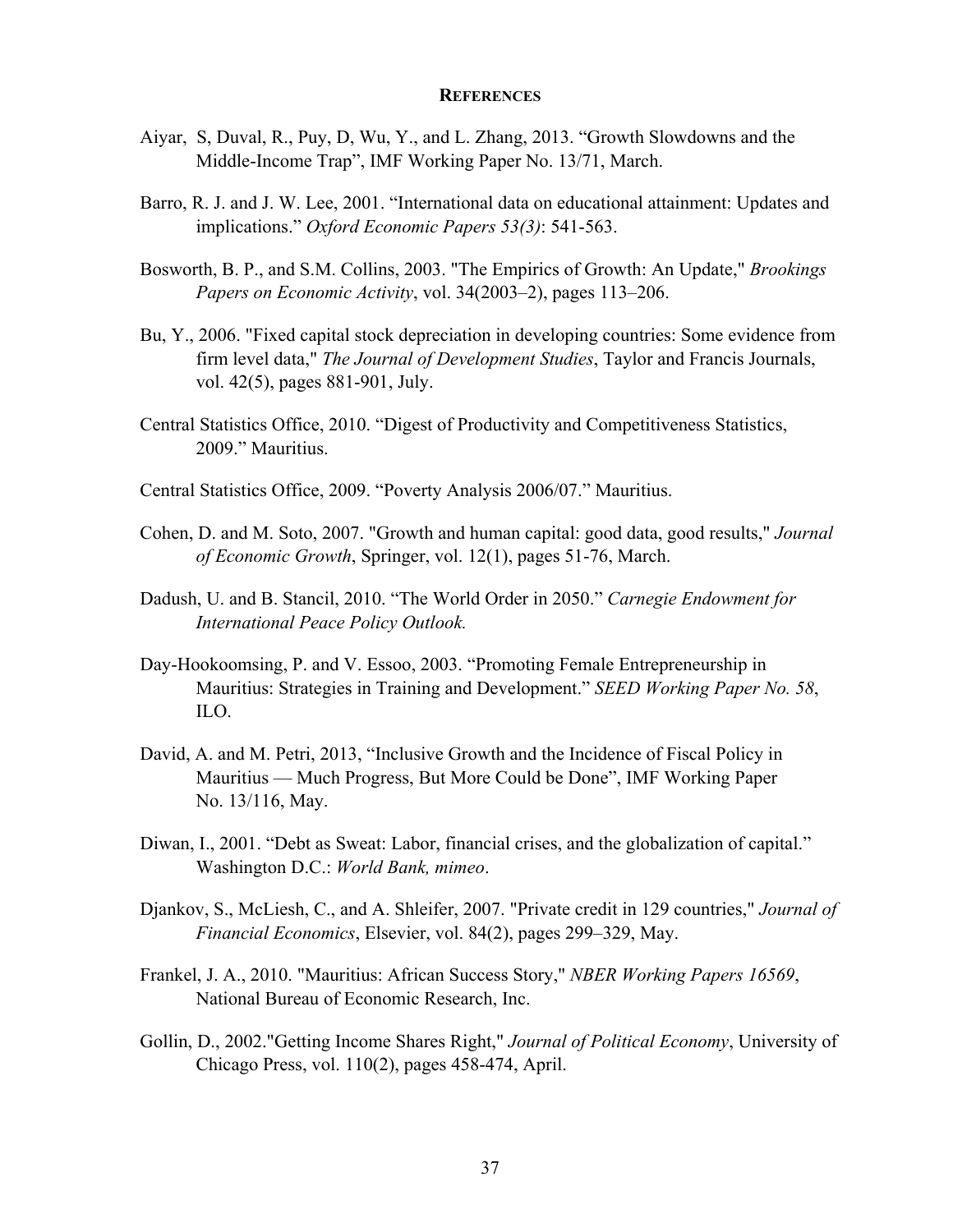- Greenaway, D. and Dabee, R. (eds), 2001. *The Mauritian Economy: A Reader*, Palgrave: London, 2002.
- Harrison, A.E., 2002. "Has Globalization Eroded Labor's Share? Some Cross-Country Evidence." Berkeley, CA: University of California at Berkeley and NBER, mimeo.
- Iman, P., and C. Minoiu, 2008, "Mauritius: A Competitiveness Assessment," IMF working paper 08/212, Sept.
- International Monetary Fund, 2013, "Mauritius: 2013 Article IV Consultation", IMF Country Report No. 13/97, April.
- International Monetary Fund, 2012, "Mauritius: 2012 Article IV Consultation", IMF Country Report No. 12/62, March.
- Lutz, A., Goujon, S K.C., and W Sanderson, 2007. "Reconstruction of population by age, sex and level of educational attainment of 120 countries for 1970–2000." *Vienna Yearbook of Population Research*, vol. 2007, pp 193–235.
- Mankiw, N., Romer, D., and D. Weil, 1992. "A Contribution to the Empirics of Economic Growth*," The Quarterly Journal of Economics*, MIT Press, vol. 107(2), pages 407– 37, May.
- McDonald, C. and J. Yao, 2003. "Mauritius: Unemployment and the Role of Institutions," *IMF Working Papers 03/211*, International Monetary Fund.
- Meade, J.E., 1961. "Mauritius: a Case Study in Malthusian Economics," *Economic Journal*, 71, 233–35.
- Meade, J.E., et al., 1961. "The Economic and Social Structure of Mauritius Report to the Government of Mauritius," London: Metheun.
- Mauritius Commercial Bank, 2013. "Mauritius Inc. The Challenge of Investing in Growth", MCB Focus, Occasional Paper No. 55, October 2013.
- Narrainen, Streevarsen Pillay, 2013, "Industrialization: The Mauritian Model" in Stiglitz et al., eds, "The Industrial Policy Revolution II: Africa in the Twenty-first Century", Palgrave Macmillan, pp. 572-87.
- Nehru, V. and A. Dhareshwar, 1993. "A New Database on Physical Capital Stock: Sources, Methodology, and Results," *Rivista de Analisis Economico, 8*, 37-59.
- Odit, M. P. , Dookhan, K. and S. Fauzel, 2010. "The Impact of Education on Economic Growth- The Case of Mauritius." *International Business & Economics Research Journal (IBER)*, North America, 9, Dec. 2010.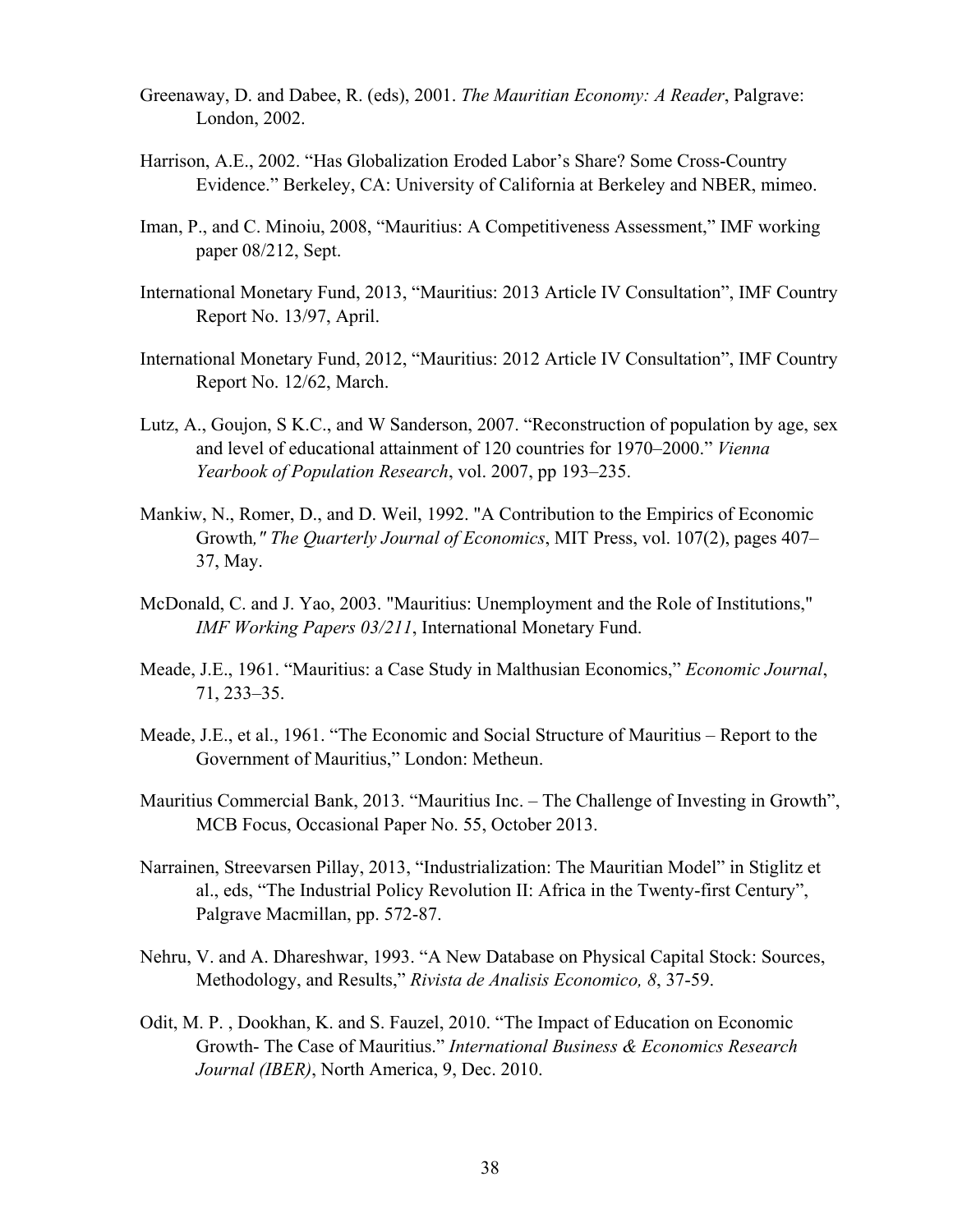- Parry, Ian, 2011, "Reforming the Tax System to Promote Environmental Objectives: An Application to Mauritius", IMF Working Paper No. 11/124, June.
- Porter, N., 2004, "Wage compression, employment restrictions and unemployment: the case o f Mauritius," *IMF Working Paper WP/04/205*
- Psacharopoulos, G. and H. A. Patrinos, 2004. "Returns to investment in education: a further update," *Education Economics*, Taylor and Francis Journals, vol. 12(2), pages 111– 134, August.
- Romer, P., 1992. "Two Strategies for Economic Development: Using Ideas and Producing Ideas," Proceedings of the World Bank Annual Conference on Development Economics.
- Sachs, J. D. and A. Warner, 1995, "Economic Reform and the Process of Global Integration (with comments and discussion)" *Brookings Papers on Economic Activity 1* 1–118.
- Sachs, J. and A. Warner, 1997, "Sources of Slow Growth in African Economies*," Journal of African Economies*, Vol. 6, pp. 335-76.
- Samir, K.C., Barakat, B., Goujon, A., Skirbekk, V., Sanderson, W. and W. Lutz, 2010. "Projection of populations by level of educational attainment, age, and sex for 120 countries for 2005–2050." *Demographic Research 22(15)*: 383-472
- Subramanian, A., 2001, "Mauritius: A Case Study," *Finance and Development*, IMF, Dec., 38, no. 4.
- Subramanian, A, 2009, "The Mauritian Success Story and Its Lessons," *UN/WIDER Research Paper No. 2009/36* 2009.
- Subramanian, A. and D. Roy, 2001. "Who Can Explain the Mauritian Miracle: Meade, Romer, Sachs, or Rodrik?," *IMF Working Paper 01/116*, International Monetary Fund.
- Stiglitz, J., 2011. "The Mauritius Miracle." Project Syndicate, 2011.
- Trinh Le, J.G. and L.Oxley, 2005. "Measures of human capital: A review of the literature," *Treasury Working Paper Series 05/10*, New Zealand Treasury.
- World Bank, 2007. "Managing Change in a Changing World." *Mauritius Country Economic Memorandum.* Washington DC.
- World Bank, 2010. "Enhancing and Sustaining Competitiveness in Mauritius: Policy Notes on Trade and Labor." Washington DC.